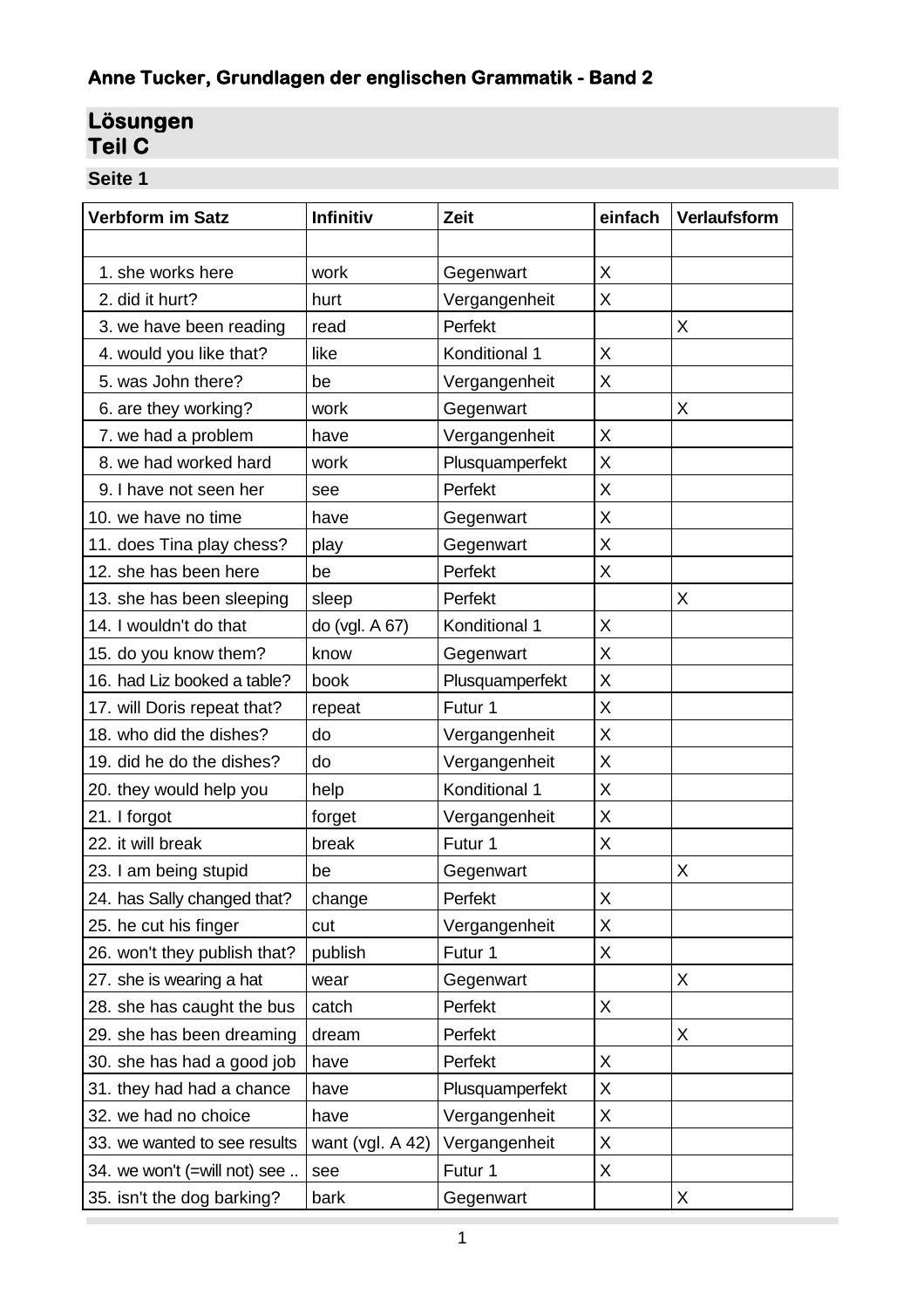| Jelle 4                                                        |                                                                                                                                                                                                                                                                                                                                                                                                                                                                                                                                                                                                                                                                                                                                                                                                                                                                                                                                                                                                                                                                                                                                                                                                                                                                                                                                                                                                                                                                                                                                                                                                                                                                                                                                                                                                                                                                                                                                                                                                                                                                                                                                                                                   |
|----------------------------------------------------------------|-----------------------------------------------------------------------------------------------------------------------------------------------------------------------------------------------------------------------------------------------------------------------------------------------------------------------------------------------------------------------------------------------------------------------------------------------------------------------------------------------------------------------------------------------------------------------------------------------------------------------------------------------------------------------------------------------------------------------------------------------------------------------------------------------------------------------------------------------------------------------------------------------------------------------------------------------------------------------------------------------------------------------------------------------------------------------------------------------------------------------------------------------------------------------------------------------------------------------------------------------------------------------------------------------------------------------------------------------------------------------------------------------------------------------------------------------------------------------------------------------------------------------------------------------------------------------------------------------------------------------------------------------------------------------------------------------------------------------------------------------------------------------------------------------------------------------------------------------------------------------------------------------------------------------------------------------------------------------------------------------------------------------------------------------------------------------------------------------------------------------------------------------------------------------------------|
| Anmerkung:                                                     | statt der Subjekte können auch deren Pronomen verwendet werden,<br>also zB "they" statt "Mr and Mrs Rudd" in Satz 2.                                                                                                                                                                                                                                                                                                                                                                                                                                                                                                                                                                                                                                                                                                                                                                                                                                                                                                                                                                                                                                                                                                                                                                                                                                                                                                                                                                                                                                                                                                                                                                                                                                                                                                                                                                                                                                                                                                                                                                                                                                                              |
|                                                                | Beachten Sie bitte, daß mit "do, does, did, don't, doesn't, didn't" immer der Infinitiv kombiniert wird!                                                                                                                                                                                                                                                                                                                                                                                                                                                                                                                                                                                                                                                                                                                                                                                                                                                                                                                                                                                                                                                                                                                                                                                                                                                                                                                                                                                                                                                                                                                                                                                                                                                                                                                                                                                                                                                                                                                                                                                                                                                                          |
| 1. Where does Mr King live?<br>10. Why is the carpet so dirty? | 2. What do Mr and Mrs Rudd expect?<br>3. What does the first chapter deal with? (nachgestellte Präposition, A 69)<br>4. When did your cousins arrive?<br>5. How much did Ms Lang lose in the casino?<br>6. Who left the party before nine? (Frage nach Subjekt, vgl A 65)<br>7. Why is Susan sleeping on the sofa?<br>8. What are your classmates looking for? (A 69)<br>9. Where were you last weekend? (keine Umschreibung mit "do" bei einer Form von "be")<br>11. Why was the key not in the lock?<br>12. Where do you want to sleep?<br>13. Why won't you pay this bill? (won't = will not = werde/wirst nicht / Futur 1)<br>14. Where would you live if you had more money? (wo würdest du)<br>15. How long has Peggy been working for Mrs Simpson?<br>16. What time did the minister (die Ministerin) go for lunch?<br>17. Where were Bob's beach towels? (vgl. Satz 9)<br>18. What do you need the money for? (A 69)<br>19. How many sausages did Pamela put on the grill? (Vergangenheit, weil kein "s" am Verb)<br>20. How long has Mrs Fletcher had this problem?<br>21. Who emptied the safe last Friday? (A 65)<br>22. Why can we/you not swim in the river?<br>23. Why does Jeff not understand these arguments?<br>24. Why did the meat taste awful?<br>25. Who explained the problem to the journalists? (A 65)<br>26. Which professor didn't come to the conference? (C 3, Regel 8)<br>27. Who does Carol want to talk to? (A 69)<br>28. How long has Shirley's grandfather been dead?<br>29. How many different pills did the doctor (die Ärztin) give her patient?<br>30. What time will Max be here? (wird er)<br>31. Why does Charles want to be on the list, too?<br>32. Why did the journalist not publish these photos? Why didn't the journalist publish?<br>33. How many people has the writer (die Verfasserin) interviewed (for her article)?<br>34. How long have you known Mr McKenzie? (wie lange kennen Sie Herrn M. schon?)<br>35. Who is in the sauna? ("who" als Subjekt des Fragesatzes behandeln wie he/she/it, A 65)<br>36. Why can Hank not translate these sentences? Why can't Hank translate?<br>37. Why have you got no hope any more? |

- 38. How many men and women were there on the boat?
- 39. Why did Ellen go to bed after dinner?
- 40. Why can't you tell me the truth? Why can you not tell me the truth?
- 41. Who has opened the lock?
- 42. Why did Kitty and her colleagues miss their train?
- 43. What is Liz wearing today?
- 44. Where do Betty's parents live?
- 45. How often do you hoover the carpets?
- 46. Why could old Mrs Collins not understand them?
- 47. What does the author describe in this article?
- 48. How long have the children been watching TV?
- 49. What did Dolly complain about?
- 50. Why did Mrs Frost sell the house (after her husband's death)?
- 51. Who makes dinner on Sundays? (mit "s"; A 65)
- 52. What are they talking about?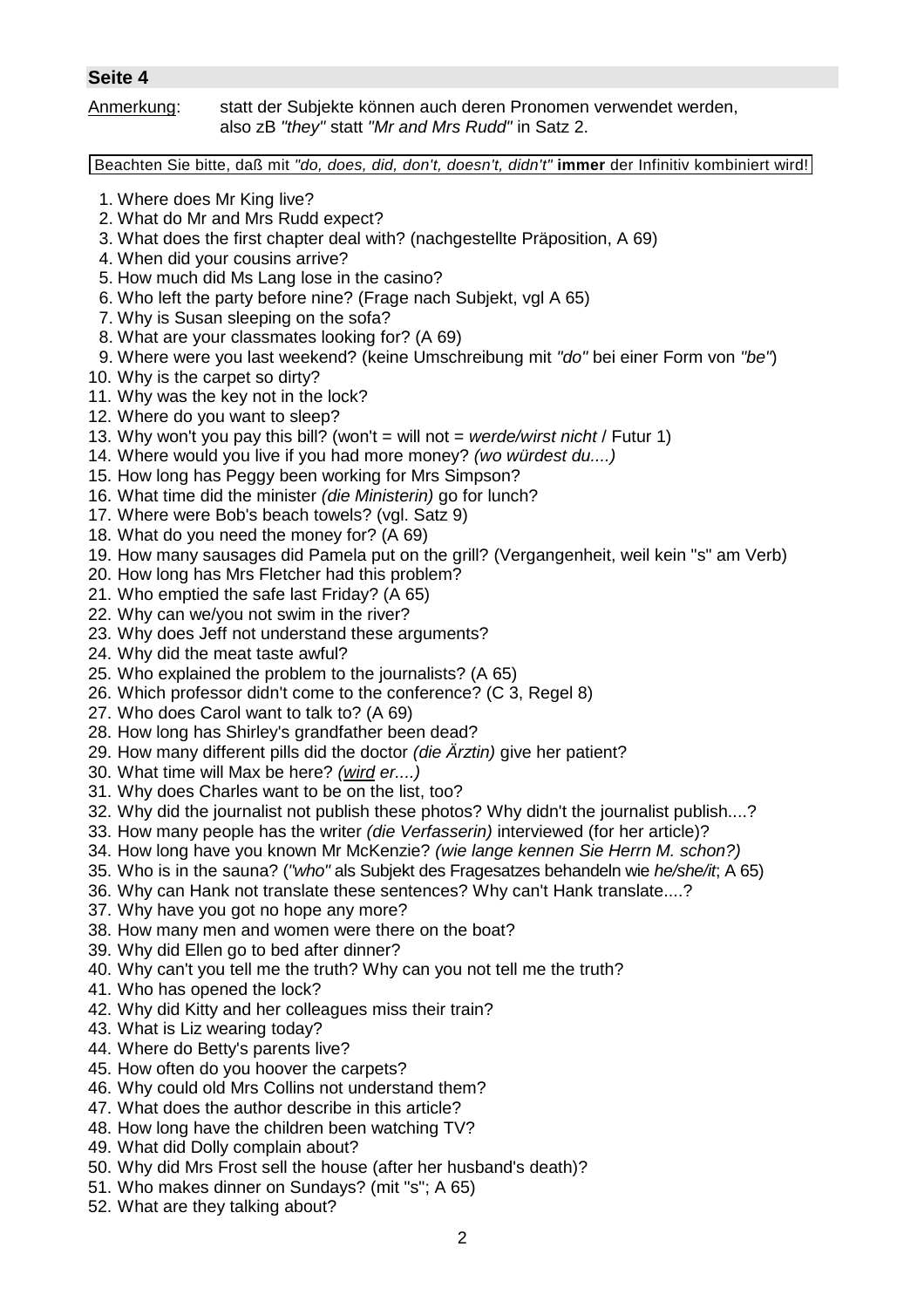- 1. Why would that be problematic?
- 2. Where were you last month? (vgl. C4, Satz 9 und 17)
- 3. Why has Sylvia not invited Jim?
- 4. When did you talk to the headmistress?
- 5. Where did Mr Mulligan lose his purse?
- 6. Which pills have a strange effect?
- 7. Why has old Mr Warner been drinking for hours?
- 8. Who does the weekly shopping for Mrs Speed? (vgl. C 4, Satz 35)
- 9. Why would you not answer these questions?
- 10. How long has your brother-in-law been with the army?
- 11. When did your neighbour die?
- 12. How many students want to work on that project?
- 13. What does Ruth need the large room for?
- 14. Why did Laura not publish that article?
- 15. What do all the author's texts deal with?
- 16. How many forks did the customer buy?
- 17. Why did you forget his birthday?
- 18. Why can't Anita walk home?
- 19. Where did you hurt yourself?
- 20. Why does Ms Fleming always stay at the same hotel?
- 21. Why did Mr Mason kill himself last night?
- 22. How long has it been snowing?
- 23. Why did you not amuse yourselves on the excursion to the lake?
- 24. Why does Arthur not complain?

### **(unten)**

(vgl. C 5 oben, Satz 2, 4, 5, 11, 14, 19, 21, 23)

- 1. I met Elsa in Blackpool last weekend. (Ort vor Zeit)
- 2. Joan and Donald left the house two hours ago.
- 3. Why did you make such a noise last night/ yesterday evening?
- 4. I was in Cambridge last week.
- 5. Were you in Bath yesterday?
- 6. Where were the children last night?
- 7. Where was Mrs Wyatt last weekend?
- 8. We sold our house three weeks ago.
- 9. Why did Louise sell the house after the war?
- 10. Tom didn't fetch the files yesterday.
- 11. We didn't watch TV last night.
- 12. Did Gerald go to the dentist yesterday? *(Keine Form von "be"! Vergangenheit setzen, auch wenn wir im Deutschen ein Perfekt mit einer Form von "sein" bilden –– vgl B 14)*
- 13. Did the Millers go to London last week?
- 14. I didn't call / phone Phil last Saturday (*groß schreiben)*.
- 15. Didn't Colin inform you last Tuesday?
- 16. Didn't you wash the dishes yesterday? / Didn't you do the dishes yesterday?

# **Seite 6**

#### Beispielsätze:

- 1. Veras Tomatensuppe schmeckte wunderbar / hat wunderbar geschmeckt.
- 2. Ich fühle mich gut.
- 3. Ich fühle mich heute nicht so gut.
- 4. Findest du / Finden Sie / Findet ihr diesen Film nicht langweilig?
- 5. Diese Sauce schmeckt großartig.
- 6. Du siehst / Sie sehen fantastisch aus in diesem rosa Kleid.
- 7. Nach einer Weile wurden wir sehr müde.
- 8. Schmeckt dieser Kuchen nicht viel zu süß?
- 9. Rosen riechen wunderbar.
- 10. Findet sie diese Tests einfach?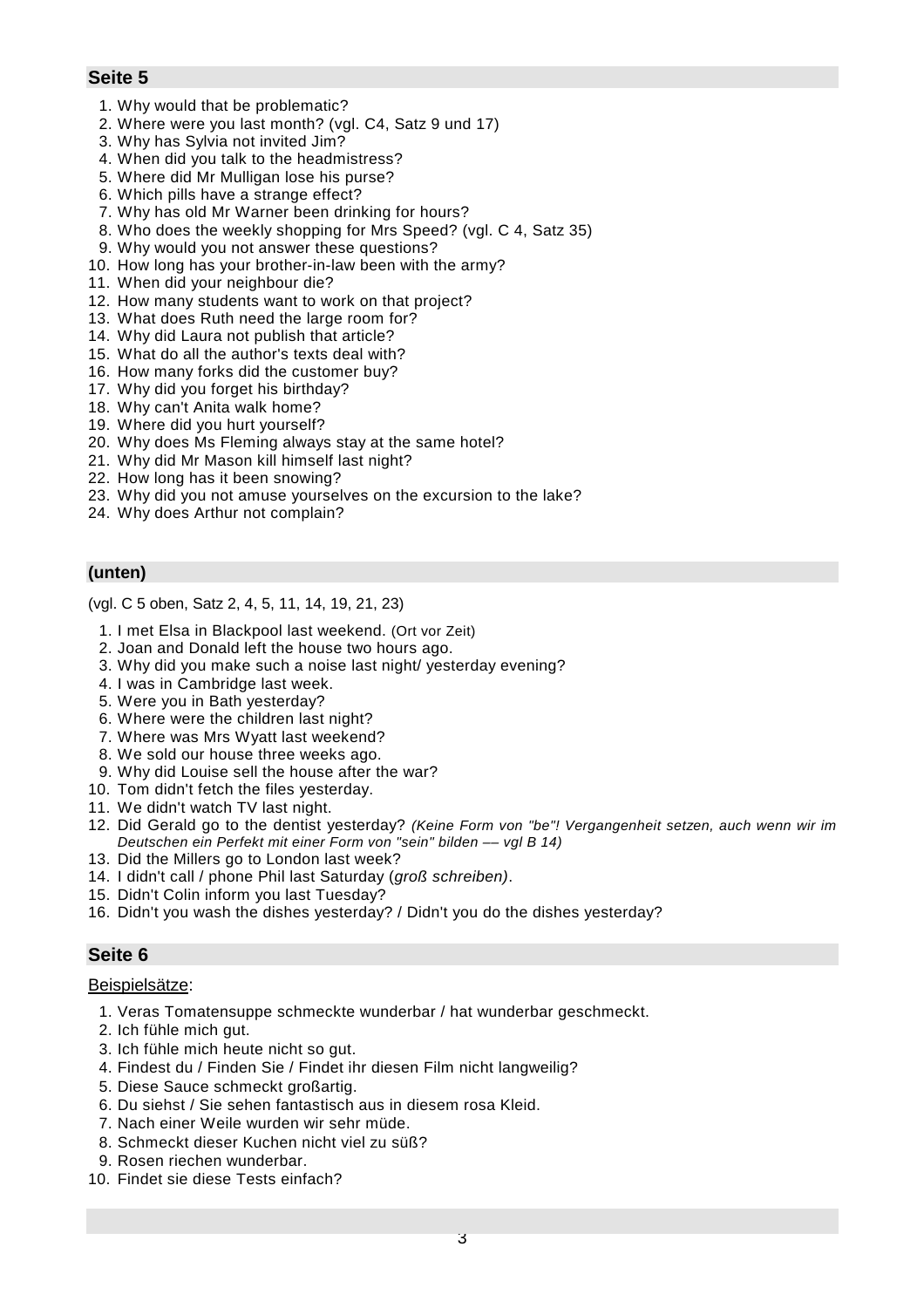#### Beispielsätze:

- 1. Ich bin (genau) so müde wie du (bist). [Anmerkung: im engl. Satz kann "are" auch wegfallen]
- 2. Paul hat genauso viele Fehler gemacht wie du/ihr/Sie. [im engl. Satz kann "have" wegfallen]
- 3. Ich finde diesen Text genauso langweilig wie all die anderen.
- 4. Wir werden mehr Schwierigkeiten haben als in der Vergangenheit.
- 5. Ich mag Wein lieber als Bier.
- 6. Diese/r Autor/in gibt bessere Beschreibungen als alle anderen.
- 7. Jeremy sieht aus wie sein Vater.
- 8. Walter hat wie ein Kind reagiert.

#### **Seite 8**

- 1. Your kiosk is as big as our shop.
- 2. Mrs Stone is as old as I (am) [oder: as me].
- 3. Are your soups as good as your spaghetti?
- 4. This cheap cheese tastes as good as an expensive cheese.
- 5. Does the pizza here taste as good as in Italy?
- 6. Does French (groß schreiben) cheese taste better than German (groß schreiben) cheese?
- 7. Was the blue vase as expensive as the red vase?
- 8. The sofa will be as dirty as the carpet.
- 9. Your dog howls like a wolf.
- 10. John behaved like an idiot.
- 11. Were the plastic roses as pretty as real roses?
- 12. The olives tasted better than I thought.
- 13. Isn't the sea as dirty as these rivers?
- 14. Mr Plains is as patient as his wife.
- 15. Many people find life at home better than abroad (vgl. A 50).
- 16. I find the book as boring as the film.
- 17. Don't you find the original better than the imitation?
- 18. Do you find these texts as interesting as newspaper articles?
- 19. He sings like a bird.
- 20. I can't work like a machine.
- 21. Simon and Peggy became as nervous as their mother.
- 22. Two hours later the towels were as wet as before.
- 23. Do you find a meal at home as good as in a restaurant?
- 24. Are our documents not as important as your papers?
- 25. It is like a dream.
- 26. Do you find Mrs Kemp as arrogant as her husband?
- 27. Many old people have more patience than young people.
- 28. I find Harald's (mit Apostroph) anecdotes better than your stupid jokes.
- 29. Coffee smells better than tea.
- 30. Does beer smell better than wine?
- 31. These toilets smell as bad as everywhere.
- 32. I want to fly like a bird.
- 33. James needs more calories than you.
- 34. I need less money than you.
- 35. Do you need less money today than two years ago?
- 36. Mr Clark has less profit in his shop than before. (SPO beachten)
- 37. These rules are as easy as all the others.
- 38. There is less hope than you think. (vgl. B 64)
- 39. This cloud looks like a dog.
- 40. Men are like children.
- 41. He behaves like an animal.
- 42. Did the white roses smell better than the yellow roses?
- 43. Did the fish smell as bad as the meat?
- 44. Since that day I have been (!) as pessimistic as you. (vgl. B 42-44)
- 45. The Masons will be as tired as their children.

#### **Fortsetzung nächste Seite**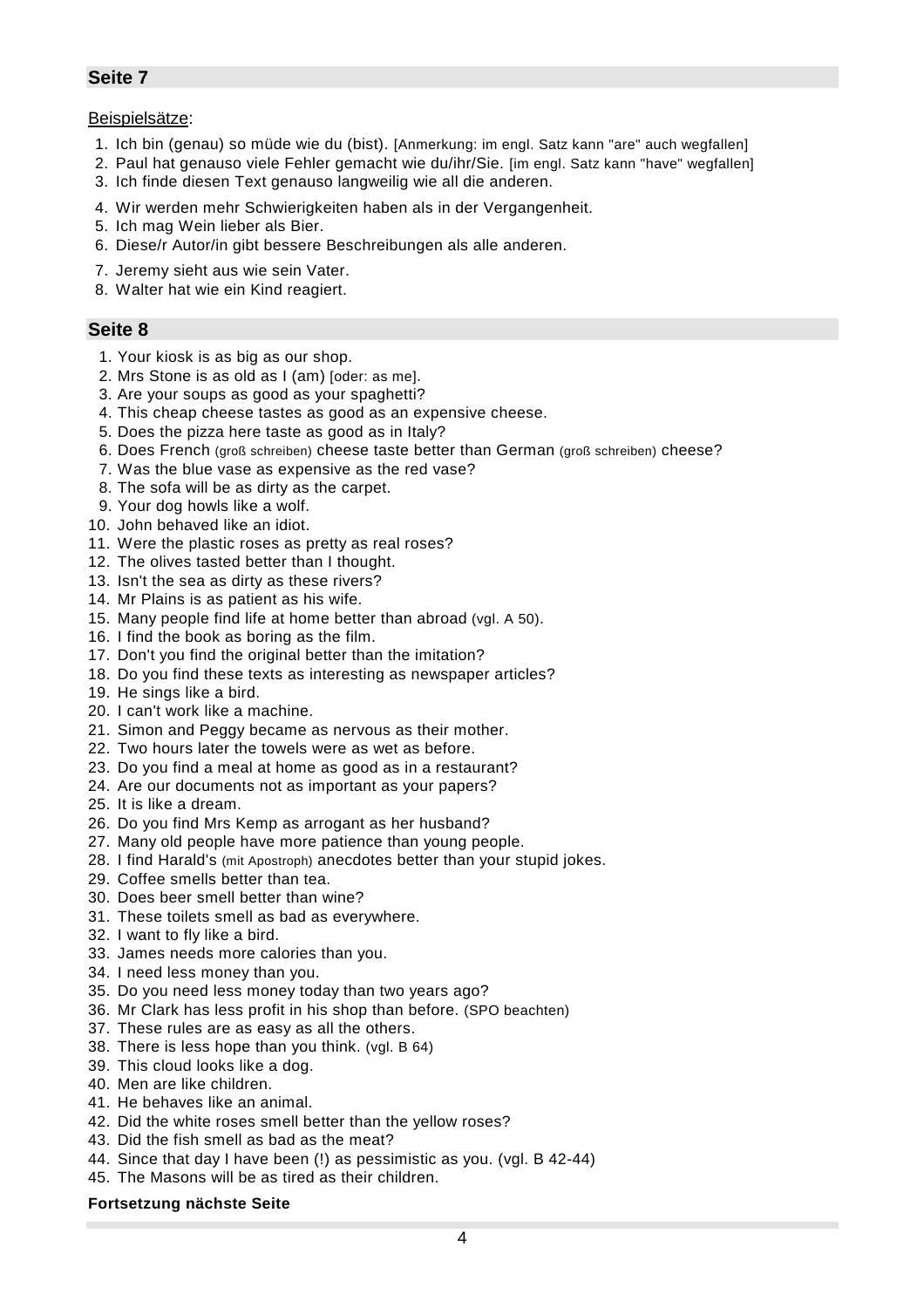# **Seite 8 / Fortsetzung**

- 46. Your cake does not taste as good as mother's (mit Apostroph) cookies/biscuits.
- 47. Is yogurt as good for my health as milk?
- 48. These conflicts are less important than your problems.
- 49. I think Charles will be less pessimistic than you.
- 50. This book is less interesting than I thought.
- 51. I find these poems better now than I found them some years ago.
- 52. Our letter box is as empty as always.
- 53. Doesn't this man look like a film star?
- 54. Don't these clouds look like flowers?
- 55. The doors of the house were as dirty as its (!) windows.
- 56. The truth was as bitter as I thought.
- 57. We (now) have a better flat (now) than some years ago.
- 58. Do you find the third chapter less interesting than the first?
- 59. Are there as many men as women in this group? (vgl. B 64)
- 60. I am as tired as you (are).

#### **Seite 9 / oben**

- 1. I read these books many years ago.
- 2. Did you watch TV last Saturday (groß schreiben)?
- 3. Did you call my nephew yesterday?
- 4. We had strawberries for dessert last Sunday.
- 5. Did you miss the bus last Thursday?
- 6. Did the mechanic fetch his tools last night?
- 7. He was unemployed / out of work last year.
- 8. Weren't you out of work / unemployed two years ago?
- 9. Were you not in the canteen yesterday? / Weren't you...
- 10. Mr Hull went to Canterbury yesterday morning.
- 11. Did Mrs Atkinson go to Glasgow yesterday?
- 12. I met Fredo in Italy three months (mit "s"!) ago.
- 13. Why didn't Colin inform us last week?
- 14. Carol left Greece some months ago.
- 15. Claire ate all the cucumbers yesterday.
- 16. I was in the new shopping centre yesterday.
- 17. Were you in the new cinema yesterday?
- 18. Where were Jerry and Tina yesterday?
- 19. Jean bought some towels yesterday.
- 20. Cindy forgot her texts last Friday.
- 21. We were very tired last night.
- 22. Our guests arrived at seven last night.

### **Seite 9 / unten**

#### **be:**

| einfache Gegenwart       | you are       | she is         |
|--------------------------|---------------|----------------|
| einfache Vergangenheit   | we were       | it was         |
| Perfekt, einfach         | he has been   | they have been |
| Plusquamperfekt, einfach | they had been | I had been     |
| Konditional 1, einfach   | she would be  | we would be    |
| Futur 1, einfach         | it will be    | vou will be    |
| Gegenwart, Verlaufsform  | she is being  | they are being |

#### **have:**

| einfache Gegenwart       | vou have       | she has         |
|--------------------------|----------------|-----------------|
| einfache Vergangenheit   | we had         | it had          |
| Perfekt, einfach         | he has had     | they have had   |
| Plusquamperfekt, einfach | they had had   | I had had       |
| Konditional 1, einfach   | she would have | we would have   |
| Futur 1, einfach         | it will have   | vou will have   |
| Gegenwart, Verlaufsform  | am having      | they are having |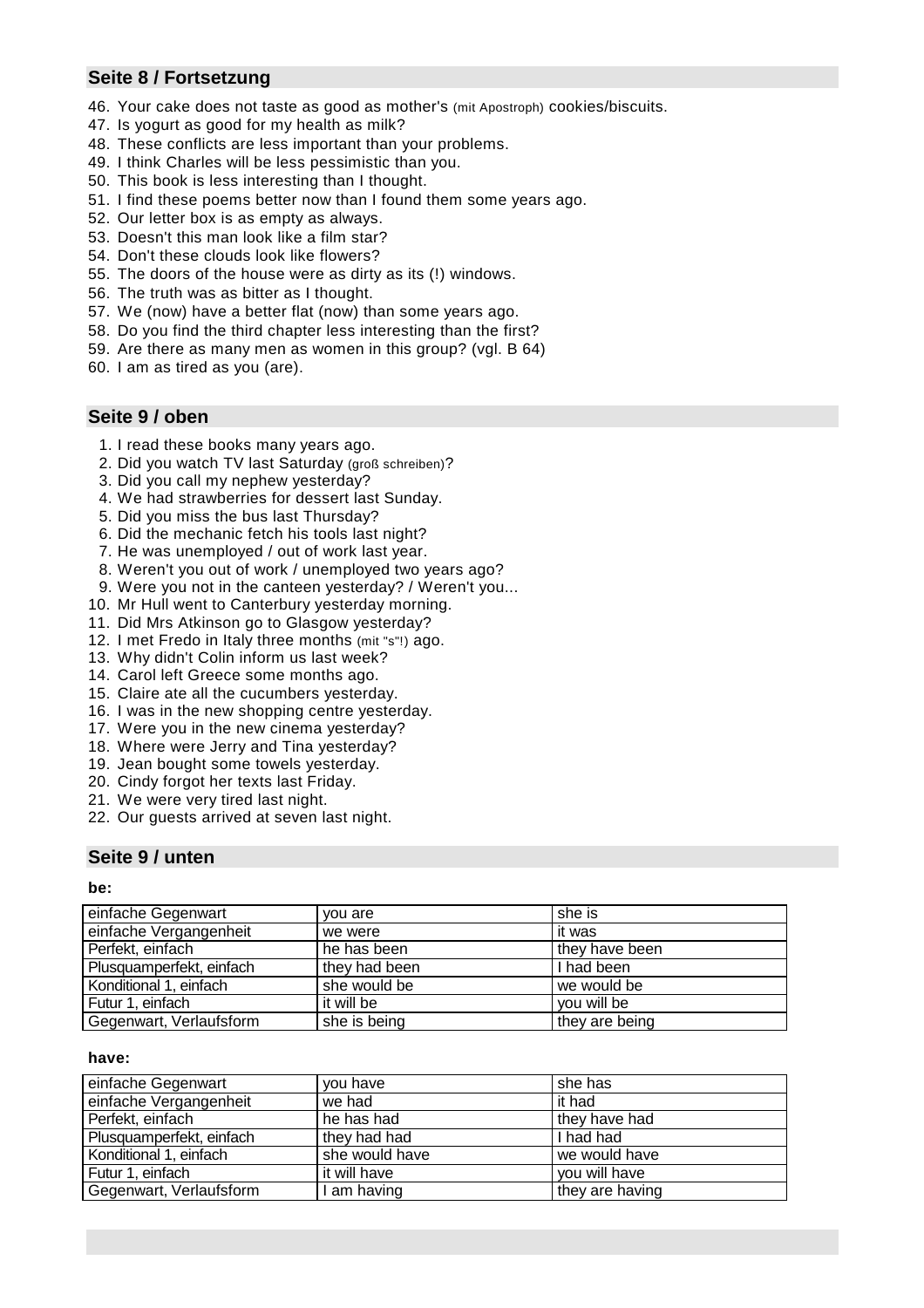# **Übung 1:**

| 1. nice, nicer, nicest                        | 27. dirty, dirtier, dirtiest                 |
|-----------------------------------------------|----------------------------------------------|
| 2. stupid, more stupid, most stupid           | 28. cheap, cheaper, cheapest                 |
| 3. boring, more boring, most boring           | 29. interesting, more interesting, most int. |
| 4. small, smaller, smallest                   | 30. sad, sadder, saddest                     |
| 5. usual, more usual, most usual              | 31. early, earlier, earliest                 |
| 6. large, larger, largest                     | 32. arrogant, more arrogant, most arrogant   |
| 7. tired, more tired, most tired              | 33. big, bigger, biggest                     |
| 8. clever, cleverer, cleverest                | 34. heavy, heavier, heaviest                 |
| 9. fat, fatter, fattest                       | 35. intelligent, more intelligent, most int. |
| 10. nervous, more nervous, most nervous       | 36. awful, more awful, most awful            |
| 11. short, shorter, shortest                  | 37. ripe, riper, ripest                      |
| 12. practical, more practical, most practical | 38. regular, more regular, most regular      |
| 13. difficult, more difficult, most difficult | 39. strong, stronger, strongest              |
| 14. silly, sillier, silliest                  | 40. elegant, more elegant, most elegant      |
| 15. wet, wetter, wettest                      | 41. easy, easier, easiest                    |
| 16. brutal, more brutal, most brutal          | 42. bitter, bitterer, bitterest              |
| 17. surprised, more surprised, most surprised | 43. hopeful, more hopeful, most hopeful      |
| 18. fast, faster, fastest                     | 44. dry, drier (auch: dryer), driest         |
| 19. aggressive, more aggressive, most aggr.   | 45. informative, more informative, most inf. |
| 20. pessimistic, more pessimistic, most p.    | 46. great, greater, greatest                 |
| 21. funny, funnier, funniest                  | 47. sweet, sweeter, sweetest                 |
| 22. dangerous, more dangerous, most d.        | 48. beautiful, more beautiful, most b.       |
| 23. painful, more painful, most painful       | 49. patient, more patient, most patient      |
| 24. mild, milder, mildest                     | 50. sunny, sunnier, sunniest                 |
| 25. healthy, healthier, healthiest            | 51. pleasant, more pleasant, most pleasant   |
| 26. young, younger, youngest                  | 52. noisy, noisier, noisiest                 |

### **Übung 2 und Übung 3:**

Da Sie hier eigene Formulierungen wählen, kann keine Standard-Lösung gegeben werden. Überprüfen Sie bitte, ob Ihre Sätze den Mustersätzen entsprechen, oder lassen Sie sie im Unterricht korrigieren

### **Seite 13**

- 1. I will wait **for** you.
- 2. The workers are **on** strike.
- 3. Is the key **on** the table?
- 4. Does Jane live **with** her sister?
- 5. **On** Mondays we always play cards.
- 6. Rita goes **into** the disco every weekend.
- 7. Nelly is always **at** home **in** the evening. (Ort vor Zeit)
- 8. Don't go **into** the garden, it is too cold.
- 9. The text deals **with** the husband of a filmstar.
- 10. They want to write a cheque **for** one hundred pounds.
- 11. He came **into** my room and kissed me.
- 12. Sam is not **at** home. He will come home **at** nine. (come home: *ohne Präposition*)
- 13. How long have you been waiting **for** me? (Perfekt!)
- 14. There is an insect **in** the milk.
- 15. What does the last chapter deal **with**?
- 16. What are you talking **about**?
- 17. We find a lot of examples **in** the text.
- 18. She went **into** the kitchen and made some ham sandwiches.
- 19. Can I go **into** the sauna now?
- 20. I am waiting **for** the bus. I want to go home *(ohne Präp.)*.
- 21. You can leave your dog **with** me.
- 22. Erica is **in** Switzerland **at** the moment. (Ort vor Zeit)

#### Fortsetzung nächste Seite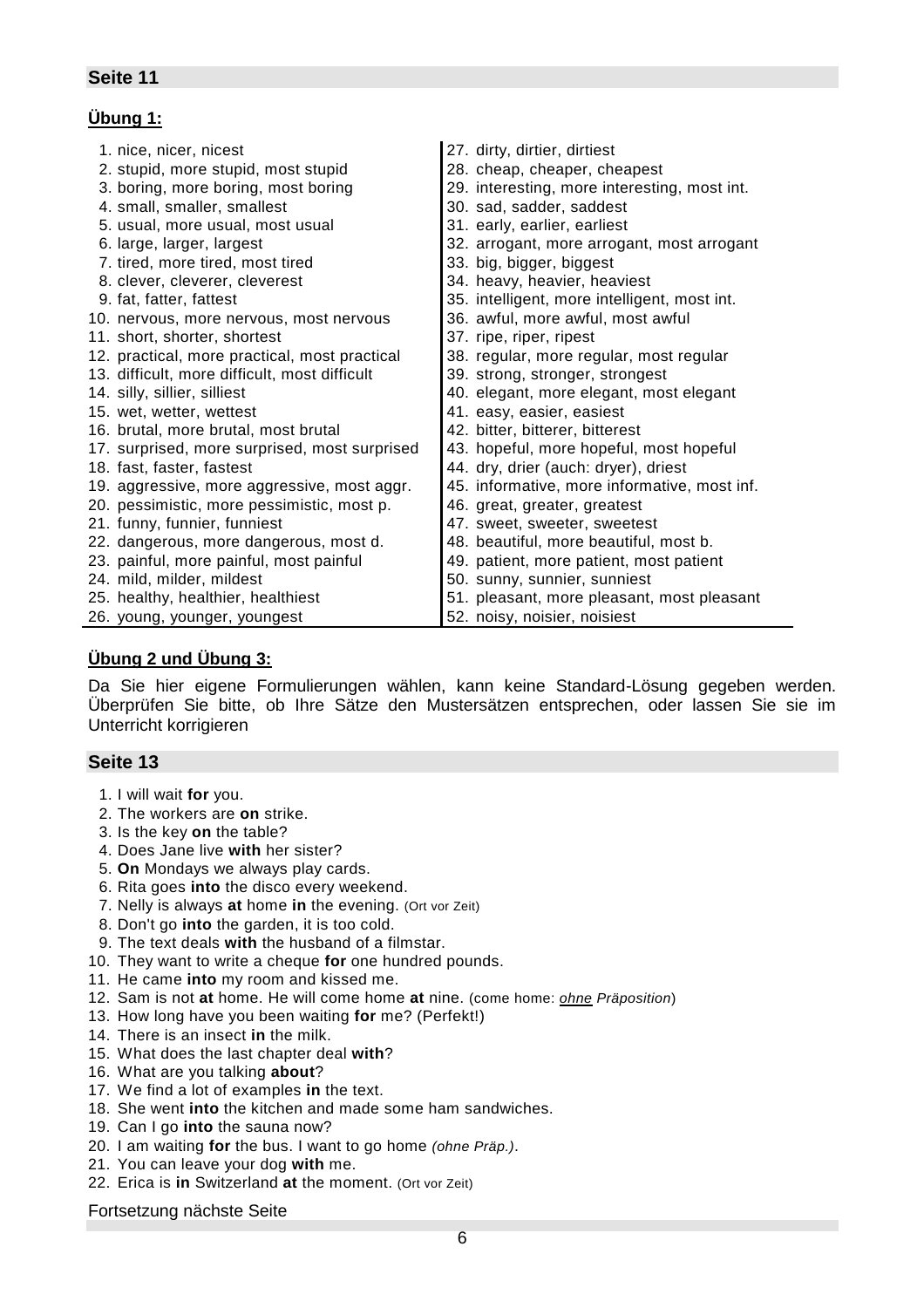# **Seite 13 / Fortsetzung**

- 23. Jeff is looking **for** a new flat.
- 24. Mr Robinson is sitting **at** the breakfast table.
- 25. I am looking **for** a book **on**/ **about** Irish history.
- 26. Susan went abroad some years ago. *(ohne Präp.)* Vergangenheit!
- 27. Does James still live **with** his parents?
- 28. Mr Palmer went **into** the bathroom some minutes ago. (Ort vor Zeit; –– Vergangenheit)
- 29. She complained **about** the noise.
- 30. Is Laura **in** this photo(graph), too?
- 31. What is **on** TV today?
- 32. **For** which reason hasn't he paid the bill yet?

#### **Seite 16**

| 1. hotter         | 10. more comfortable | 19. biggest, fastest | 28. better        |
|-------------------|----------------------|----------------------|-------------------|
| 2. cheaper        | 11. happiest         | 20. most elegant     | 29. more relaxed  |
| 3. more expensive | 12. worst            | 21. easier           | 30. worse         |
| 4. most boring    | 13. poorer           | 22. shorter          | 31. more pleasant |
| 5. fatter         | 14. dirtier          | 23. longest          | 32. most stupid   |
| 6. best           | 15. poorest          | 24. more surprised   | 33. larger        |
| 7. most brutal    | 16. most beautiful   | 25. most attractive  | 34. worse         |
| 8. sadder         | 17. most competent   | 26. most expensive   | 35. higher        |
| 9. younger        | 18. worse            | 27. more patient     | 36. nicest        |

- 1. I am younger than my brothers.
- 2. Are the carpets here dirtier than in Helen's (mit Apostroph) flat?
- 3. In our zoo you can see the wildest animals.
- 4. Some children are more intelligent than their parents think.
- 5. Is Sarah not more arrogant than her mother? Isn't Sarah more.....
- 6. Life writes the best stories.
- 7. The test was more difficult than I thought.
- 8. That is the least problem.
- 9. Are your pains worse today than yesterday?
- 10. Ms Ashton is more pessimistic than you (are).

- 1. I took the bitterest medicine, but it did not help.
- 2. After two hours Sam was more tired than I (was). *(möglich auch: "than me")*
- 3. My pains are getting worse every day.
- 4. Don't you know that Oliver has one of the most dangerous jobs?
- 5. Who can tell the funniest stories?
- 6. The Robsons and their daughters are the nicest people in our neighbourhood.
- 7. Edward knew the most famous writers/authors of his time.
- 8. Yesterday I saw the most beautiful woman on earth / in the world.
- 9. This theory is more radical than all the others.
- 10. Do you know the richest man in the world / on earth?
- 11. That was the worst day of my life / in my life.
- 12. I haven't (got) the least idea.
- 13. Mrs Campbell is more patient than her colleagues.
- 14. Today it is (Reihenfolge!) much warmer than yesterday.
- 15. The sweetest apples are always in your neighbour's (mit Apostroph) garden.
- 16. The film is even worse than the book.
- 17. It is not too (zwei "o") cold, but it could be warmer.
- 18. Who made the least noise?
- 19. Weren't Clive and Don more nervous than their friends?
- 20. The champagne was more expensive than I thought.
- 21. Kisses are sweeter than wine.
- 22. Didn't the cake taste much better than Janet's (mit Apostroph) cookies/ biscuits?
- 23. Even the most intelligent people make mistakes.
- 24. This chair is less comfortable than the sofa.
- 25. Don't take the cheapest tights, that would be a mistake.
- 26. Do you find these sentences more difficult than the sentences in the textbook?
- 27. Take these bags, I will carry the heaviest suitcase myself.
- 28. The simple plates cost (the) least.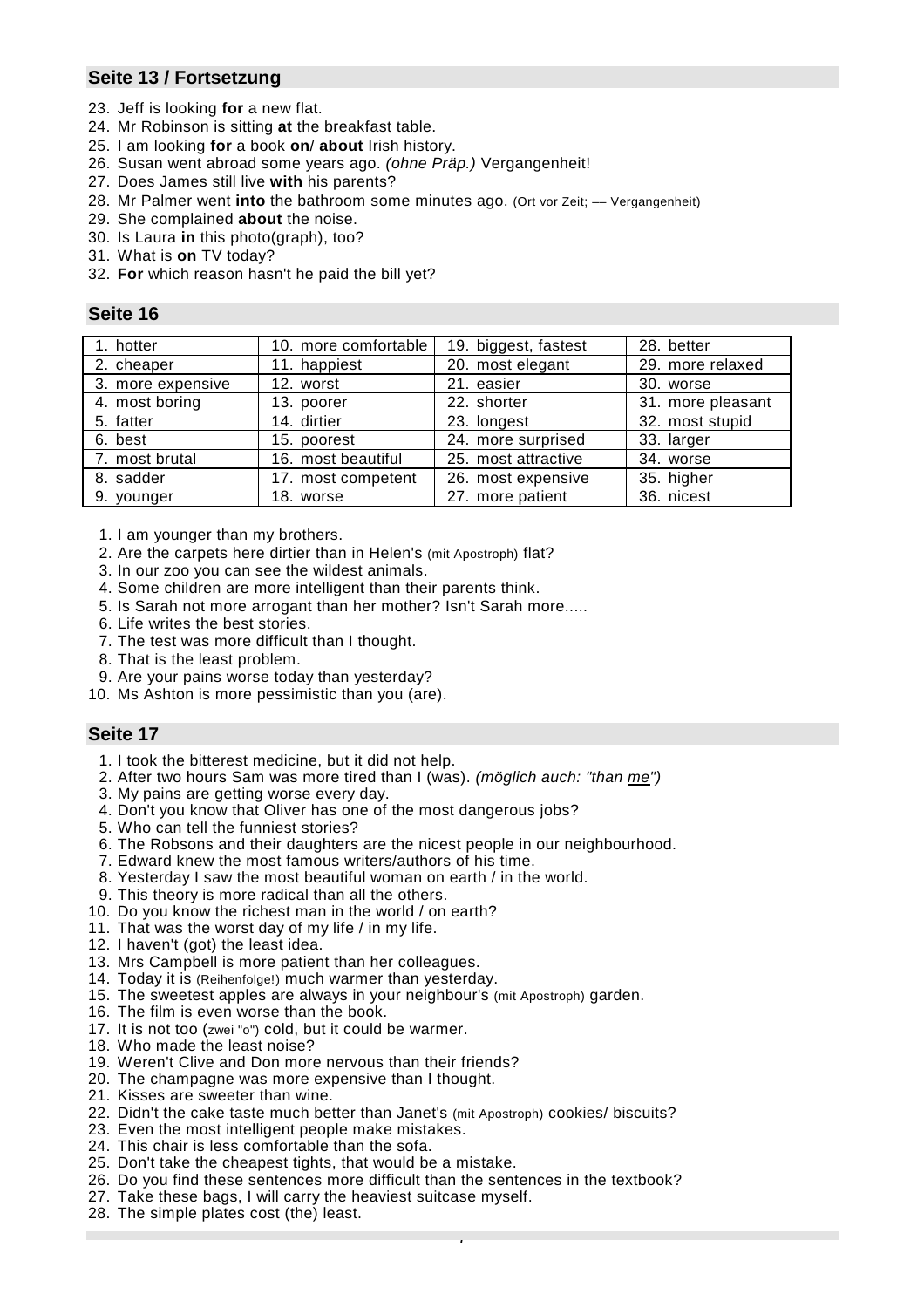#### **Präpositionen**

- 
- 
- 
- 
- 
- 
- 7. into 18. with
- 9. for 20. with
- 
- 10. on 21. in
- 11. into 22. for
- 1. with 12. about
- 2. on 13. for a book on / about Irish h.
- 3. into 14. on
- 4. at 15*. (ohne)*
- 5. on 16. with
- 6. for 17. for
	-
- 8. in S. / at the m. / come home *(ohne)* 19. at home / come home *(ohne)* / at nine
	-
	-

# **Seite 18**

| Perfekt, einfach         | he has been stupid                                               | we have been stupid            |
|--------------------------|------------------------------------------------------------------|--------------------------------|
| Gegenwart, Verlaufsform  | they are being stupid                                            | she is being stupid            |
| einfache Gegenwart       | am stupid                                                        | you are stupid                 |
| Futur $1$ , einfach      | it will be stupid                                                | he will be stupid              |
| einfache Vergangenheit   | was stupid                                                       | they were stupid               |
| Konditional 1, einfach   | she would be stupid                                              | you would be stupid            |
| Plusquamperfekt, einfach | he had been stupid                                               | we had been stupid             |
|                          |                                                                  |                                |
| Gegenwart                | ich werde ruhig / gerufen                                        | sie wird ruhig / gerufen       |
| Vergangenheit            | er wurde ruhig / gerufen                                         | wir wurden ruhig / gerufen     |
| Perfekt                  | du bist ruhig geworden                                           | sie sind ruhig geworden        |
|                          | du bist gerufen worden                                           | sie sind gerufen worden        |
| Plusquamperfekt          | es war ruhig geworden                                            | ihr wart ruhig geworden        |
|                          | er war gerufen worden                                            | ihr wart gerufen worden        |
| Futur 1                  | wir werden ruhig / gerufen werden                                | er wird ruhig / gerufen werden |
| l Konditional 1          | sie würden ruhig / gerufen werden du würdest ruhig / ger. werden |                                |

# **Seite 20**

- Beispiele: 1. einfache Gegenwart
	- 2. Perfekt
	- 3. einfache Vergangenheit (im Deutschen entweder auch Vergangenheit oder Perfekt)
	- 4. Futur 1, einfach
	- 5. Perfekt (im Deutschen Gegenwart)
- Übung: Passivformen: are hoovered / must be prepared / is served / are made / must be cleaned / are changed / must be sorted / are paid / are made / are carried Alle diese Formen sind entweder Gegenwart oder Hilfsverb + *"be"* – Konstruktionen.

Rose Palmer ist eine der Manager/innen des Star-Hotels. Sie sagt einem Reporter: Morgens haben wir immer viel zu tun. Sehr früh werden die Teppiche im Foyer und im Eßsaal gesaugt. Das Frühstück muß vorbereitet werden und wird von acht bis zehn serviert. Die Betten werden nach neun gemacht. Alle Badezimmer müssen gereinigt werden, und die Handtücher werden jeden zweiten Tag gewechselt. Gegen zehn kommt die Post und muß sortiert werden. Rechnungen werden bezahlt, Telefonanrufe werden getätigt und Koffer werden ins Foyer getragen. Es gibt nie einen ruhigen Moment!

# **Seite 21**

Übung:

Als ich gestern abend nach Hause kam, sah ich, daß der Kühlschrank repariert worden war, die Fenster waren geputzt worden, der Abfalleimer war geleert worden und der Hund war gefüttert worden. Was für eine angenehme Überraschung!

→ (Bis auf "came" und "saw" sind alle Verbformen Passiv Plusquamperfekt)

Diese Probleme werden schon seit einer Ewigkeit diskutiert *(im Englischen Perfekt, im Deutschen Gegenwart)*. Artikel sind geschrieben worden, Information/en ist/sind gesammelt worden, Experten sind gefragt worden, alles ist getan worden, aber eine Lösung ist nicht gefunden worden. Also was um alles in der Welt kann ich tun?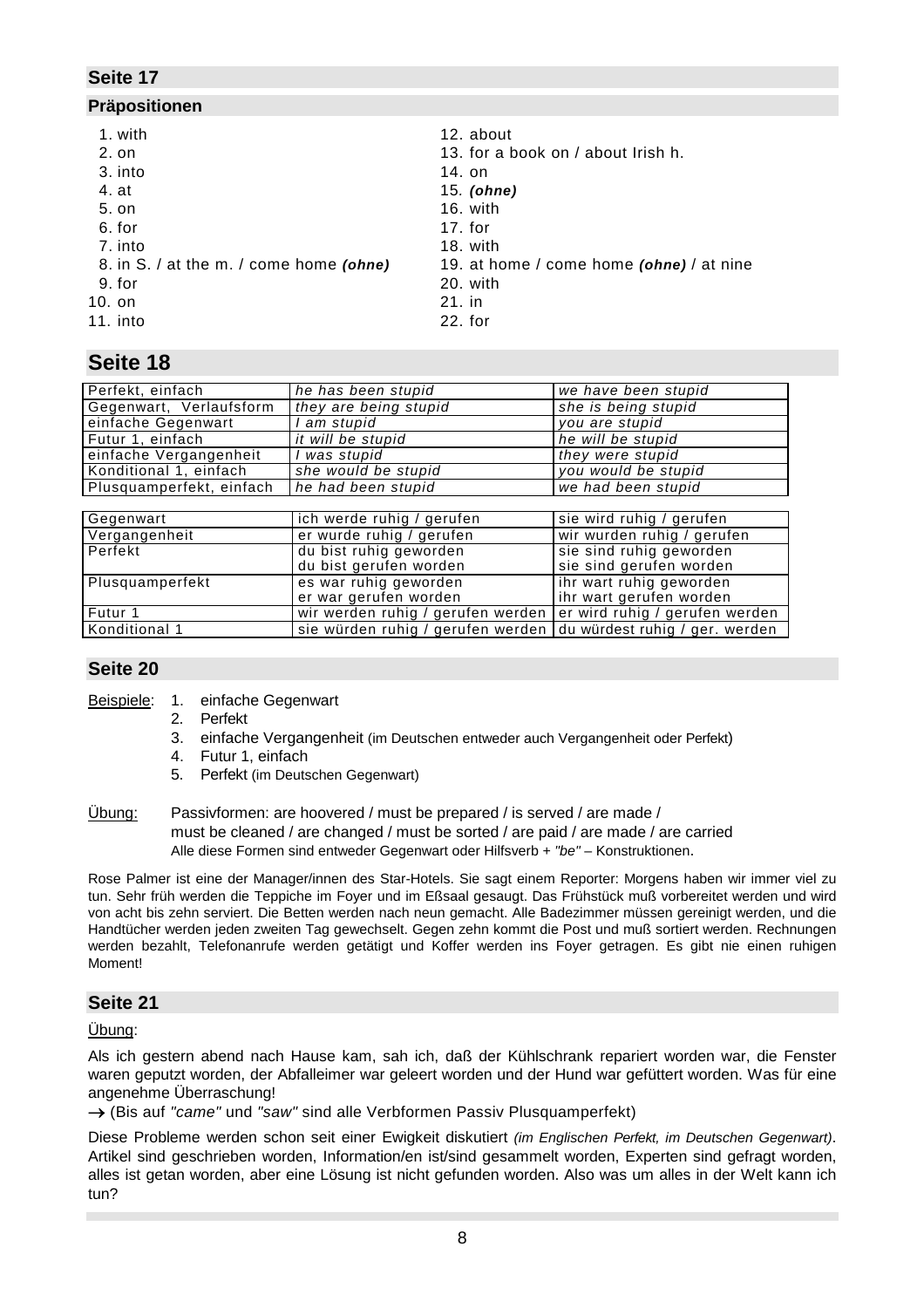# **Seite 22 / oben**

Beispiele:

(Da Passiv-Formen der Verlaufsform nur in der Gegenwart und der Vergangenheit gebraucht werden, wovon die Verlaufsform Vergangenheit noch nicht behandelt wurde, wird hier auf die Angabe von "einfach" verzichtet, außer in der Gegenwart)

> 11. Futur 1 12. Hilfsverb + be 13. einfache Gegenwart

14. Perfekt 15. Hilfsverb + be

- 1. einfache Gegenwart
- 2. Gegenwart Verlaufsform
- 3. Perfekt
- 4. Futur 1
- 5. Vergangenheit
- 6. einfache Gegenwart
- 7. Perfekt
- 8. Futur 1
- 9. Hilfsverb + be 10. Vergangenheit
- - 16. Hilfsverb + be
		- 17. einfache Gegenwart
		- 18. einfache Gegenwart
		- 19. Plusquamperfekt
		- 20. einfache Gegenwart

- **Seite 22 / unten**
	- 1. The stairs are washed on Fridays.
	- 2. That door is never locked in the night.
	- 3. Light meals are served in their snackbar.
	- 4. Debby's articles are always written in a hurry.
	- 5. The truth is seldom told.
	- 6. The windows must be closed.
	- 7. Paper can be recycled.
	- 8. The roof was repaired yesterday.
	- 9. Some picnics were organized.
- 10. The conflict has been solved.
- 11. Have the roses been watered yet?

### **Seite 23**

- 1. She is interviewed at least once a week.
- 2. The letter has been sent to the wrong address.
- 3. All the documents had already been copied.
- 4. A doctor must be fetched.
- 5. Has the letter been typed yet?
- 6. The dog must be taken out.
- 7. The work was done in less than one hour.
- 8. My suitcases were carried to the train.
- 9. Are the flowers watered every evening?
- 10. Such articles can be read very often.
- 11. It will be eaten at once.
- 12. Has the heating system been repaired yet?
- 13. The menu will be brought soon.
- 14. The expensive vase has been dropped.
- 15. The story will be continued tomorrow.
- 16. A tango was played.
- 17. Were their problems solved?
- 18. The dustbin hasn't been emptied yet.
- 19. Were the letters posted in the early afternoon?
- 20. These towels must be dried.
- 21. The cupboard has been painted.
- 22. This dilemma will not be discussed.
- 23. Your book has not (yet) been returned (yet).
- 24. Why has Alice not been invited?
- 25. Such a shock would not be forgotten.
- 26. Thousands of cars are stolen every day.
- 27. Why were these photos never published?
- 28. A lot of new houses are built in this area.
- 29. The dishes had not been washed yet.
- 30. The old cupboard will be sold.

#### Fortsetzung nächste Seite

- 12. Has Jim's wife been informed yet?
- 13. Many people will be killed.
- 14. An office block has been built near the museum.
- 15. The light was turned on.
- 16. These newspapers are always sold very fast.
- 17. Was Alan driven to the nearest hospital?
- 18. Your keys have been found.
- 19. That will be forgotten.
- 20. Tom has been warned.
- 21. These articles would not be bought.
- 22. Why are the walls painted pink?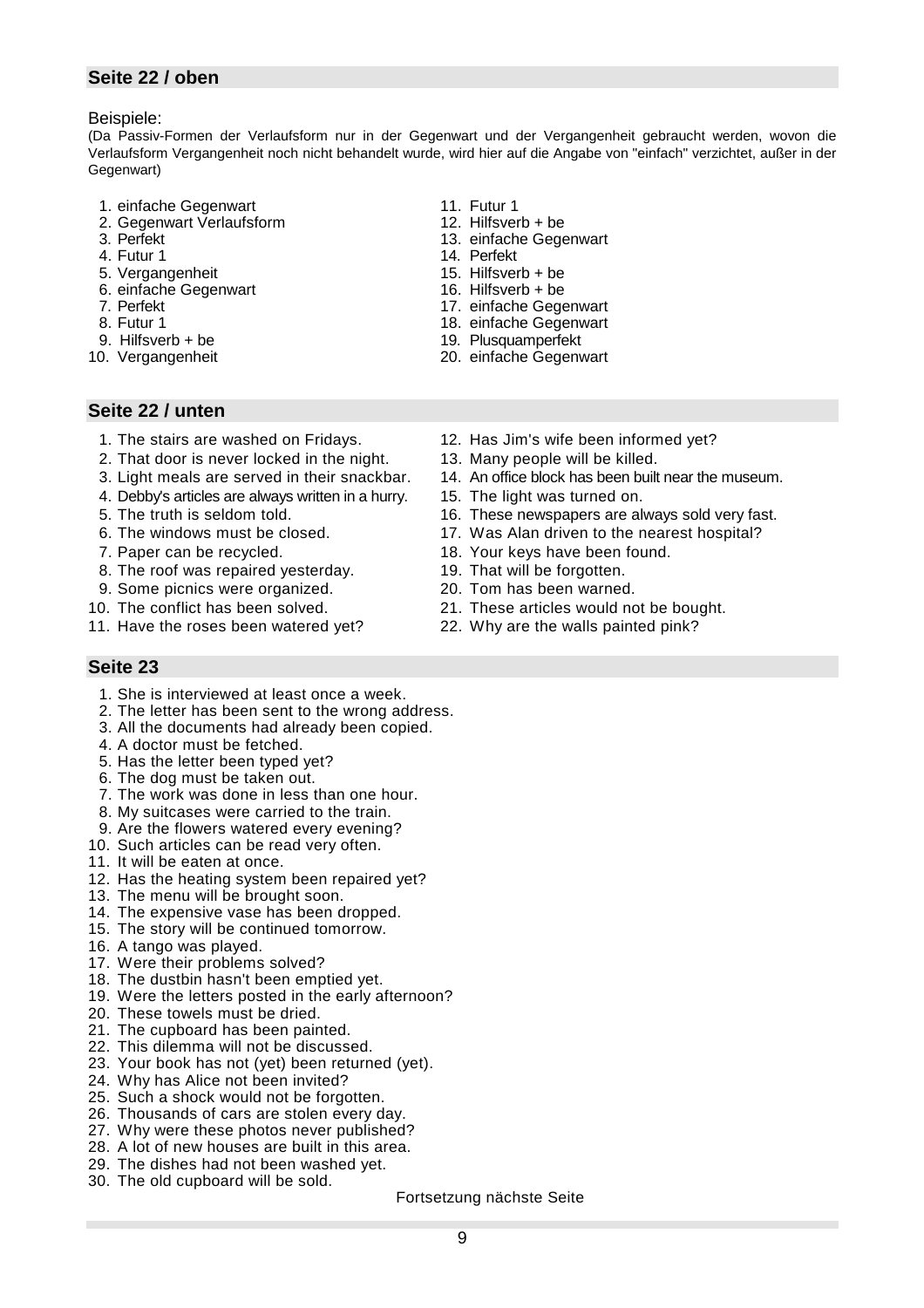# **Seite 23 / Fortsetzung**

- 31. The facade is being painted.
- 32. Such a catastrophe can never be forgotten.
- 33. Twenty patients were treated before noon.
- 34. The lights have not been turned on.
- 35. Many aspects have been left out.
- 36. That unpleasant job must be done.
- 37. Can this nonsense not be stopped?
- 38. The lift cannot be used today.
- 39. Are her bills paid at once?
- 40. I would not be informed.

# **Seite 25**

# **A**

- 1. Als der Postbote kam, ging ich (ich habe sein Kommen noch abgewartet).
- 2. Als der Postbote kam, hatte ich das Haus schon verlassen (ich war schon weg, traf ihn nicht mehr)
- 3. Als der Postbote kam, war ich gerade dabei, das Haus zu verlassen (ich war schon auf dem Weg nach draußen).

# **B**

#### **Bitte vergessen Sie bei der Verlaufsform nicht die Form von** *"be"***. !! Die -ing-Form alleine wäre nicht die korrekte Antwort !!**

| 1. was playing          | knocked                     |              |
|-------------------------|-----------------------------|--------------|
| 2. came                 | was waiting                 |              |
| 3. were watching        | entered                     |              |
| 4. was driving          | saw                         |              |
| 5. were having          | started                     |              |
| 6. stopped              | were blocking               |              |
| 7. were driving         | started                     |              |
| 8. came                 | were playing                |              |
| 9. opened               | saw                         | was sleeping |
| 10. went                | looked                      | was playing  |
| 11. was doing           | felt                        |              |
| 12. were having         | had                         |              |
| $13.$ left              | noticed                     | was burning  |
| 14. was being discussed | broke                       |              |
| 15. called              | was not playing but working |              |
| 16. returned            | was playing                 | was running  |
| 17. was having          | woke up                     |              |
| 18. was raining         | arrived                     |              |
| 19. noticed             | were crying                 | did not tell |
| 20. was hoovering       | went out                    |              |
| 21. were making         | was barking                 | did not hear |
| 22. looked              | were doing                  |              |

# **C**

- 1. The light went out while we were repairing the fridge.
- 2. When I entered the shop Mr Owen was talking to / with a customer.
- 3. We were watching TV when the children started to cry.
- 4. When we entered the room yesterday afternoon, the patient was still sleeping.
- 5. I was trying to wash the dog when your cat walked in.
- 6. When I came back Robert was painting the kitchen.
- 7. The men were playing cards in the park when it started to rain.
- 8. When Molly entered the garden the young bird was still sitting in its nest.
- 9. I was walking through the park when the pains came back / returned.
- 10. What was Willy saying when he was interrupted (=Passiv)?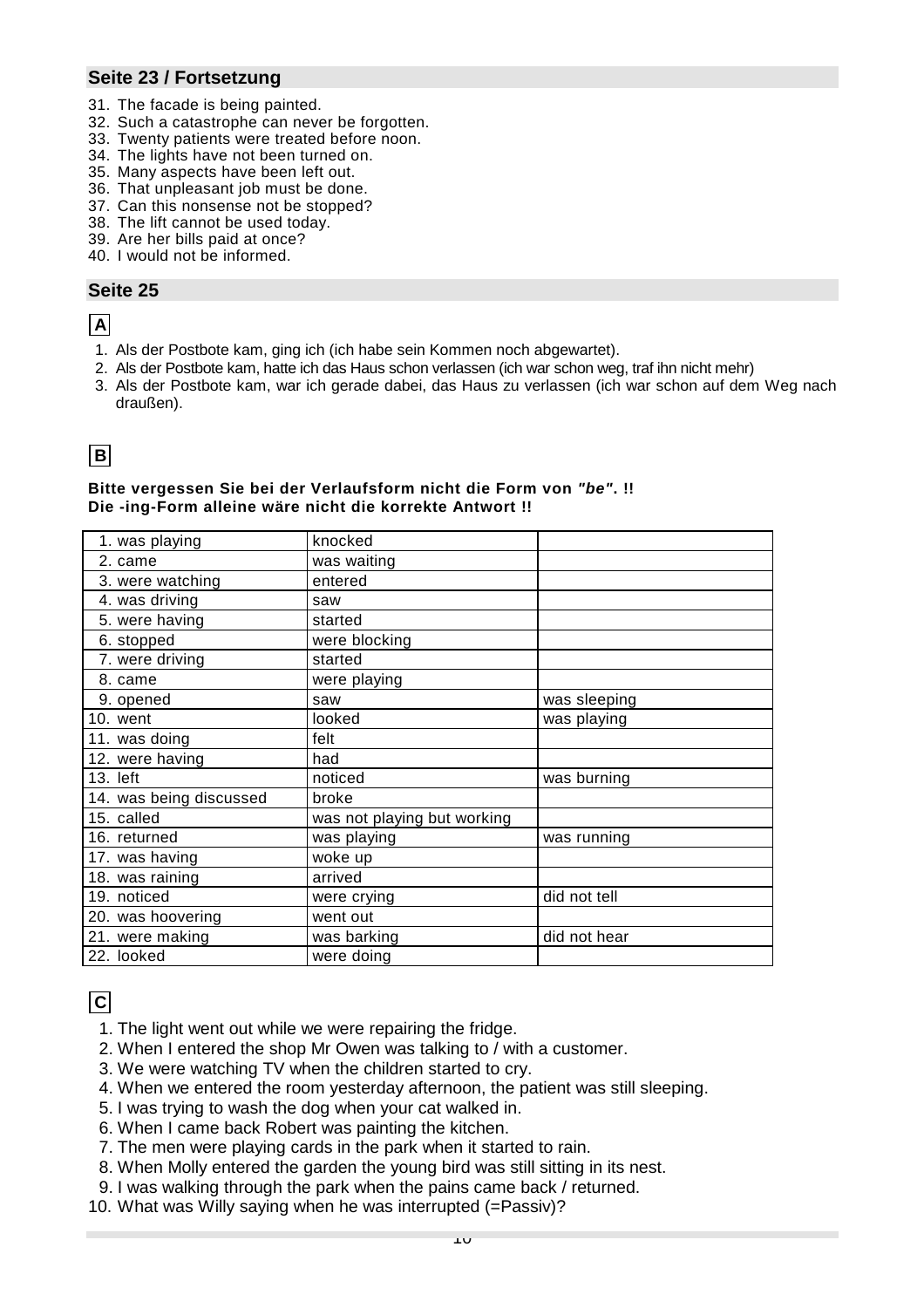# **Seite 27 oben**

Zeiten der Übung oben: (wenn nicht anders angegeben, ist die einfache Zeit gemeint)

- 
- 2. Vergangenheit Verlaufsf. 8. Vergangenheit 14. Futur
- 
- 4. Perfekt 10. Gegenwart 16. Perfekt
- 
- 
- 1. Perfekt 7. Gegenwart 13. Plusquamperfekt
	-
- 3. Perfekt 9. Gegenwart von "want" 15. Futur
	-
- 5. Vergangenheit 11. Futur 17. Vergangenheit
- 6. Gegenwart Verlaufsform 12. Gegenwart 18. Vergangenheit Verlaufsf.
- 

# **Seite 27 / Übung**

- 1. The house will be sold next June.
- 2. The first three pages must be copied.
- 3. These facts are sometimes forgotten. (Zur Stellung von *"sometimes"* vgl. C 22 Mitte)
- 4. Laura was not given the documents. (Dativ-Objekt zum Subjekt des Passiv-Satzes machen)
- 5. Was the town being attacked?
- 6. Nancy was given a beautiful present.
- 7. Mrs Williams was not told the truth.
- 8. This solution has not been discussed yet.
- 9. The dog was left in the car.
- 10. This problem is often ignored.
- 11. Dinner could not be served (because the cook was on strike)
- 12. Are the stairs cleaned once a month?
- 13. Were the soldiers sent home?
- 14. These plans can be carried out soon.
- 15. I was offered a glass of champagne.
- 16. That man can be relied on. ("on" am Ende nicht vergessen)
- 17. Can our doctors be relied on?
- 18. I was promised some better copies.
- 19. Your wife should be driven to the nearest hospital.
- 20. Has the old lady been forgotten?
- 21. The parcel was taken to the office.
- 22. Why were we not invited?
- 23. Has she been offered a lot of money?
- 24. That problem has not yet been dealt with.
- 25. Have all aspects been dealt with?
- 26. A solution could not be found.
- 27. She can be trusted.
- 28. The tap must be fixed.
- 29. John could not be relied on.
- 30. The man was never seen again.
- 31. Simon's reaction should be explained.
- 32. Will we be given another chance?
- 33. Edith was never heard of again.
- 34. Mozart was taught to play the piano at the age of two.
- 35. The old lady was helped into the car.

- 1. the journalist **who / that** has written this article
- 2. the singer **who / that** likes Mozart
- 3. the man **who / that** has given me the information
- 4. the patients **who / that** want to talk to the doctor
- 5. the students **who / that** wrote a test yesterday
- 6. teachers **who / that** were on the demo yesterday
- 7. the poet **who / that** was interviewed yesterday
- 8. the minister **who / that** (has) said that
- 9. the patient **who / that** doesn't want to take the red pills
- 10. the women **who / that** get less money than the men
- 11. the people **who / that** have given me a loan
- 12. the children **who / that** have been waiting since two (o'clock) Fortsetzung nächste Seite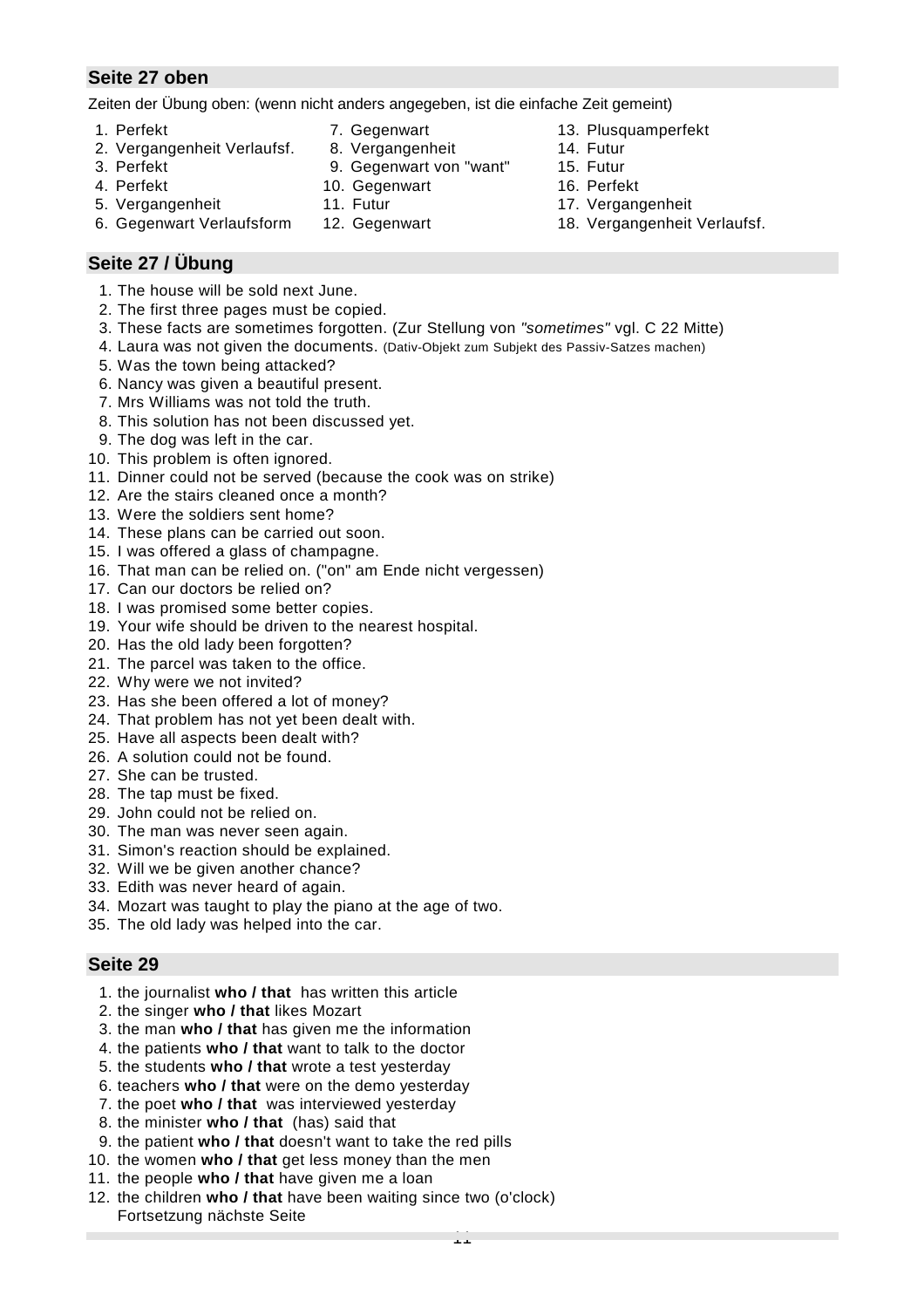# **Seite 29 / Fortsetzung**

- 13. tennis players **who / that** win in Wimbledon
- 14. parents **who / that** love their children
- 15. the author **who / that** doesn't want to publish his poems
- 16. the bus driver **who / that** called the police yesterday
- 17. pilots **who / that** have never flown to Athens
- 18. the astronauts **who / that** were the first on the moon
- 19. the man **who / that** would publish this text
- 20. a person **who / that** does not tell the truth
- 21. husbands **who / that** never bring their wives (vgl B 71) a gift
- 22. the expert **who / that** would explain everything
- 23. butchers **who / that** open their shops after nine
- 24. the men **who / that** are working on your roof at the moment
- 25. the taxidriver **who / that** would drive me to the airport
- 26. a child **who / that** has never seen a cow yet
- 27. the tourist **who / that** has lost his suitcases
- 28. the reporters **who / that** will talk to the people
- 29. the boy **who / that** didn't tell the truth yesterday
- 30. Where are the workers **who / that** want to talk to the boss?
- 31. Who is the man **who / that** is sitting in my bath?
- 32. Managers **who / that** wouldn't be here would lose a lot of prestige.

#### **Seite 30**

- 1. the journalists **(who / that)** I (have) asked / = the journalists I (have) asked
- 2. the women **(who / that)** we met yesterday / = the women we met yesterday
- 3. the expert **(who / that)** we (have) invited / = the expert we (have) invited
- 4. the patient (who  $\ell$  that) we want to visit  $\ell$  = the patient we want to visit
- 5. the men (who / that) Lucy loves  $/ = etc$ ........
- 6. the people **(who / that)** Joe knows
- 7. the nicest person **(who / that)** I know
- 8. the students **(who / that)** our professor has taught
- 9. the people **(who / that)** we like
- 10. the workers **(who / that)** Mrs Plains (has) fired
- 11. the neighbour **(who / that)** we did not like
- 12. the friend **(who / that)** I will drive to the airport tomorrow
- 13. the filmstar **(who / that)** we saw on TV yesterday
- 14. the guests **(who / that)** Flora has invited
- 15. the most important of all the persons **(who / that)** Jim has forgotten to invite
- 16. all the students **(who / that)** the headteacher/headmaster does not know
- 17. the singer **(who / that)** I like most
- 18. the poets **(who / that)** I would read

#### **Seite 31 / oben**

- -
	-
- 4. **who** oder **that** 11. kann wegfallen 18. **who** oder **that** 25. kann wegfallen
- 5. kann wegfallen 12. kann wegfallen 19. kann wegfallen 26. kann wegfallen
- 6. kann wegfallen 13. kann wegfallen 20. **who/that;** kann w. 27. kann wegfallen
	-
- - -
	-
- 1. **who** oder **that** 8. **who** oder **that** 15. **who** oder **that** 22. **who** oder **that**
- 2. **who** oder **that** 9. **who** oder **that** 16. **who** oder **that** 23. kann wegfallen
- 3. kann wegfallen 10. **who** oder **that** 17. kann wegfallen 24. **who** oder **that**
	-
	-
	-
- 7. kann wegfallen **14. who** oder **that** 21. kann wegfallen 28. **who** oder **that**
- 

### **Seite 31 unten**

- 1. We fried some chops with onions last night.
- 2. Why weren't you in the canteen yesterday?
- 3. Your neighbour gave us these keys the day before yesterday.
- 4. Didn't Winston fly to Washington yesterday?
- 5. When did the bank give you this loan?
- 6. What did you do last Wednesday?
- 7. We mailed all those/these letters three days ago.
- 8. Didn't you smoke too (zwei "o") much on the party last night?

Fortsetzung nächste Seite

- 
-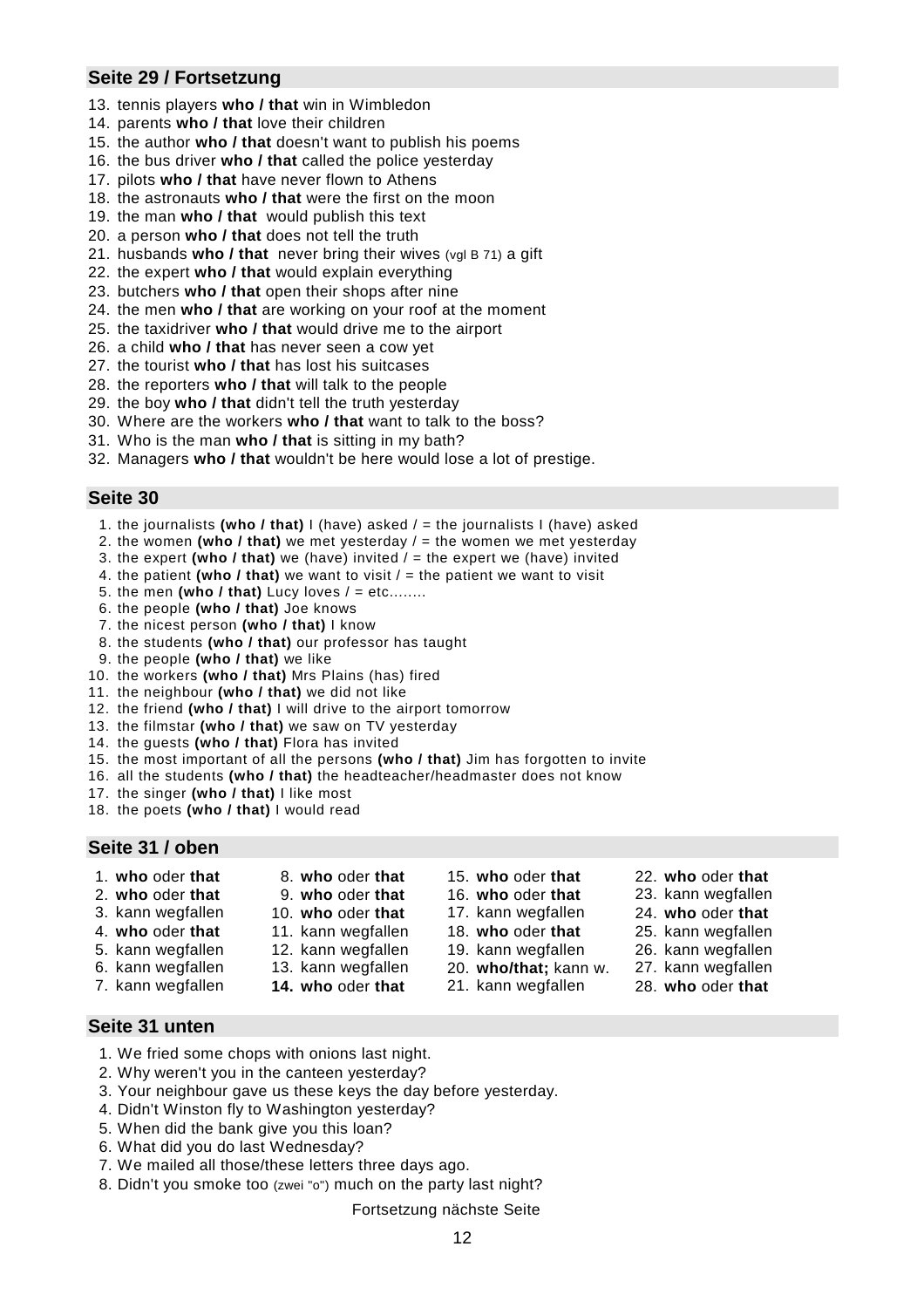# **Seite 31 unten / Fortsetzung**

- 9. I did not do the dishes last night, I was too (zwei "o") tired.
- 10. We didn't go to the zoo last Thursday.
- 11. Where was your daughter last Saturday?
- 12. We published these photos three days ago.
- 13. Why didn't you phone me last week?
- 14. The minister didn't go to the meeting last Tuesday.
- 15. Mr Owen went to Boston two weeks ago.
- 16. My nephew made a potato salad the day before yesterday.
- 17. We made more mistakes six months (mit "s") ago than today.
- 18. Weren't you in the theatre the day before yesterday?

#### **Seite 33**

# **A**

- 
- 2. the only towel that/which is in the wash  $\vert$  7. a text that/which is never published
- 
- 
- 
- 1. the bus that/which stops here  $\begin{vmatrix} 6. \text{ flowers that/which are never watered} \end{vmatrix}$ 
	-
- 3. the flight that/which was cancelled yesterday  $\|8$ . the points that/which have been discussed for weeks
- 4. the shampoo that/which cleans best 9. the photo that/which shows the president with his wife
- 5. the papers that/which are sold here  $\vert$  10. the machines that/which do not function
- **B**

**C**

- 
- 
- 3. the book (that/which) I am reading  $\begin{vmatrix} 8. & \text{the tights (that/which) Jane buys} \end{vmatrix}$
- 
- 5. the banana (that/which) the baby is eating  $\vert$  10. the lettuce (that/which) I forgot to wash
- 1. the loan (that/which) I gave you 6. the things (that/which) I heard in my childhood
- 2. the film (that/which) we saw yesterday  $\begin{array}{|l|l|} \hline \end{array}$  7. the aspects (that/which) this text leaves out
	-
- 4. the chairs (that/which) Joe is painting  $\begin{vmatrix} 9 \\ 10 \end{vmatrix}$  9. the beer (that/which) Mr H. drinks in the evening
	-

| ▏❤▏               |                 |                    |                       |                  |
|-------------------|-----------------|--------------------|-----------------------|------------------|
| 1. kann wegfallen | 6. that/which   | 11. that/which     | 16. that/which        | 21. kann wegfal. |
| 2. that/which     | 7. kann wegfal. | 12. kann wegfallen | 17. that/which        | 22. kann wegfal. |
| 3. kann wegfallen | 8. that/which   | 13. that/which     | 18. that/which        |                  |
| 4. kann wegfallen | 9. kann wegfal. | 14. kann wegfallen | 19. kann wegfallen    |                  |
| 5. kann wegfallen | 10. kann wegf.  | 15. kann wegfallen | kann wegfallen<br>20. |                  |

# **Seite 34, Passiv**

# **A**

- 1. The house is cleaned once a month.
- 2. The roses are watered in the evening.
- 3. The fridge will be repaired soon.
- 4. Why was lunch served on the veranda(h)?
- 5. Will these photos not be published? Won't these photos be published?
- 6. Angela must be informed.
- 7. Can these problems be solved?
- 8. Is the carpet hoovered every day?
- 9. The document was copied by Mrs Claridge, not by us.
- 10. Who was the document copied by?
- 11. This building will soon be sold (soon), won't it?
- 12. The letter was typed yesterday.
- 13. This problem has been discussed for many years.
- 14. These machines can be operated by a child.
- 15. Has Sandra been informed (yet)?
- 16. Would this bill be paid soon?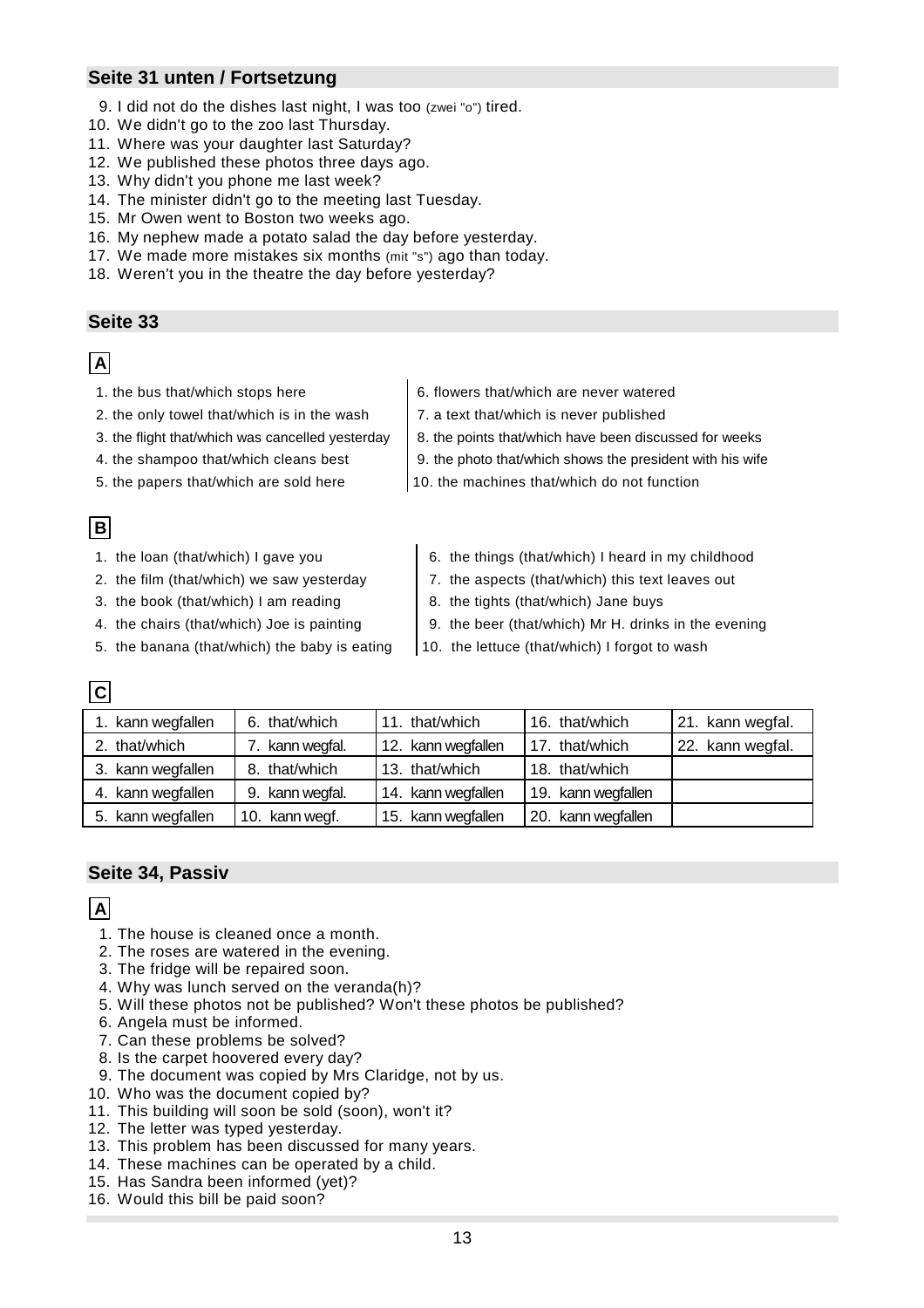- **B** 1. Could these letters be typed before noon?
	- 2. Has my key been found yet?
		- 3. All the students have been registered.
		- 4. The problems were not solved at the meeting.
		- 5. I was given the wrong map.
		- 6. I have never been treated better.
		- 7. Every student should be handed a copy.
		- 8. Where are meals-on-wheels prepared?

# **Seite 34, Perfekt**

- 1. Gideon has been living / has lived in Chester for three years (Ort vor Zeit).
- 2. Ms Sullivan has had these pains for a fortnight/ two weeks.
- 3. Mr Cameron has been blind since the war.
- 4. I have known Mrs Foster for some months.
- 5. Do you know how long I have been waiting for that/this stupid bus?
- 6. How long has Sam been with the army?
- 7. I have had this sofa for years.
- 8. How long have Tim and his colleagues been sitting on the veranda(h)?
- 9. Doris and Arthur have been divorced since February.
- 10. How long have the children been watching TV?
- 11. He has had these difficulties for weeks.
- 12. These problems have been discussed for months.
- 13. How long have you been waiting for the train?
- 14. Old Mrs Black has been dead since the day before yesterday.

# **Seite 35**

#### **Nebensätze mit "daß":**

- 1. We can see that she is happy.
- 2. Can't you forget that I work /am working for a lawyer?
- 3. Do you know that Molly lives here?
- 4. Mr Pitts has forgotten that we owe him money.
- 5. I think that we should support this project.
- 6. He said that we could not start earlier.
- 7. I hoped that he would come back.
- 8. We ignored the fact that his brother-in-law was against the plan.
- 9. I don't want to forget that so many people are unemployed / out of work.
- 10. Our guests drank so much that we took their car keys and called a taxi.
- 11. We were so tired that we did not hear the bell.
- 12. Jeremy slept so long that we thought he was ill.

#### **Nebensätze mit "weil"**

- 1. Tessa supports her parents because they do not have / have not got much money.
- 2. James knows a lot about divorces because he works for a lawyer.
- 3. We have fried some chops because we are so hungry.
- 4. Nora goes/travels to Italy every year because she loves that country very much.
- 5. I am against these plans because we cannot pay for such projects.
- 6. We have supported Bert for years because he is unemployed.
- 7. Tina won't use this soap because she has got an allergy.
- 8. I understand Carl because I have known the situation for years.
- 9. Ms Kasdan does not want to talk about this point because it is too painful for her.
- 10. Your landlord phoned last night because he wants to repair the roof.

#### **Nebensätze mit "obwohl"**

- 1. Our flat/apartment is too cold though the heating has been repaired.
- 2. This club supports single mothers though it has not got much money itself.
- 3. We did not amuse ourselves in the disco yesterday though the music was not bad.
- 4. I am not tired though I have been on the night shift.
- 5. Some people think only of themselves though they see the problems (that) the others have.
- 6. Daisy smokes too much though her doctor has warned her.
- 7. A lot of / many people know these facts though they are not published.
- 8. The journalist will write an article about him though he is not very famous.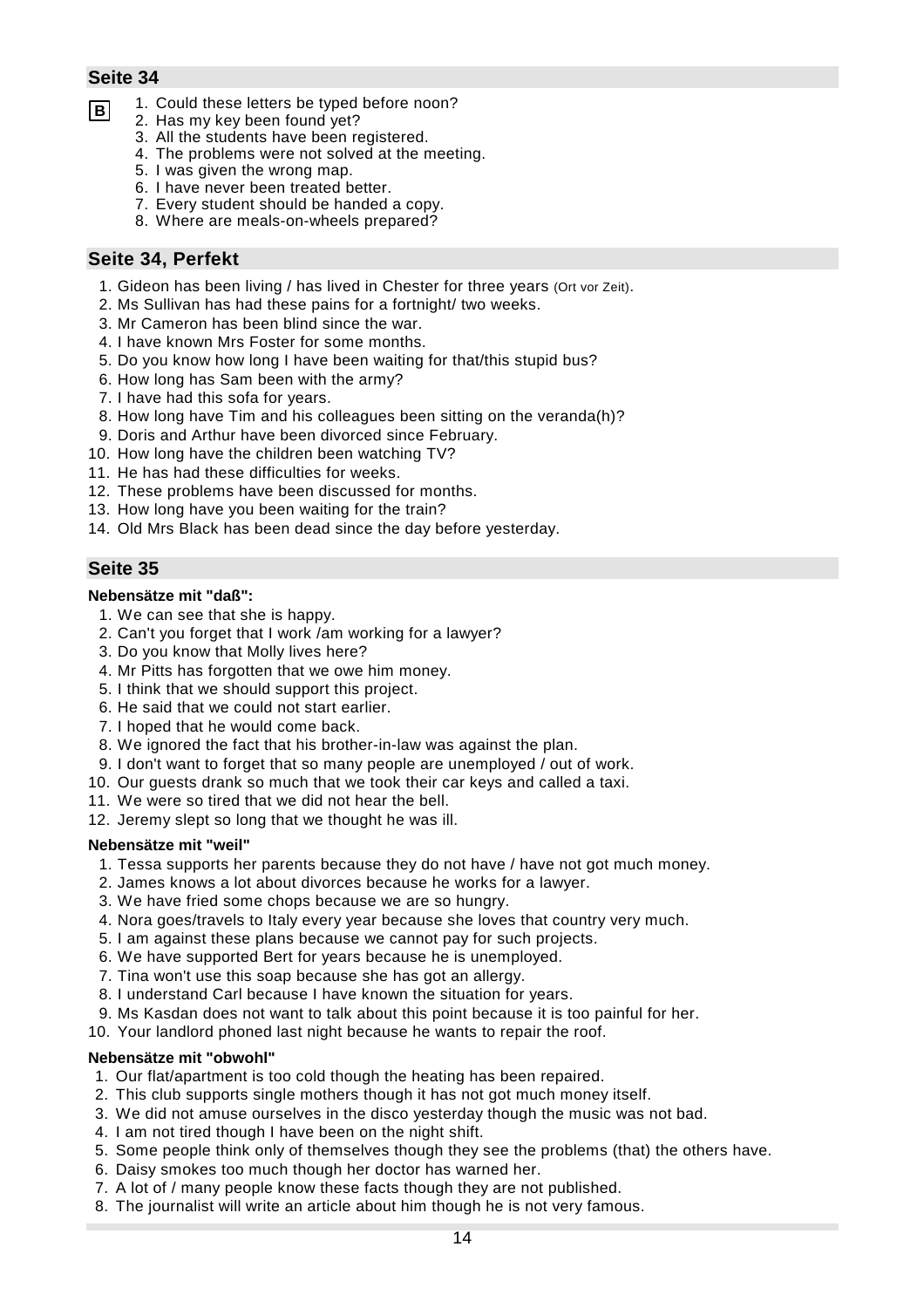#### **Nebensätze mit "als"**

- 1. When I saw my nephew I was surprised.
- 2. We were very glad when we found a solution to / in the conflict.
- 3. Mr Herdman was watching TV when his wife was attacked in the garden.
- 4. When I saw that his cat was in/on my bed again I lost my patience.
- 5. He reacted at once yesterday when he got the fax.
- 6. When Mrs Sears saw the electricity bill she had a shock.
- 7. When Elvira was treated by Dr Brown she felt better.
- 8. We were shocked when we heard why they had killed themselves.

#### **Seite 37**

| 1. bad   | 8. politely  | 15. good   | 22. well    |
|----------|--------------|------------|-------------|
| 2. badly | 9. polite    | 16. good   | 23. quietly |
| 3. bad   | 10. politely | 17. well   | 24. quiet   |
| 4. badly | 11. quickly  | 18. well   | 25. quietly |
| 5. bad   | 12. quick    | $19.$ good | 26. quietly |
| 6. badly | 13. quickly  | $20.$ good | 27. quiet   |
| 7. badly | 14. quickly  | 21. well   | 28. quiet   |
|          |              |            |             |

# **Seite 38**

| 1. happy    | 8. normal        | 15. patiently    | 22. noisy       |
|-------------|------------------|------------------|-----------------|
| 2. happily  | 9. easy / easily | 16. patient      | 23. noisily     |
| 3. happy    | 10. easily       | 17. drastically  | 24. beautifully |
| 4. happy    | 11. aggressively | 18. drastic      | 25. beautiful   |
| 5. happily  | 12. aggressive   | 19. successful   | 26. intensive   |
| 6. normal   | 13. patient      | 20. successfully | 27. intensively |
| 7. normally | 14. patiently    | 21. noisily      | 28. intensive   |

#### **(unten)**

| . successful | 3. great | 5. well | difficult | 9. angrily |
|--------------|----------|---------|-----------|------------|
| 2. politely  | 4. awful | 6. well | 8. shrill | 10. cold   |

#### **Seite 39**

| 1. fantastic           | 6. fresh            | 11. unhappy      | 16. tired     |
|------------------------|---------------------|------------------|---------------|
| 2. hard, carefully     | 7. slowly, bitterly | 12. easily       | 17. nervously |
| 3. sad                 | 8. awful            | 13. unexpectedly | 18. badly     |
| 4. coolly              | 9. coldly           | 14. wonderful    | 19. quickly   |
| 5. fast, usually, fast | 10. happy           | 15. warmly       | 20. elegant   |

#### **Perfekt:**

- 1. It has been snowing for days.
- 2. My parents-in-law have been in Switzerland since the beginning of the summer.
- 3. How long has the meat been on the stove/ on the cooker?
- 4. This aspect has been ignored since the beginning of the discussion.
- 5. How long have the workers been on strike?
- 6. Our daughter-in-law has been with us since Sunday.
- 7. How long has the pilot been sleeping?
- 8. We have been learning English for several years.
- 9. How long have you known these people?
- 10. Sally has had these pains since her youth.
- 11. How long has your cousin been living abroad?
- 12. Ray has been treated by Dr Sterne since last month.
- 13. Since her husband's death/ Mrs Cunningham has been looking for a new flat/ since her.....
- 14. Alice has been sitting in the bath for hours.
- 15. Mr and Mrs Pinkerton have been married for more than twenty years. (vgl. B 45)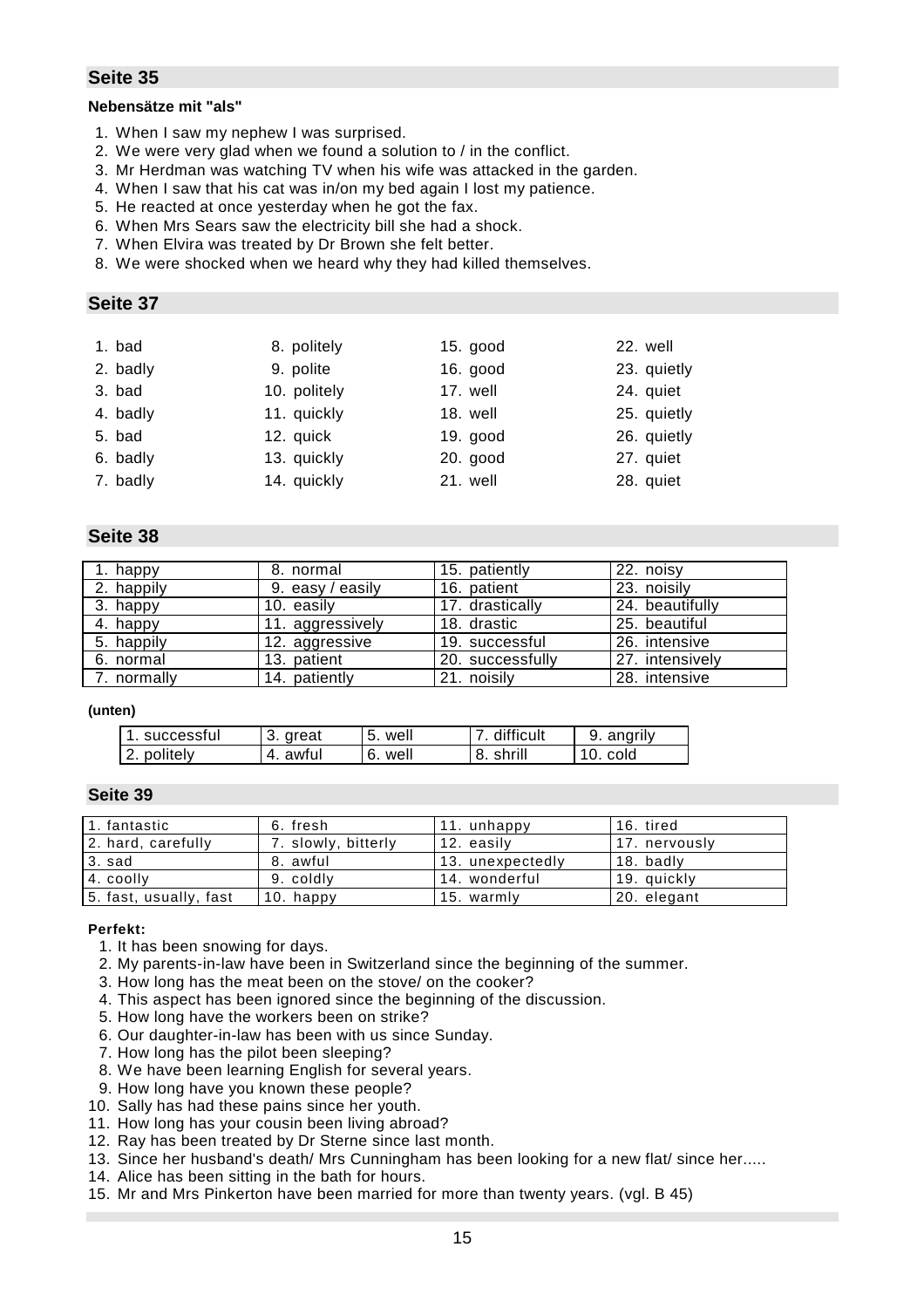- 1. The text says that many people have the same problem.
- 2. I cannot believe that.
- 3. The author expresses his emotions/feelings.
- 4. The writer does not give enough examples.
- 5. The title is rather important for our understanding of the story.
- 6. The text deals with the political situation in the USA. / The text is about the....
- 7. I do not believe/think that these statements are true.
- 8. What does the third chapter deal with? What is the third chapter about?
- 9. At the beginning of the text there is an interesting anecdote.
- 10. What does this poem express?
- 11. There are many/ a lot of interesting descriptions in this text. In this text, there are ...
- 12. The author discusses different standpoints/viewpoints.
- 13. This story deals with an old man who has lost everything in the war.
- 14. I would say this is an astonishing/ a surprising aspect.
- 15. Many details are not explained in this text.
- 16. There is an interesting thought here that I want to explain in detail.
- 17. The second sentence in the fifth chapter is very important.
- 18. I find the author's thoughts astonishing/surprising.
- 19. We have been discussing these problems for a long time.
- 20. The aspects (that) this text deals with have often been discussed.
- 21. Do you understand the central ideas of this text?
- 22. Will the journalist write more about that?
- 23. I have tried to understand this poem.
- 24. This article leaves out many aspects.
- 25. There is an interesting comparison in line 7.
- 26. I don't know the author of this text.
- 27. What does this word mean?
- 28. What is the meaning of this sentence?
- 29. We find some good examples in the eighth chapter.
- 30. The text says that we all make mistakes. That is true, but a bit banal.
- 31. The poet expresses the feelings (that) she had when her son died.
- 32. We do not know what other authors have written about this conflict.
- 33. This statement does not explain everything.
- 34. The first sentences of this chapter are very important.
- 35. I do not think/believe that this is true.
- 36. The author describes the persons very carefully (Adverb!) and in detail.
- 37. Why don't you find this thought so interesting?
- 38. In my opinion he does not say enough about the central dilemma.
- 39. Why does the author not give more details?
- 40. These statements are too (zwei "o") banal.
- 41. In my opinion these arguments are wrong.
- 42. I do not understand the meaning of this paragraph.
- 43. We find some important thoughts here.
- 44. I find this article boring because it tells us nothing new.

#### **Seite 41**

| 1. nice  | 8. good  | $15.$ good      | 22. passively            | 29. hopefully  |
|----------|----------|-----------------|--------------------------|----------------|
| 2. nice  | 9. well  | 16. well        | 23. quickly, helpless    | 30. hopeful    |
| 3.nicely | 10. good | 17. good        | 24. radically            | 31. hard       |
| 4. nice  | 11. good | 18. arrogantly  | 25. wild                 | 32. famous     |
| 5. good  | 12. well | 19. strong      | 26. wildly               | 33. patiently  |
| 6. well  | 13. well | 20. permanently | 27. wildly, aggressively | 34. enormously |
| 7. well  | 14. good | 21. permanent   | 28. hopeful              | 35. amusing    |

- 1. The conflict we have talked about has been solved.
- 2. The box Don put the money in is empty.
- 3. The children we were watched by did not know us.
- 4. Is this the key you have been looking for?
- 5. Where is the biology teacher you told me the funny story about?
- 6. I don't like that flat Mrs Kendon lives in.
- 7. Mr Steel gave me the loan I asked him for.
- 8. The boy Pauline is dancing with is her cousin.
- 9. Will Vicky tell us the names of the persons she got the money from?
- 10. This is a theme I know nothing about.
- 11. Do you want to listen to the concert we have heard so much about?
- 12. The dogs Ellen takes care of are in good health.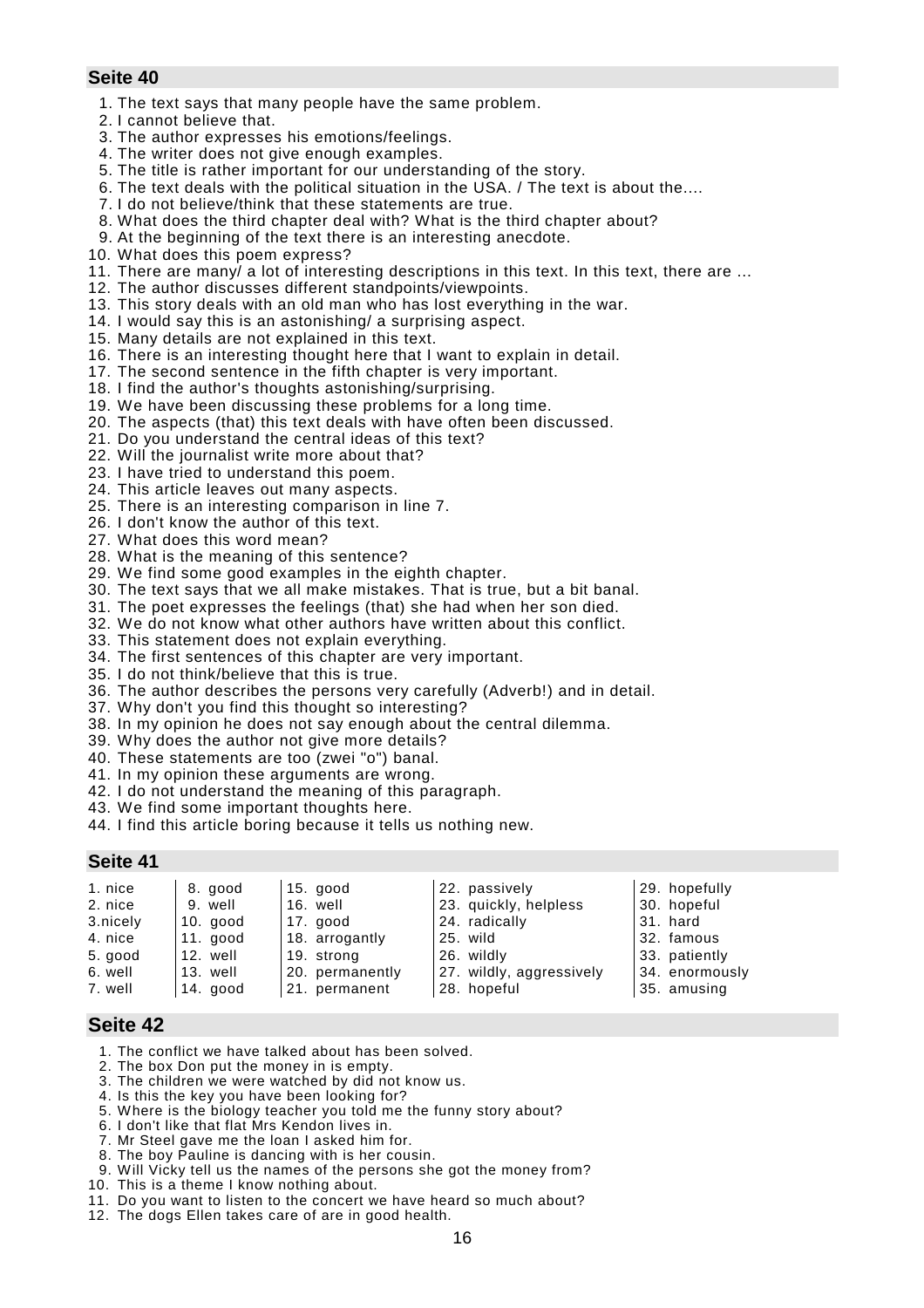#### **Pronomen mit Präposition:**

- 1. The man Dolly is dancing with is her neighbour.
- 2. I don't know the people Jack is talking about.
- 3. The people Mr Emerson was saved by were tourists.
- 4. The sofa you are sitting on is not very comfortable.
- 5. Reginald does not want to rent the boat we (have) talked about.
- 6. Is this the train you have been waiting for since twelve (o'clock)?
- 7. Does Ray love the woman he is married with (to) ?
- 8. The doctor I was treated by was very competent.
- 9. There are not many doctors we can rely on.
- 10. The aspects the third chapter deals with are not very interesting.
- 11. The book you looked for/ you were looking for yesterday is on the kitchen table.
- 12. The teacher Joe and Mary complained about has left our school.
- 13. Go to the table the Palmers and their guests are sitting at.
- 14. Don't put the fork the dog has played with into your mouth!
- 15. Can you show me the house Shakespeare's wife was born in?

#### **Pronomen gemischt, unten:**

| who/that | who/that   | ohne       | that/which<br>10. | $13.$ ohne     |
|----------|------------|------------|-------------------|----------------|
| 2. ohne  | who/that   | whose      | whose             | 14. that/which |
| ა. whose | ohne<br>b. | 9.<br>ohne | 12.<br>ohne       |                |

#### **Seite 45**

- 1. Who did you give the keys **to**?
- 2. The woman I lent the camera **to** has not come back / returned.
- 3. Please explain that **to** me!
- 4. Show your friend/girlfriend our beautiful new sofa.
- 5. Please show this/that **to** your professor.
- 6. Where is the student I (have) explained the text **to**?
- 7. Who do you owe all that money **to**?
- 8. Please bring us a lamb chop.
- 9. Please give that **to** the headmistress/headteacher.
- 10. Why doesn't Sam explain that **to** us himself?
- 11. Are you listening **to** me?
- 12. Don't tell that **to** all your colleagues!
- 13. The people I sent the letter **to** have not yet answered (yet).
- 14. Who do you want to send these parcels **to**?
- 15. Who did you meet in the park yesterday?
- 16. Will you ever listen **to** her?
- 17. Have you offered/ did you offer the children a glass of juice / a glass of juice **to** the ch.)
- 18. The bank has offered Mr Miles a loan / a loan **to** Mr Miles.
- 19. Please recommend our product **to** all your customers!
- 20. Daniel has explained **to** us why we cannot use the phone.

| 1. sadly        | 11. dramatically   | 21. harder                   |
|-----------------|--------------------|------------------------------|
| 2. faster       | 12. well           | $22.$ shy                    |
| 3. fine         | 13. patiently      | 23. angry                    |
| 4. absurd       | 14. patient        | 24. angry                    |
| 5. better       | 15. more patiently | 25. angry, in a friendly way |
| 6. pretty       | 16. most patient   | 26. ironically               |
| 7. pretty       | 17. politely       | 27. more respectfully        |
| 8. more quickly | 18. strong         | 28. perfectly                |
| 9. nervously    | 19. tactfully      |                              |
| 10. fantastic   | 20. more tactful   |                              |
|                 |                    |                              |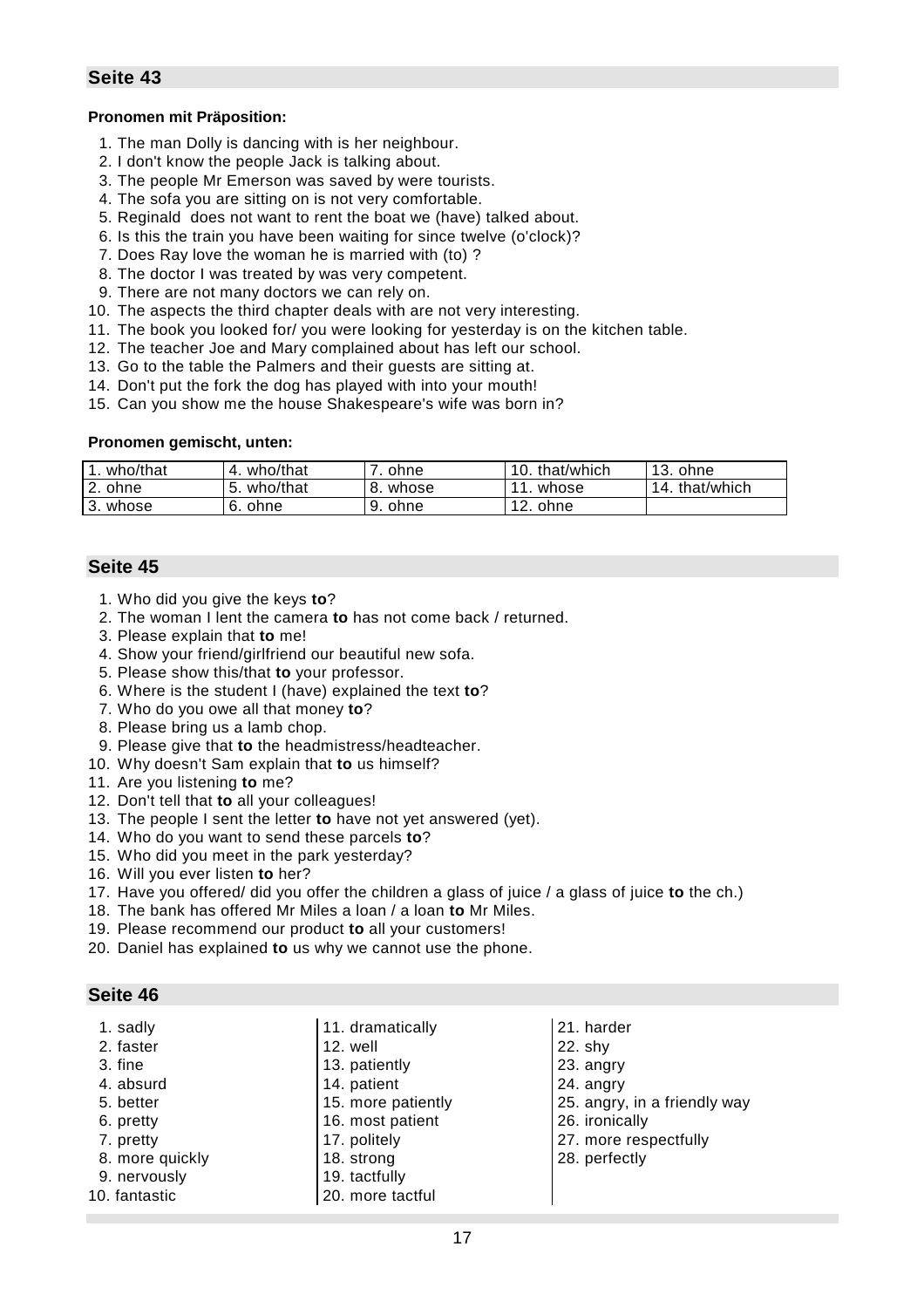| 1. sweet            | 18. happier                | 35. more quickly         |
|---------------------|----------------------------|--------------------------|
| 2. sweeter          | 19. happily                | 36. worse                |
| 3. sweetly, quickly | 20. more happily           | 37. worse                |
| 4. well             | 21. sudden                 | 38. more nervous         |
| 5. awful            | 22. suddenly, unexpectedly | 39. more slowly          |
| 6. easy             | 23. natural                | 40. worst                |
| 7. guilty           | 24. naturally              | 41. slowly               |
| 8. guiltily         | 25. sudden                 | 42. clearly              |
| 9. bad              | 26. more politely          | 43. lovely, happily      |
| 10. badly           | 27. bitter                 | 44. beautiful            |
| $11. \text{ mad}$   | 28. easy                   | 45. more successful      |
| 12. hysterically    | 29. easily, well           | 46. carefully            |
| 13. more polite     | $30.$ good                 | 47. pretty               |
| 14. slowly          | 31. well                   | 48. obvious              |
| 15. happy           | 32. tactful, honest        | 49. dangerous, carefully |
| 16. happily         | 33. honestly               | 50. awful                |
| 17. happier         | 34. well                   |                          |

# **Seite 48**

- 
- 2. kann wegfallen  $|14|$ . kann wegfallen  $|26|$ . who/that  $|38|$ . kann wegfallen
- 3. kann wegfallen  $|15.$  who/that  $|27.$  kann wegfallen  $|39.$  whose
- 
- 
- 
- 
- 
- 
- 
- 
- 12. kann wegfallen  $\vert$  24. that/which  $\vert$  36. that/which
- 1. who/that  $\vert$  13. who/that  $\vert$  25. who/that  $\vert$  37. who/that
	-
	-
	-
	-
	-
	-
	-
	-
	-
	-
- 
- 
- 
- 
- 
- 
- 
- 
- 
- 11. kann wegfallen  $\vert$  23. who/that  $\vert$  35. kann wegfallen
	-
- 
- 
- 
- 4. who/that 16. kann wegf./ who/that  $\vert$  28. who/that  $\vert$  40. kann wegfallen
	-
- 6. that/which  $\vert$  18. who/that  $\vert$  30. kann wegfallen  $\vert$  42. kann wegfallen
- 7. whose  $\vert$  19. kann wegfallen  $\vert$  31. whose  $\vert$  43. kann wegfallen
- 8. who/that  $\vert$  20. who/that  $\vert$  32. who/that  $\vert$  44. kann wegfallen
- 9. whose  $\vert$  21. who/that  $\vert$  33. kann wegfallen  $\vert$  45. who/that; kann wegf.
- 10. that/which  $\vert$  22. kann wegfallen  $\vert$  34. whose  $\vert$  46. kann wegfallen

# **Seite 49**

### **Formen von "be"**

| Gegenwart       | they are       | I am          |
|-----------------|----------------|---------------|
| Vergangenheit   | we were        | she was       |
| Plusquamperfekt | he had been    | you had been  |
| Perfekt         | it has been    | we have been  |
| Cond.1          | I would be     | they would be |
| Futur 1         | she will be    | you will be   |
| Plusquamperfekt | it had been    | they had been |
| Gegenwart       | it is          | you are       |
| Perfekt         | they have been | I have been   |
| Vergangenheit   | you were       | he was        |
| Futur 1         | it will be     | we will be    |
| Perfekt         | she has been   | you have been |
| Cond. 1         | we would be    | he would be   |

- 
- 5. who/that 17. that/which 29. whose 41. who/that
	-
	-
	-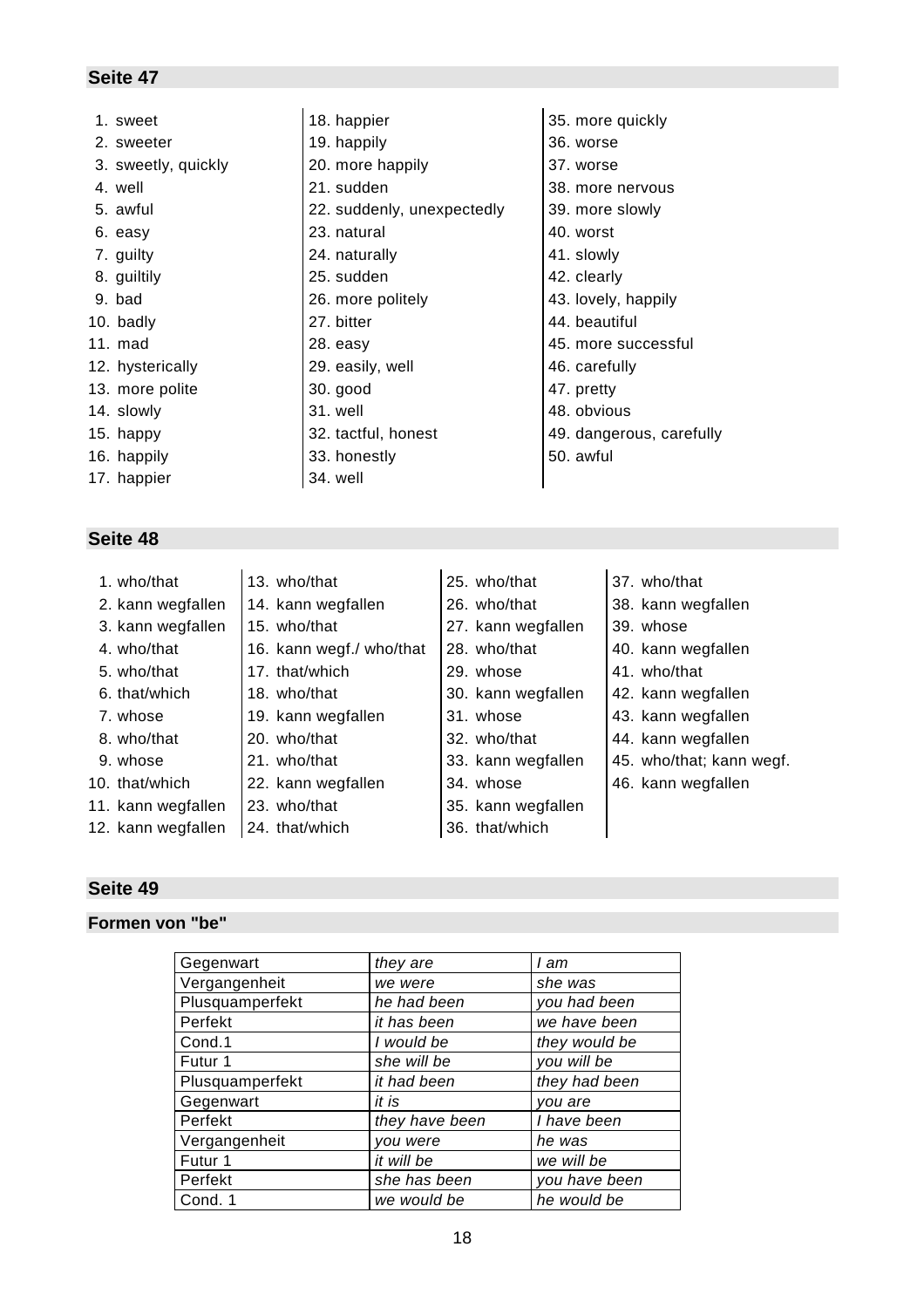#### **Passiv:**

# **A**

- 1. Gregory can be trusted.
- 2. Mr Rogers was invited, too.
- 3. Will that conflict ever be solved?
- 4. Who has this patient been treated by?
- 5. This flight must be cancelled.
- 6. These things are (easily) forgotten easily.
- 7. Martha has been offered an interesting job.
- 8. That aspect is dealt with in the third chapter.
- 9. Meals-on-wheels are prepared in huge k.
- 10. How often is this letter-box emptied?
- 11. Has Nick ever been invited?
- 12. Wasn't Donald told the truth?
- 13. I have been promised a free ticket.
- 14. Why is the dog not fed in the morning?
- 15. This plan will soon be carried out (soon).

**B**

- 16. We could never rely on Jimmy.
- 17. They have never seen the girl again.
- 18. Somebody offered me a glass of orange j.
- 19. They will not catch the thief.
- 20. When did they lock the church last night?
- 21. Have you registered all the students yet?
- 22. Dr McKenna treated all our children.
- 23. I think somebody is watching me.
- 24. They did not deal with these aspects at the meeting.
- 25. Why do you never clean your windows p.?
- 26. The bosses have promised them better working conditions.
- 27. Somebody had carried the dead man away.

#### **Seite 50**

- 1. Wenn Sie nicht fit sind, werden Sie nicht als Feuerwehrmann arbeiten können.
- 2. Einer der Feuerwehrleute schaffte es, ihr Leben zu retten.
- 3. Wir hatten die Flammen kontrollieren können, bevor die Feuerwehr kam.
- 4. Werden sie den Hund vor den Flammen retten können?
- 5. Wir würden die Leute nicht ohne ihre Hilfe retten können.
- 6. Warum war Paul nicht in der Lage (ist P. nicht in der L. gewesen), rasch Hilfe zu holen?
- 7. Paul hat in seinem ganzen Leben noch nie schnell reagieren können.
- 8. Ein sechsjähriges Kind sollte die Polizei (an)rufen können.

#### **Seite 51**

Da Sie hier individuell formulieren sollen, können die folgenden Sätze natürlich nur Beispielcharakter haben. Achten Sie besonders auf die Formen von *"be"*!

| <b>Zeit</b> | <b>Subjekt</b>     | Form von "be" | able | to $+$ Infinitiv | Ergänzung              |
|-------------|--------------------|---------------|------|------------------|------------------------|
| Gegenwart   | <b>Claire</b>      | is            | able | to drive         | a lorry.               |
|             |                    |               |      |                  |                        |
| Perfekt     | My brother         | has not been  | able | to forget.       |                        |
| Vergangenht | <b>Mrs Coleman</b> | was           | able | to open          | the safe.              |
| Plusqu.     | <b>They</b>        | had not been  | able | to carry         | the piano.             |
| Gegenwart   | <b>We</b>          | are           | able | to translate     | this.                  |
| Futur 1     | Tina               | will not be   | able | to read          | your thoughts.         |
| Perfekt     | The minister       | has been      | able | to organize      | peace talks.           |
| Cond. 1     | Your son           | would be      | able | to pay           | the bill.              |
| Vergght.    |                    | was           | able | to rescue        | the cat from the fire. |
| Futur 1     | The students       | will not be   | able | to solve         | these tasks.           |
| Plusqu.     | Her daughter       | had been      | able | to invest        | the money wisely.      |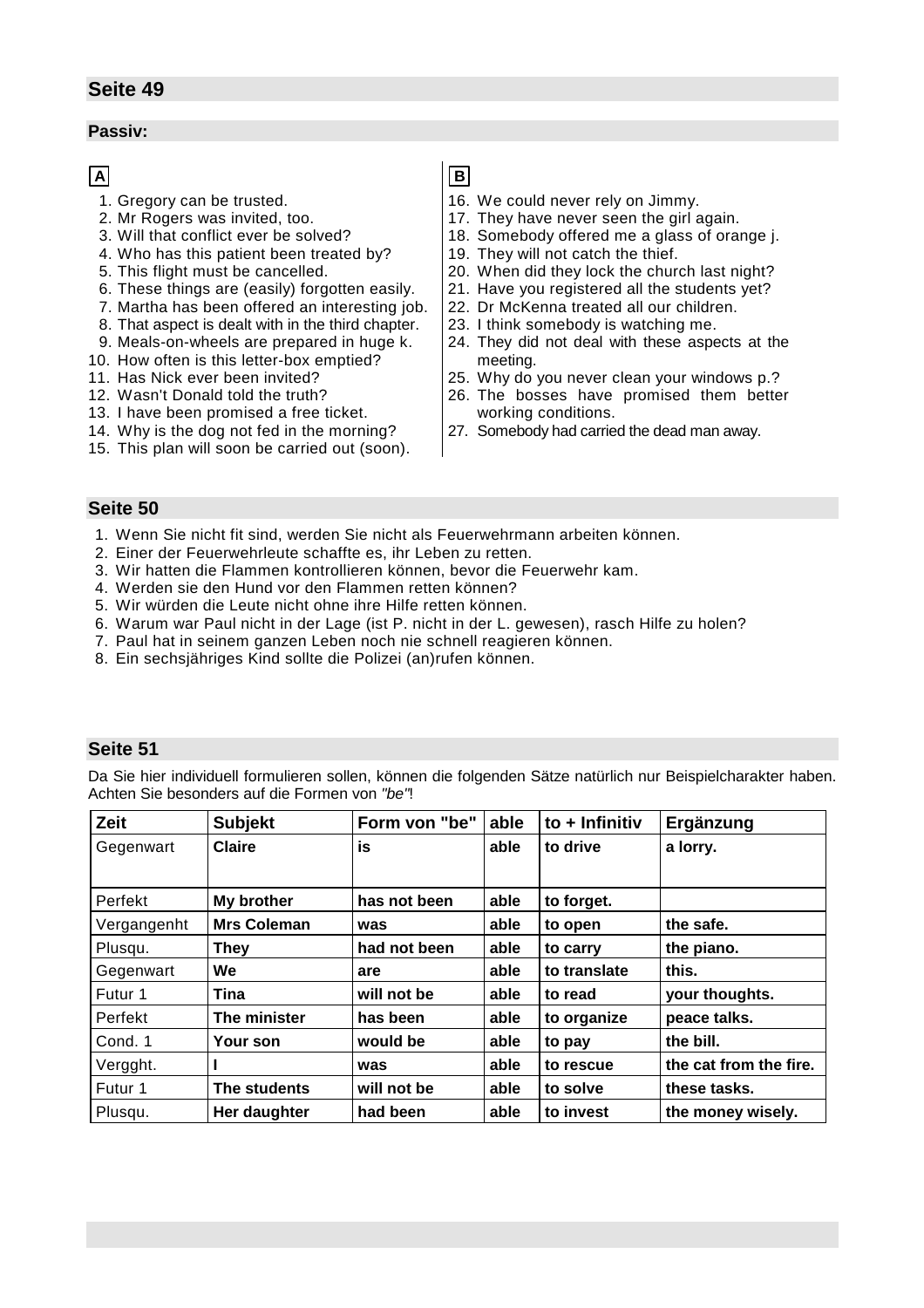# **Übung 1:**

- 1. I will be able to deal with that problem. *Ich werde das Problem behandeln/bewältigen können*.
- 2. Will Max be able to handle the situation? *Wird Max mit der Situation umgehen können*?
- 3. They will not be able to read this. *Sie werden das nicht lesen können*.
- 4. Won't Mr J. be able to come to work earlier? *Wird Herr J. nicht früher zur Arbeit kommen können*?
- 5. Will she be able to invest the money? *Wird sie das Geld investieren können*?
- 6. You will not be able to change these things. *Du wirst diese Dinge nicht ändern können*.
- 7. I have been able to drive since my school-days. *Ich kann seit meiner Schulzeit autofahren*.
- 8. Mrs H. has not been able to come and see us for a long time. *Frau H. kann uns schon lange nicht mehr besuchen kommen*.
- 9. Harold has not been able to leave the house any more for weeks. *H. kann seit Wochen das Haus nicht mehr verlassen*.
- 10. How long have you been able to do that? *Wie lange kannst du das schon (tun)*?
- 11. Hasn't Mrs P. been able to return the loan yet? *Hat Frau P. das Darlehn noch nicht zurückgeben können?*
- 12. We have not (yet) been able to find the keys yet. *Wir haben die Schlüssel noch nicht finden können.*
- 13. I would not be able to help you. *Ich würde euch nicht helfen können / ich könnte euch nicht h.*
- 14. The St. would be able to pay for everything. *Die St. würden für alles bezahlen können / könnten ....*
- 15. We had been able to clean everything. *Wir hatten alles säubern können.*
- 16. Had they not been able to sell that wine? *Hatten sie den Wein nicht verkaufen können?*
- 17. Had our experts been able to save the animal? *Hatten unsere Expert/inn/en das Tier retten können?*
- 18. A child of six should be able to use a tel. *Ein sechsjähriges Kind sollte ein Tel. benutzen können.*
- 19. You should be able to translate such texts. *Sie sollten solche Texte übersetzen können.*
- 20. Must they be able to read Shakespeare? *Müssen Sie Sh. lesen können?*
- 21. She must be able to forget. *Sie muß vergessen können.*
- 22. Mr Graham was not able to repair the fridge. *Herr G. war nicht in der Lage, den Eisschrank zu reparieren.*
- 23. Were your neighbours not able to find a compromise? *Haben es Ihre N. nicht geschafft, einen K. zu finden?*
- 24. Were you able to catch the first boat to D.? *Habt ihr das erste Boot nach D. erreichen können?*

#### **Übung 2 / Übersetzung:**

- 1. We will not (won't) be able to change this.
- 2. I will soon be able to read French (groß schreiben) texts.
- 3. My daughter is two years old. She has been able to talk for six months.
- 4. Trevor has been able to play chess since his childhood.
- 5. Will you not be able to solve this problem? Won't you be ....
- 6. Will Peggy be able to pay this bill?
- 7. Bert has never (yet) been able to understand me.

| b. Auss./ she, try        | she would try            | b. Fr. / they, go        | would they go?         |
|---------------------------|--------------------------|--------------------------|------------------------|
| v. Fr. / you, pay for it  | wouldn't you pay for it? | v. Auss. / I, be glad    | I wouldn't be glad     |
| b. Auss. / it, work       | <i>it would work</i>     | v. Fr. / he, have time   | wouldn't he have time? |
| b. Fr./ Liza / do the job | would Liza do the job?   | v. Auss. / it, look good | it wouldn't look good  |
|                           |                          |                          |                        |
| b. Auss./ it, rain        | <i>it rained</i>         | v. Fr. / they, call      | didn't they call?      |
| b. Fr. / Claire, drive    | did Claire drive?        | v. Auss. / we, dance     | we didn't dance        |
| v. Fr. / you, be there    | weren't you there?       | b. Auss. / he, go home   | he went home           |
| b. Fr. / she, do that     | did she do that?         | v. Auss. / it, be okay   | it wasn't okay         |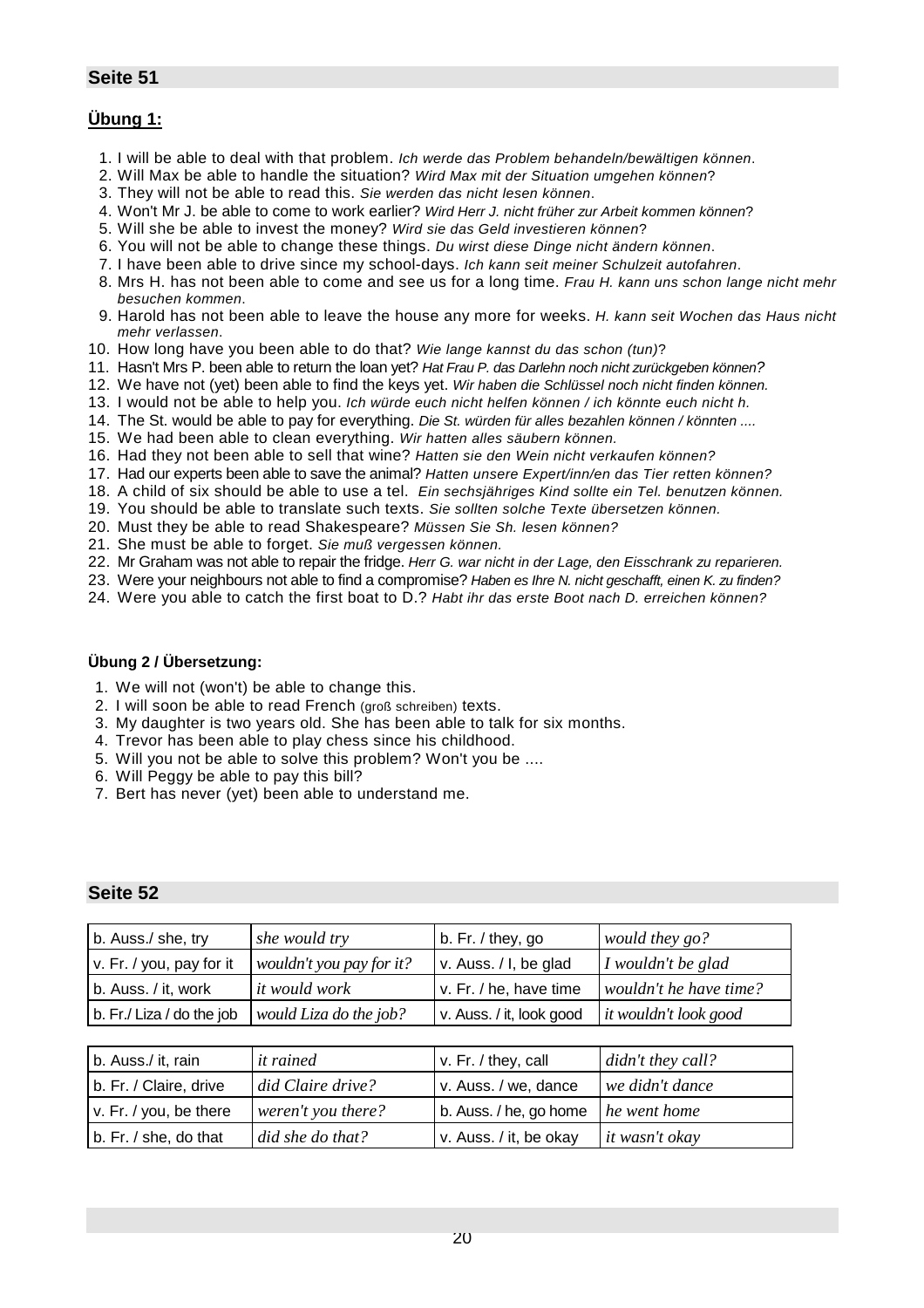#### **Seite 52 / Übersetzungsübung**

- 1. I would not pay back the loan . . . . 2. James would be very unhappy . . . .
- 3. I would go there myself . . . .
- 4. Teresa would not help us . . . .
- 5. Mr Price would come later . . . .
- 6. Mrs Barber would have less money . . . .
- 7. Liz would look better . . . .
- 8. Mrs Dunn would not be here ....
- 9. Harry would not look so tired . . . .
- 10. Janet would speak more slowly . . . .
- 11. Mr Ross would have more patience.
- 12. Would Doris understand that . . . . ?
- 13. Would Mrs Hampton be more patient . . . . ?
- 14. Wouldn't your cousin come . . . . ?
- 15. I would not give you these keys . . . .
- 16. Would you write him a letter . . . .?
- 17. Would Mr and Mrs Parker paint their kitchen . . . . ?
- 18. You would not be in this situation
- 19. We would get better copies . . . .
- 20. I would not do that . . . .
- 21. Would the author give more examples . . . . ?
- 22. Sandy would know more . . . .
- 23. These people would defend themselves (-**ves!**) . . . .
- 24. I would have less hope . . . .
- 25. Robert would lose (**ein** "o"!) his job . . . .
- 26. We would amuse ourselves (-**ves!**) better . . . .
- 27. Conrad wouldn't be so shy . . . .
- 28. Would you drive more carefully . . . . ?
- 29. Would you have less trouble . . . .?
- 30. Mr Evans would talk to the manager himself . . . .

# **Seite 53**

- 1. If you knew me better . . . .
- 2. If Barry were here . . . .
- 3. If you helped me . . . .
- 4. If it rained today . . . .
- 5. If the bank gave us a loan . . . .
- 6. If Sandy had more patience . . . .
- 7. If Oscar kissed me . . . .
- 8. If Shirley made a cucumber salad . . . .
- 9. If you came into the sauna with us . . . .
- 10. If the mechanic did not repair the car . . . .
- 11. If the towels were not wet . . . .
- 12. If Sheila did not look after the children . . . .
- 13. If the doctor did not tell the truth . . . .
- 14. If we did not have these problems . . . .

- 1. If you were not so shy . . . .
- 2. If the author gave more examples . . . .
- 3. If Roger were not in London . . . .
- 4. If his onion soup did not taste so awful . . . .
- 5. If you did not always miss the eight-o'clock-bus . . . .
- 6. If the journalist did not interview the minister . . . .
- 7. If the text did not leave out so many aspects . . . .
- 8. If there were (! B 64) a kiosk in this street . . . .
- 9. If you described the building . . . .
- 10. If the students did not discuss the same conflict every day . . . .
- 11. If you treated me better . . . .
- 12. If Dave used this soap . . . .
- 13. If the magazine published the photo . . . .
- 14. If you needed more time . . . .
- 15. If Mr Mason did not explain that to me . . . .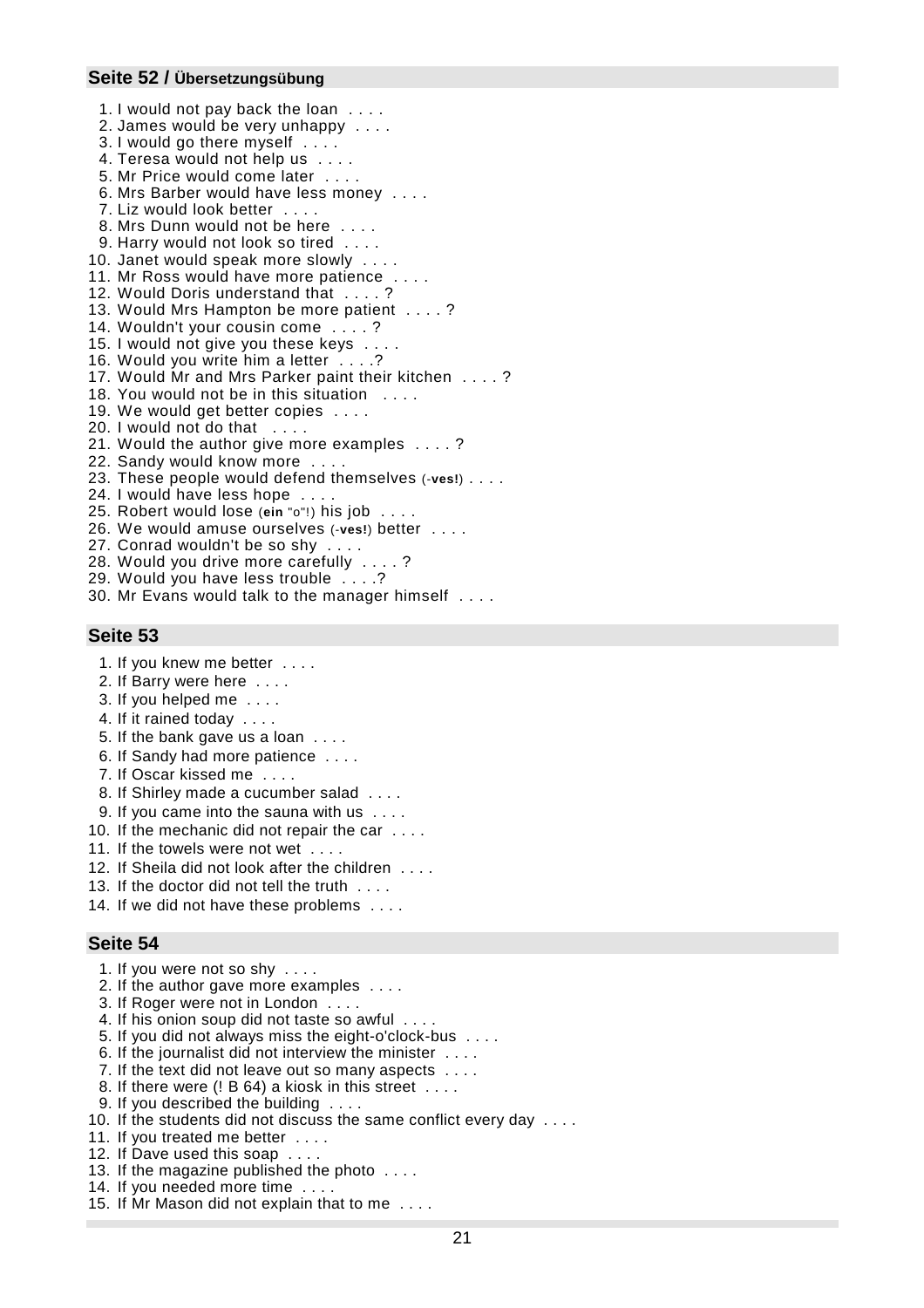- 1. If Joe invited me, I would go.
- 2. If I went to Joe, I would take the bus.
- 3. If the tickets were not so expensive, I would take the bus more often.
- 4. Would you sell the car, if you went by bus more often/ took the bus more often?
- 5. If I sold the car, I would have some money for a new computer.
- 6. Would you buy a new computer, if you had enough money?
- 7. If Mr Spencer had enough money, he would buy these paintings.
- 8. If this painting were not valuable, Mr Spencer would not buy it.
- 9. If Mr Spencer did not buy the picture/painting, the museum would keep it.
- 10. If the museum kept the picture, Erica would write an article about it.
- 11. If I had a fork, I would eat this salad.
- 12. If I had a towel, I would go into the sauna.
- 13. If Mr Walker were here, he would help us.
- 14. We would be very glad, if your wife gave us the recipe.
- 15. If Penny did not want to have the money, she would give it back.
- 16. If we did not pay the rent, our landlord would become angry.
- 17. I would understand that better, if somebody explained it to me.
- 18. Mrs Cooper would not have this problem, if you treated her better.
- 19. Would you hoover the carpet, if your guests came today?
- 20. Would the workers go on strike, if the bosses gave them more money?
- 21. My mother-in-law would move to Birmingham, if she found a job there.
- 22. If we had a gardener, he would water the flowers every evening.
- 23. I would not use these plastic bags, if my leather bag were not so small.
- 24. Would you inform the police, if your neighbours parked their car here?
- 25. Would you read this book twice, if it were important for your exam?
- 26. If I were you, I would tell the truth.
- 27. Tonio would translate these sentences, if he had a dictionary.
- 28. If I did not know Sam, I would not believe that.
- 29. Jeff would do/wash the dishes, if he had more time.
- 30. Our colleagues would not eat in the canteen, if there were an alternative.

# **Seite 55**

### **B**

- 1. Would you buy these tights, if they were cheaper?
- 2. If Mr Cooper did not need me, he would not call me every day.
- 3. If Mrs Woodrow were not deaf, many things would be easier.
- 4. I would not buy these tools, if I did not need them.
- 5. The author would not repeat this sentence, if it were not important.
- 6. Would Dennis take the medicine for his heart, if he trusted the doctors?
- 7. Would I get a raise/rise, if I went abroad for your company?
- 8. If I did not believe that, I would not stay here.
- 9. Bernard would not have so many problems, if he were not so nervous.
- 10. We would not eat the meat, if we did not trust our butcher.
- 11. The nurses would not go on strike, if they got enough money.
- 12. Where would you look for the dog, if it (he) were not here?

- 
- 
- 3. three cups of coffee and two spoons 11. eleven pieces of chocolate
- 4. four litres of oil and a pound of spaghetti 12. twelve glasses of champagne
- 5. five pears and three knives (B 71) 13. thirteen days of stress
- 6. six pieces (!) of cake and a cup of tea 14. fourteen slices of salami
- 
- 8. eight sandwiches and two cucumbers 16. sixteen forks
- 1. a tin (can) of beer and a spoon 9. nine pounds of potatoes (B 71)
- 2. two bottles of mineral water 10. ten tins (cans) of tomato soup
	-
	-
	-
	-
- 7. seven slices of bread 15. fifteen tins (cans) of peaches
	-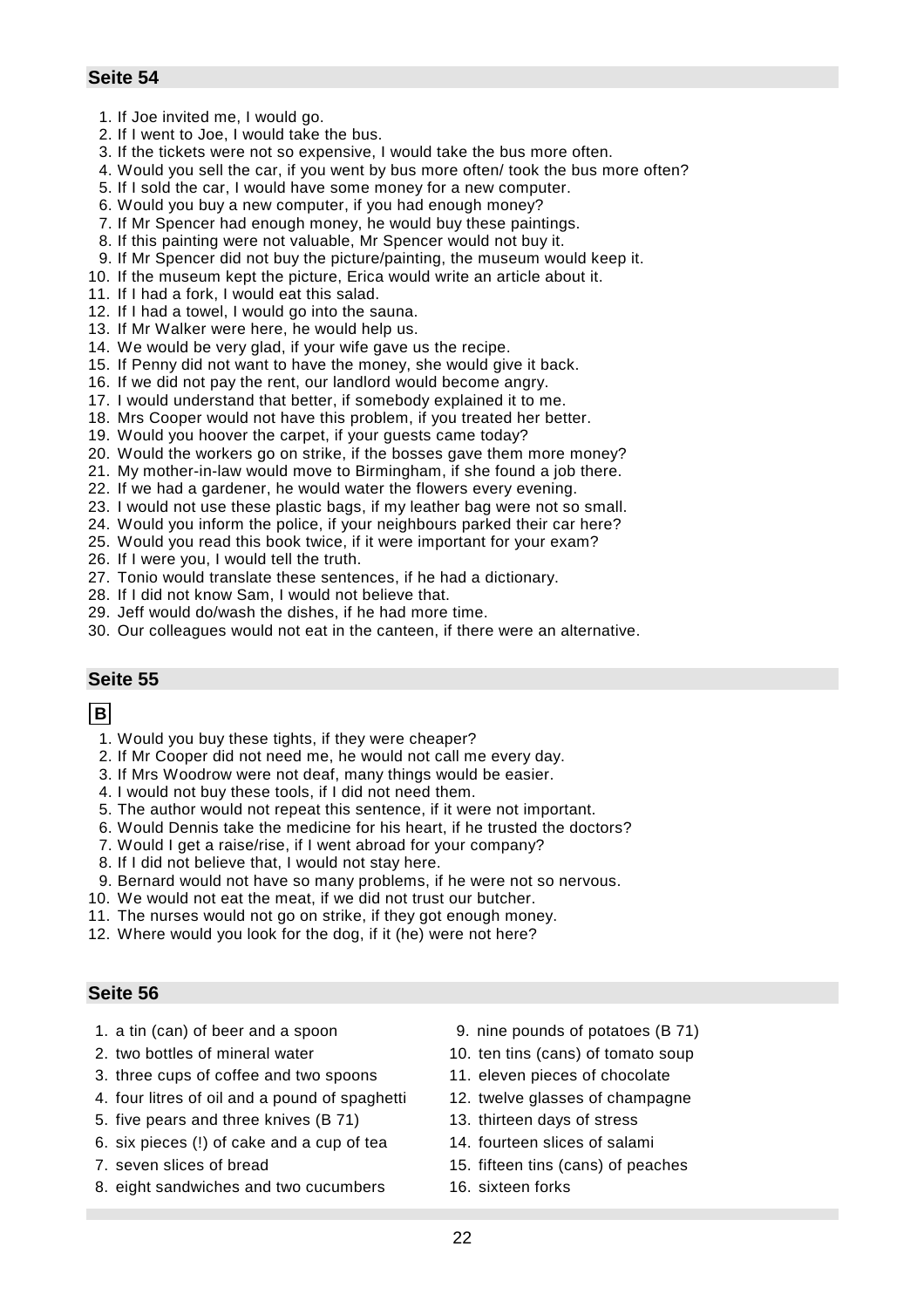| 1. any   | 8. some, some | $15.$ any     | $22.$ any | 29. any       |
|----------|---------------|---------------|-----------|---------------|
| $2.$ any | 9. some       | 16. some      | 23. some  | $ 30.$ some   |
| 3. no    | 10. any       | 17. some      | 24. some  | $31.$ any     |
| 4. some  | 11. no        | 18. some; no  | 25. no    | 132. any      |
| 5. some  | 12. some, any | $19.$ any     | 26. any   | 133. some     |
| 6. any   | $13.$ any     | $20.$ any     | 27. no    | 34. some, any |
| 7. any   | 14. $any$     | 21. some, any | 28. some  | 35. any       |

#### **Seite 58**

# **A**

- 1. They have been able to get some of the rare tickets.
- 2. We would be able to translate these sentences.
- 3. They will be able to pay for that.
- 4. Claire had been able to hide before they came.
- 5. Sam has been able to forget these awful experiences.
- 6. Ms Reed would be able to explain these rules.
- 7. I had been able to buy some food before the train started.

### **B**

- 1. Mr Tubb will not be able to understand your attitude.
- 2. I suppose you have not been able to find a solution.
- 3. Mrs Lark has not been able to move her right hand since the accident.
- 4. They would not be able to get a copy of the document.
- 5. We had not been able to reach the house before the storm set in.
- 6. I would not be able to support you if I had not job.

# **C**

- 1. Are you able to read the Greek alphabet?
- 2. Has Ellen not (yet) been able to return the loan yet?
- 3. Has your father been able to settle his conflict with his neighbour?
- 4. Will they not be able to identify the dead man?
- 5. Would you be able to organize a drama group at your school?
- 6. Has Ms Beech not been able to find a garage near her house?

# **D**

- 1. Have you not (yet) been able to heat your house yet?
- 2. I won't be able to pass the exam.
- 3. We would be able to support your aunt.
- 4. I had been able to rescue the dog before the fire blocked the staircase.
- 5. There has been no (there hasn't been any) electricity for days, we have not been able to heat the house since Sunday.
- 6. Has Rita not (yet) been able to keep her promise yet?
- 7. We will be able to find a solution.
- 8. Tom has not yet been able to get your boss on the phone.
- 9. Will you be able to change your attitude?
- 10. Greg was able to identify the dead man.

# **Seite 58 / Konditionalsätze**

Da hier individuell formuliert wird, kann jeweils nur angegeben werden, in welcher Zeit das Verb in Ihren Satzhälften stehen muß:

| 1. past   | 5. cond 1 | 9. cond 1  | $13.$ past | 17. cond 1 |
|-----------|-----------|------------|------------|------------|
| 2. past   | 6. cond 1 | 10. $past$ | 14. cond 1 | 18. past   |
| 3. past   | 7. past   | 11. cond 1 | 15. cond 1 | 19. $past$ |
| 4. cond 1 | 8. past   | 12. past   | 16. past   | 20. past   |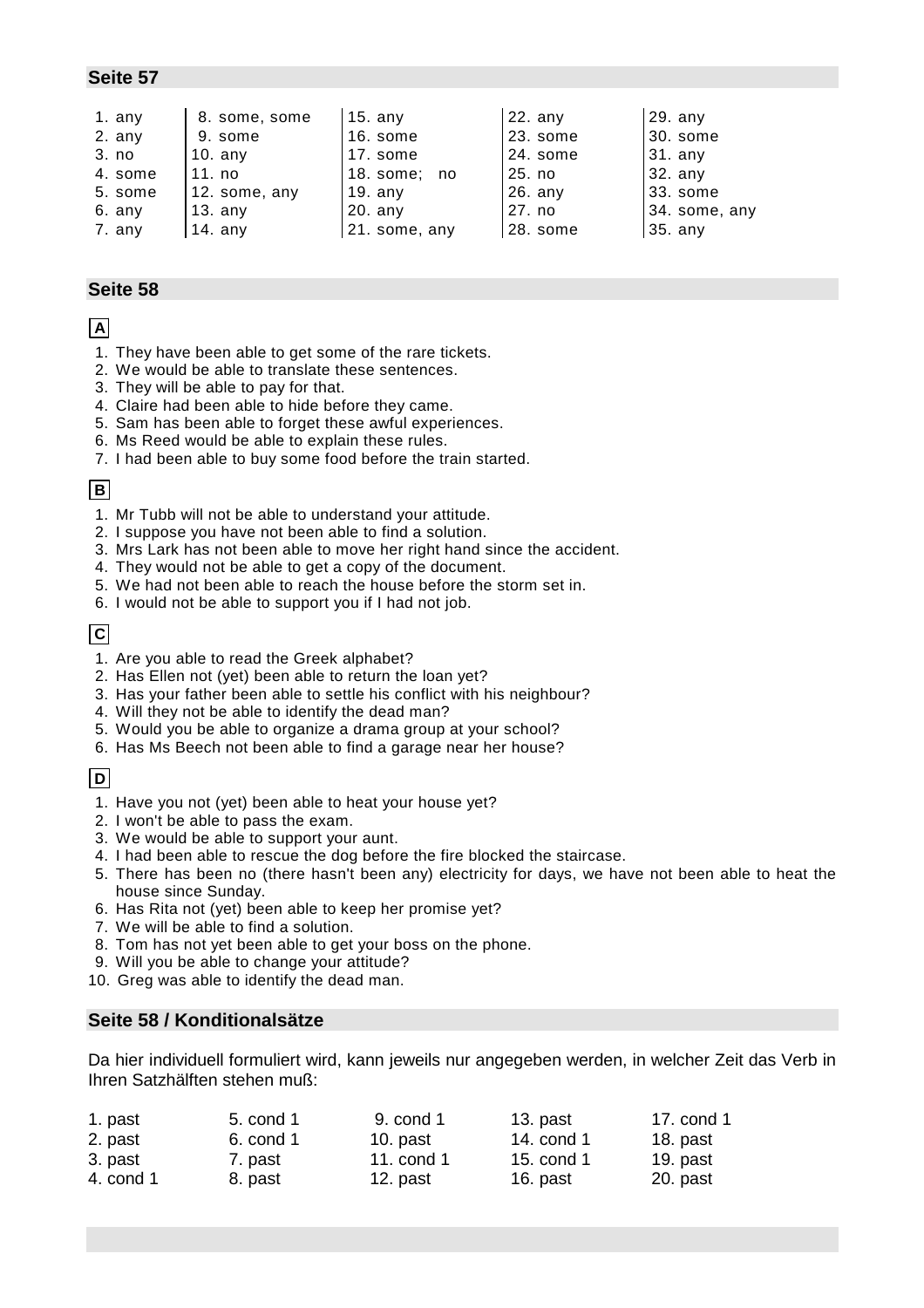# **A**

- 1. Ellen is a taxi driver. 11. Fred is a teacher.
- 2. Oliver is a worker in a chemical factory. 12. Edgar was a waiter.
- 
- 
- 
- 6. Ms Brewster is a Communist. 16. Graham is an Irishman.
- 
- 8. Mark is a painter. The same secretary.
- 9. Ms Hobson is a Protestant. 19. Joe is a window cleaner.
- 

# **B**

- 1. two pounds a dozen 5. ten dollars a litre
- 
- 3. seven times an hour 7. what a surprise
- 4. quite / rather a problematic case 8. such a mistake
- 
- 
- 3. Bob is a baker. 13. Cyril is a Socialist.
- 4. Nancy is a doctor. 14. Nicole is a Frenchwoman.
- 5. I am an optimist. 15. Jeff is chairman of our club.
	-
- 7. Tom is a shop-assistant. 17. My uncle was an architect.
	-
	-
- 10. I am a nurse. 20. Debbie is a tennis player.
	-
- 2. once a year **6. twenty times a day** 
	-
	-

# **Seite 61**

#### **Formen von** *"be"*

| Gegenwart       | she is         | we are        |
|-----------------|----------------|---------------|
| Vergangenheit   | we were        | you were      |
| Plusquamperfekt | I had been     | they had been |
| Perfekt         | they have been | she has been  |
| Cond.1          | we would be    | you would be  |
| Futur 1         | it will be     | I will be     |
| Perfekt         | we have been   | it has been   |
| Vergangenheit   | was            | she was       |
|                 |                |               |

| Zeit        | Subjekt   Form von "be"          | allowed | to $+$ Infinitiv | Ergänzung |
|-------------|----------------------------------|---------|------------------|-----------|
| Gegenwart   | is / are / am (not)              | allowed | to               |           |
| Perfekt     | has (not) been / have (not) been | allowed | to               |           |
| Vergangenht | was (not) / were (not)           | allowed | to               |           |
| Plusqu.     | had (not) been                   | allowed | to               |           |
| Gegenwart   | is / are / am (not)              | allowed | to               |           |
| Futur 1     | will (not) be                    | allowed | to               |           |
| Perfekt     | has (not) been / have (not) been | allowed | to               |           |
| Cond. 1     | would (not) be                   | allowed | to               |           |
| Vergght.    | was(not) / were (not)            | allowed | to               |           |
| Futur 1     | will (not) be                    | allowed | to               |           |
| Plusqu.     | had (not) been                   | allowed | to               |           |

- 1. Will I be allowed to see the baby?
- 2. Nigel has been allowed to use Mrs Cooper's car.
- 3. Eileen should be allowed to keep a cat in her room.
- 4. Herbert was not allowed to climb onto the roof.
- 5. We had not been allowed to talk about that.
- 6. Are we allowed to smoke in this room?
- 7. Were Len and Grace allowed to feed the monkey?
- 8. Would Joan be allowed to go on a holiday without her parents?
- 9. You will be allowed to use a dictionary.
- 10. Was Mr Lennox allowed to give your address to the reporter?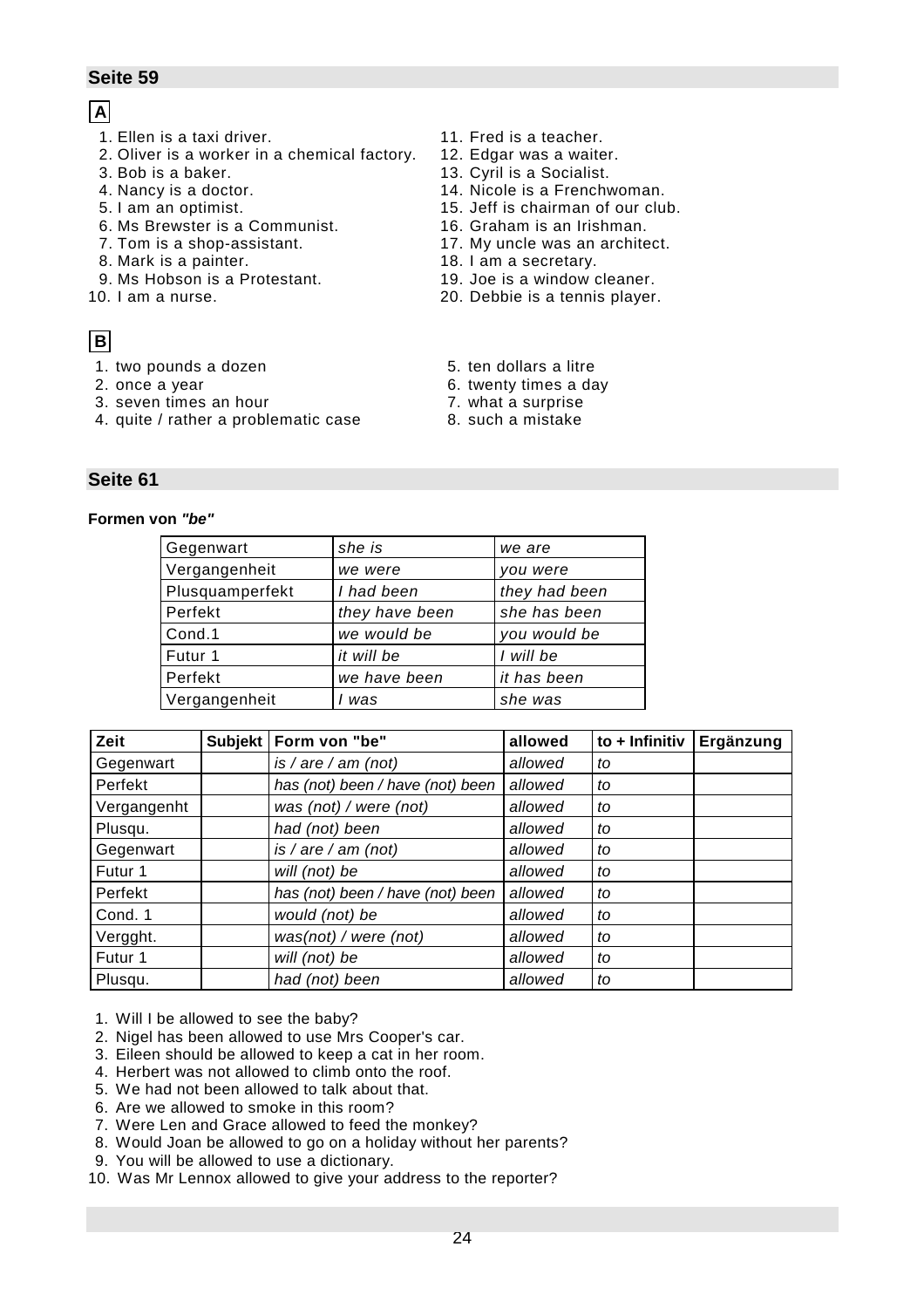# **A**

- 1. You mustn't eat so much cake.
- 2. You mustn't talk about that.
- **B**
	- 1. I was allowed to visit him when he was ill.
- 2. He was not allowed to leave his bed.
	- 3. H. was allowed to leave the clinic, C. was not allowed to go.
	- 4. We were not allowed to bring any flowers.
- 4. You mustn't invite so many people. 5. You mustn't be so impatient.

3. I mustn't spend so much money.

5. Were the nurses allowed to accept such a gift?

# **C**

- 1. You will soon be allowed to see that (soon).
- 2. Will she be allowed to help us?
- 3. Will Eric be allowed to go (back) home soon?
- 4. You will not be allowed to pick the strawberries.
- 5. Will Simon and Mike be allowed to travel abroad?

# **D**

- 1. I have not been allowed to see the papers so far.
- 2. We have never been allowed to enter this room.
- 3. Have you ever been allowed to keep a dog?
- 4. Has she been allowed to pick the raspberries?
- 5. The prisoner has been allowed to see a visitor.

# **E**

- 1. We were not allowed to enter the restaurant.
- 2. May I smoke here? Am I allowed to smoke here?
- 3. Will Mrs M. be allowed to read these letters?
- 4. I will not be allowed to copy the documents.
- 5. Gary was not allowed to use this machine.
- 6. We were not allowed to park in front of the museum.
- 7. Will Hank be allowed to accompany me?
- 8. You mustn't forget that.
- 9. Will the patient's husband be allowed to see her?
- 10. Has Patrick ever been allowed to accompany you?
- 11. Dennis is not allowed to use so much soap because of his allergy.
- 12. May we have these chairs?
- 13. You mustn't be too patient.
- 14. Gary has not been allowed to leave his bed since his operation.
- 15. May I keep these photos?
- 16. May I be honest with you?
- 17. You mustn't eat so many sweets.
- 18. The boy mustn't put / is not allowed to put these pencils into his mouth.
- 19. These aspects mustn't be ignored.
- 20. This pullover mustn't be washed in hot water.
- 21. This point mustn't be forgotten.
- 22. These articles mustn't be touched.

- 1. Would you go into the park regularly, if the weather were better?
- 2. If I were you, I would not hope for better times.
- 3. If Joe were divorced, would Alice marry him?
- 4. If Alice were stupid enough, she would marry him.
- 5. The minister would visit the chemical factory, if the press were there, too.
- 6. If the fish soup did not taste so awful, I would eat it.
- 7. I would visit (go and see) Emma more often, if she did not have so many cats.
- 8. Would James leave the country illegally, if he did not get a passport?
- 9. If Gerry were wiser (more intelligent), he would not trust so many people.
- 10. Would your sister-in-law lock the door, if she had a key?
- 11. My husband and I would not have so much trouble, if you were here.
- 12. Charles and Ken would lose their jobs, if they did not work well.
- 13. If I were less shy, I would tell her what I think.
- 14. If we did not love English grammar, we would not do this stupid exercise.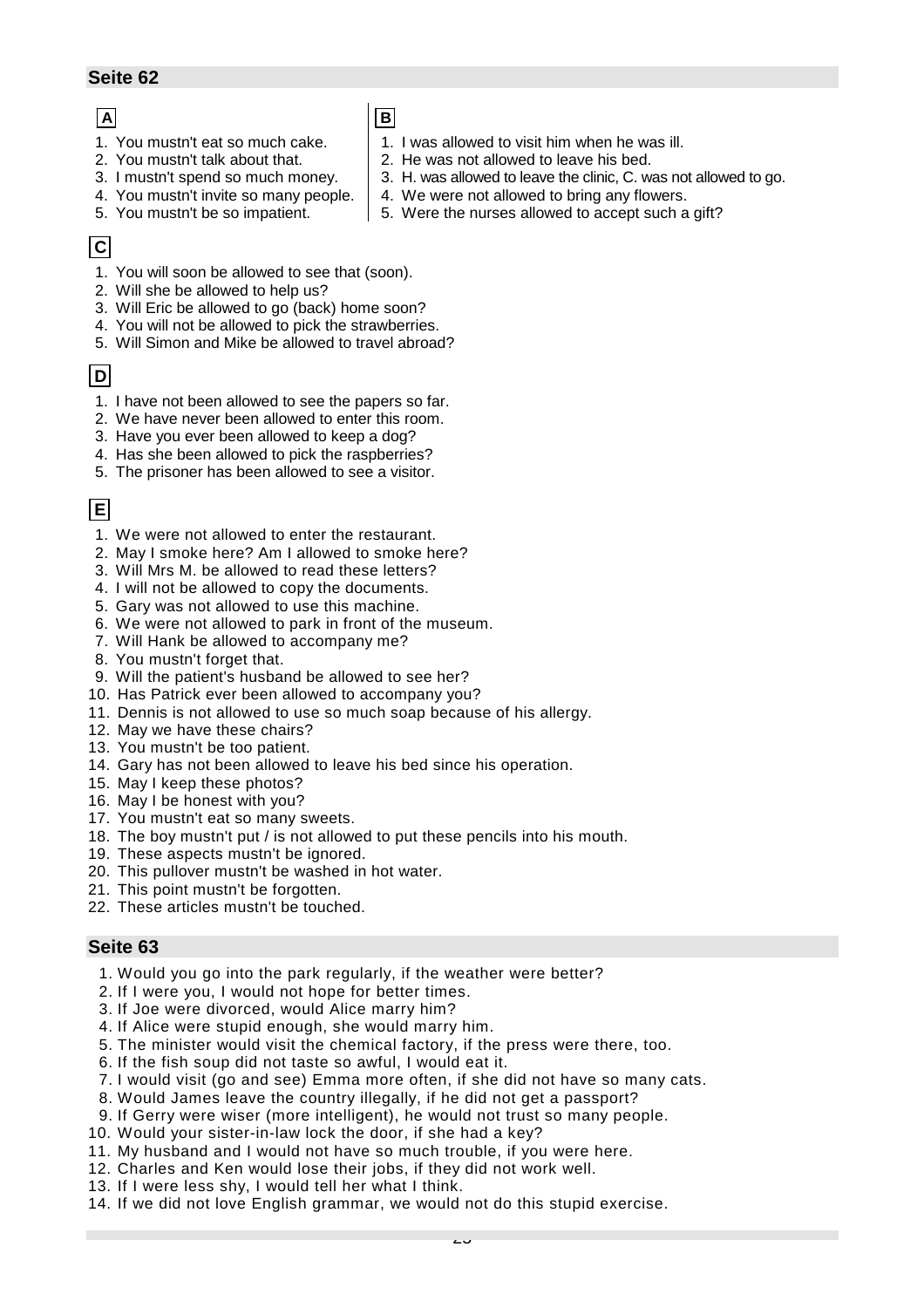#### **Präsens –– Futur:**

- 1. drops, will break 9. will find, want
- 2. show, will bring 2. show, will catch
- 3. will not get, does not pass 11. invite, will go
- 4. will be, does not miss 12. rains, will be
- 
- 6. sells, will probably buy 14. Will I die, eat
- 7. will help, comes 15. will do, has
- 8. tells, will never forgive

#### **Seite 64**

- 1. You needn't renovate the room.
- 2. You needn't translate that.
- 3. Tessa needn't inform her boss.
- 4. Needn't I tell him the truth?
- 5. We needn't stay here.
- 6. You needn't repeat that.
- 7. We needn't fax him the photos.

#### **Seite 65**

| Zeit              | <b>Subjekt</b> | Form von have        | to + Infinitiv | Ergänzung |
|-------------------|----------------|----------------------|----------------|-----------|
| Gegw. bejaht      |                | have (has)           | to             |           |
| Verg. bejaht      |                | had                  | to             |           |
| Verg. verneint    |                | did not have         | to             |           |
| Fut.1, bejaht     |                | will have            | to             |           |
| Kond. 1, bejaht   |                | would have           | to             |           |
| Perfekt, verneint |                | have (has) not had   | to             |           |
| Fut. 1, verneint  |                | won't have           | to             |           |
| Plusqu., bejaht   |                | had had              | to             |           |
| Gegw., verneint   |                | don't (doesn't) have | to             |           |

- 1. You will have to learn these rules.
- 2. Carl has to clean the stairs.
- 3. Do I really have to tell him that?
- 4. I had to have a lot of courage.
- 5. They will have to help us.
- 6. The tourists would have to be at the airport at nine.
- 7. You have to be more punctual.
- 8. The children did not have to wash the curtains.

- 1. Mr McKenna had to give up smoking.
- 2. Linda won't have to look after my cats.
- 3. They have had to be careful with their diet.
- 4. Will the speaker have to go into all the details?
- 5. How many times did she have to explain that?
- 6. They would have to develop this film.
- 7. I have had to wear glasses since my youth.
- 8. Sheila didn't have to come, too.
- 9. Did they have to read the third chapter, too?
- 10. Mrs Fox has had to earn the family income for years.
- 11. He did not have to mention all the advantages.
- 12. Doesn't she have to take a break?
- 
- 
- 
- 
- 5. does not invite, will not be 13. is, will people ever accept
	-
	-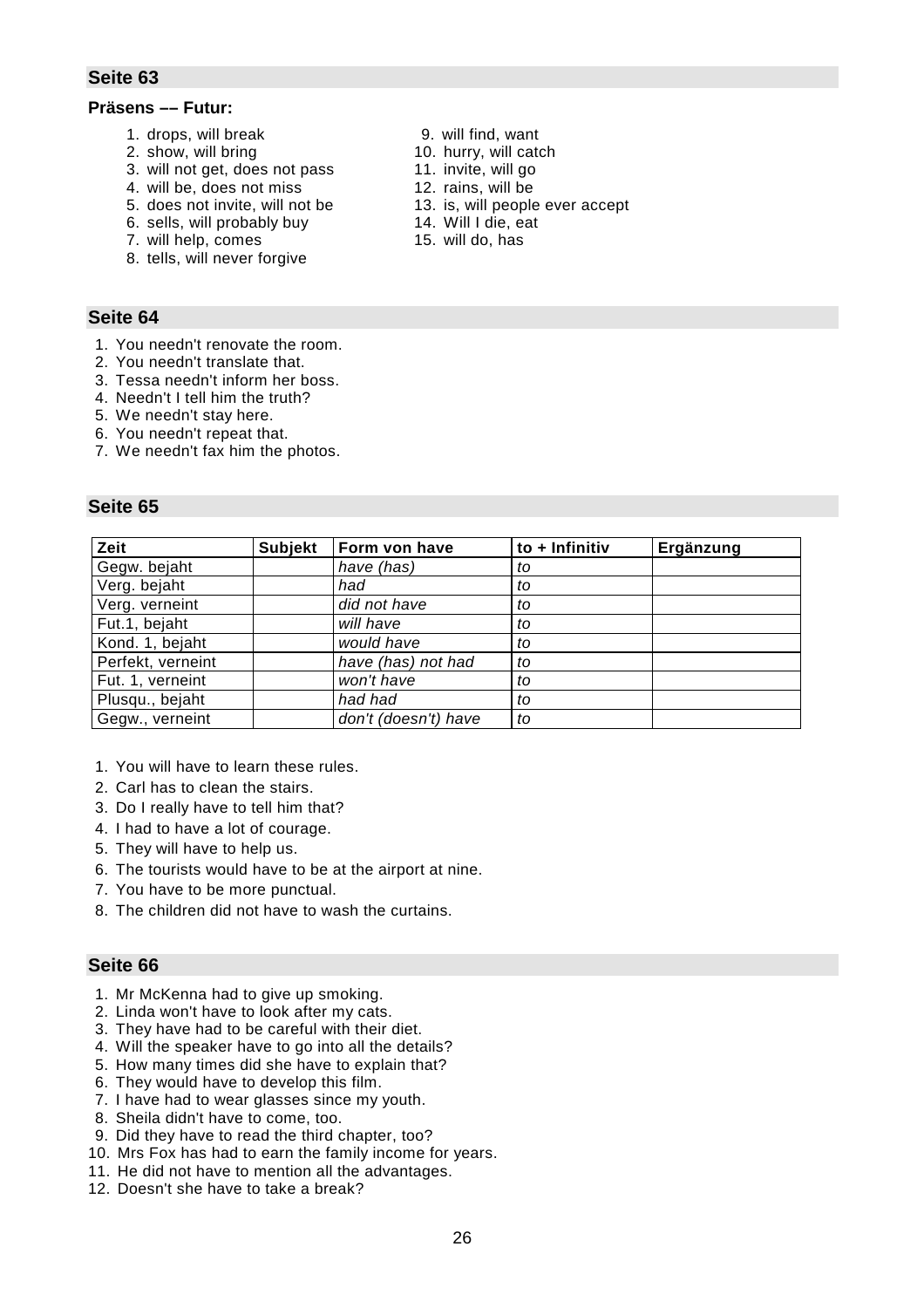- 1. I must go now. / I have to go now.
- 2. Albert has to take a pill every morning.
- 3. We had to call a doctor.
- 4. Why did you have to call a doctor?
- 5. Diana had to pay these/those bills.
- 6. You won't have to read all these books.
- 7. Mrs Young will have to water the flowers more often.
- 8. You needn't repeat that. You don't have to repeat that.
- 9. You needn't (don't have to) eat that if you don't want to.
- 10. She needn't visit (doesn't have to visit) the factory if she doesn't want to.
- 11. Will we have to give up all the advantages?
- 12. The ministers will have to discuss that.
- 13. We had to sell our house.
- 14. Somebody will have to inform the police.
- 15. You needn't tell me that. / You don't have to tell me
- 16. Why did Jane not have to pay (just) as much as Cliff?
- 17. Won't we have to invite your family / relatives as well (too)?
- 18. Didn't Mr Turner have to tell the truth?
- 19. In my childhood I had to milk the cows.
- 20. The Palmers had to go abroad three years ago.
- 21. You needn't know (don't have to know) the effect.
- 22. You needn't offer your guests a meal (a meal to your guests) but it would be better.
- 23. Frank did not have to solve this difficult task.
- 24. You will have to be very patient.
- 25. Will we have to listen to these boring old anecdotes?
- 26. Why did he have to die? He had to die because he knew too much.
- 27. Mrs Foster has had to work hard since her childhood. (Perfekt!)
- 28. Clive has had to take these pills for some weeks (now).
- 29. Since his divorce Mr Shepard has had to pay 100 pounds a month for his daughter.
- 30. We have had to heat the house for months.
- 31. We must (have to) repeat all these exercises regularly.
- 32. You needn't mention that. You don't have to mention that.

# **Seite 67**

- 1. If the bank gives me a loan, I will pay it back next month.
- 2. If you need me, I will be there.
- 3. I won't kill myself, if he doesn't love me.
- 4. All the students will be grateful, if we send them home earlier.
- 5. If Dennis uses this soap, he won't have any problems with his allergy.
- 6. Sheila will be glad, if Greg helps her.
- 7. If Ms Ashford doesn't come, we won't be able to start.
- 8. Where will we get our money, if the customer doesn't pay?
- 9. If you want to show me your stamp collection, I will look at it.
- 10. The Millers will never forgive you, if you don't inform them now.
- 11. Will Jenny have no problems, if she doesn't take her medicine regularly? / Won't ....any
- 12. If James doesn't want to explain that to you, I will (do it).
- 13. If you put some mushrooms in(to) the soup, it will taste good.
- 14. Won't Kathy be sad, if you don't phone her?
- 15. If you are hungry, I'll make you some sandwiches.
- 16. If Eve brings a gift / present for Sue, she will bring one for Ted, too.

| bejahte Aussage   | she / climb the mountain          | she had climbed the mountain           |
|-------------------|-----------------------------------|----------------------------------------|
| Frage             | they / rescue the boy             | had they rescued the boy?              |
| verneinte Frage   | you/ see the danger (Gefahr)      | hadn't you seen the danger?            |
| verneinte Aussage | we/ forget that aspect            | we hadn't forgotten that aspect        |
| Frage             | Carl and Jenny/ catch their train | had Carl and Jenny caught their train? |
| bejahte Aussage   | I / had a dream                   | I had had a dream                      |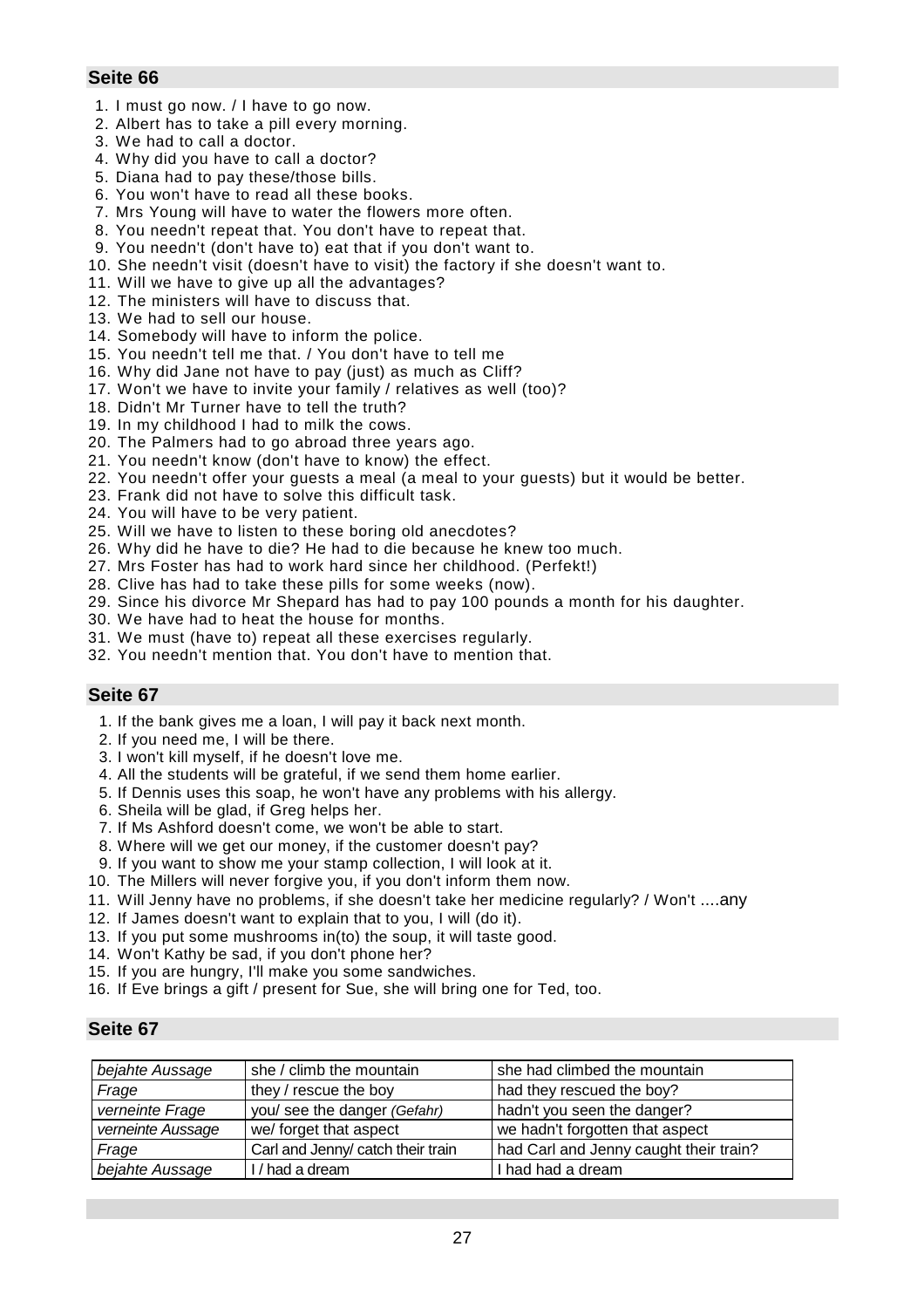# **A**

- 
- 
- 3. we would have had more information 8. they would not have died
- 
- 5. they would have been at home 10. would she have believed him?
- 1. she would have laughed 6. would he have played tennis?
- 2. I would not have been drunk 7. it would have been fetched
	-
- 4. would you not have reacted faster? 9. this would not have been changed
	-

# **B**

- 1. If you had helped me, I would not have had so many problems.
- 2. If Rose had not lost her purse, she would have paid for everything.
- 3. Sarah would not have been so nervous, if the children had not made so much noise.
- 4. The Taylors would have missed their train, if Max had not taken them to the station.
- 5. If the expert had not saved the animal, it would have died.
- 6. If you had put more onions in the sauce, it would have tasted better.
- 7. Would you have driven the lorry, if Bill had been ill?
- 8. If the author had not left out these aspects, I would have liked his article better.
- 9. Would Mrs Mortimer have changed her opinion, if she had known these facts?
- 10. His description of the thief would have been more precise, if he had worn his glasses.

# **C**

- 1. I would have written you a letter, if I had known your address.
- 2. If we had had more money, we would have gone (travelled) to Italy.
- 3. If I had not missed the train, I would have been here before midnight.
- 4. We would have gone to the zoo last Sunday (groß schreiben), if it had not rained.
- 5. If I had met you yesterday, I would have explained everything to you.
- 6. Mr Crofts and his wife would have come, if you had invited them.
- 7. What would you have done, if I had kissed you?
- 8. If my husband had forgotten my birthday, I would have been angry.
- 9. If these people had had more patience, they would have had more success.
- 10. Would Joe have come, if we had paid for his taxi?
- 11. What would you have done, if you had won a million dollars?
- 12. If Jonas had told you the truth, would you have believed him?
- 13. How would Oscar have reacted, if we had not mentioned these facts?
- 14. If Emily had not washed the towels, nobody would have done it.
- 15. Would you have been angry, if I had published these photos?
- 16. If Gordon had known me well, he would not have said that.

# **Seite 71**

- 1. Erica said that she had a problem.
- 2. Mr McGraw said that Helen was washing his car.
- 3. I thought that this/that was not difficult.
- 4. She said that the windows were cleaned twice a year.
- 5. Cindy told us that we were not on the list.
- 6. The Carsons said that they did not often invite more than four guests.
- 7. Our neighbours said that their dog did not howl very often.
- 8. The shop assistant said that she/he sold lots of these/those fridges.
- 9. Peggy said that Jim did not use any plastic money.
- 10. Carl said that he needed a hammer.
- 11. Burt said that he usually drove at a speed of 30 miles per hour.
- 12. My colleagues said that Sally always told them the same boring anecdotes.
- 13. One of the teachers complained that the headteacher had too much power.
- 14. Cliff told me that Molly had been ill for two weeks.
- 15. He said to me that he had been waiting for me since three.
- 16. Don said that Sheila had worked for this/that lawyer for eight years.
- 17. Mrs Carp said that the baby had cried all day.
- 18. Mr Lee informed the men that his wife had been dead since 1991.
- 19. Bruce said that they had taken the wrong bus.
- 20. She said that she had once taught at Cologne university.
- 21. They told me that I had been too nervous.
- 22. The mechanic said that the box had not been empty.

Fortsetzung nächste Seite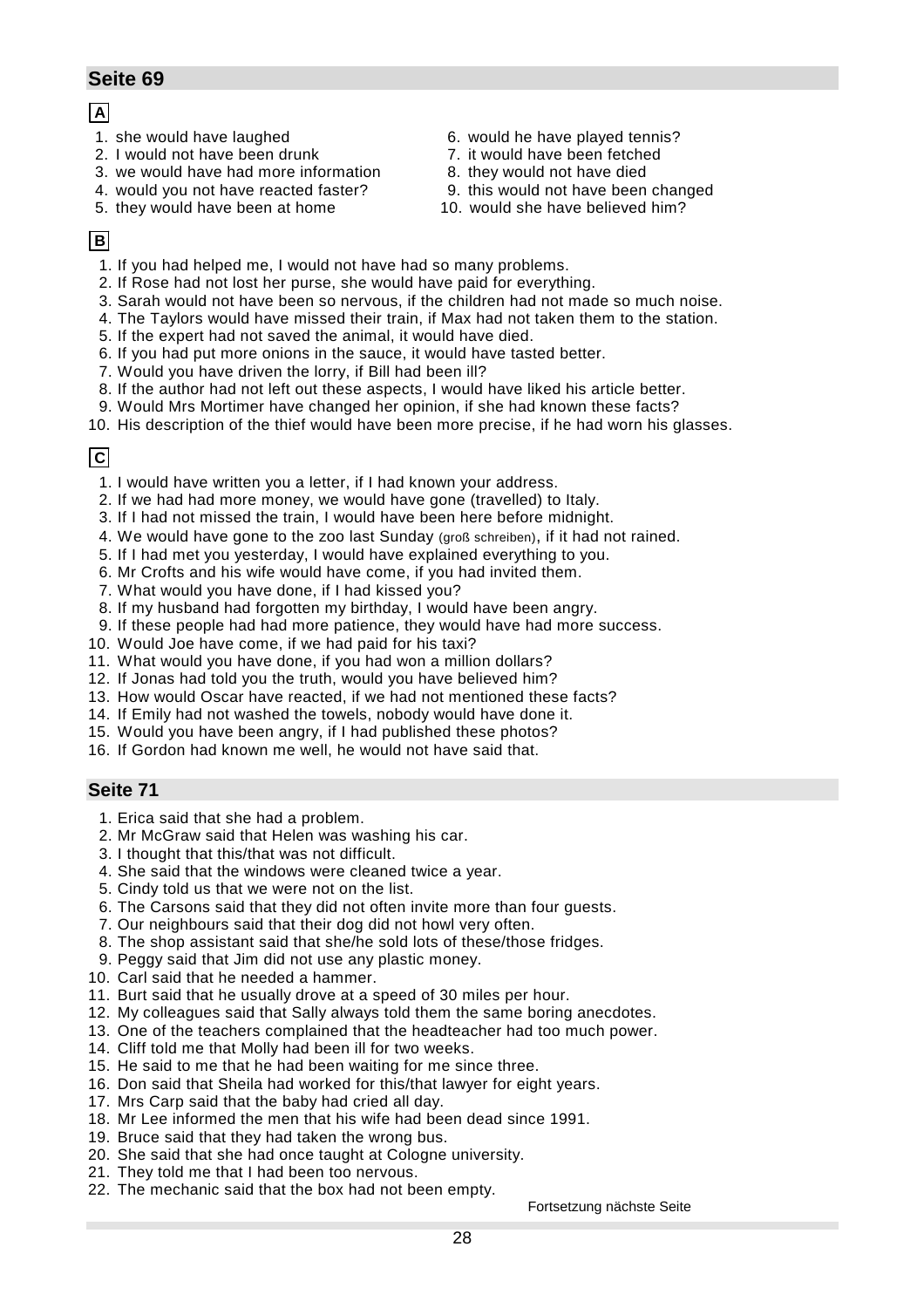# **Seite 71 / Fortsetzung**

- 23. Marion claimed that Walter had done that on purpose.
- 24. Jack said that he had worn his green pullover.
- 25. The firemen said that they had driven at top speed.
- 26. My cousins said that they had not understood the purpose of her visit.
- 27. Ms Tandy claimed that somebody had stolen her credit card.
- 28. The Smiths told us that their children had had no success.
- 29. Mr Wood said that he had seen the accident himself.
- 30. Peter said that he had found this/that frightening.
- 31. The minister claimed that all the conflicts had been solved at their last meeting.
- 32. Dora said that her patient's heart had beaten too fast.
- 33. The student said that she/he had not read that.
- 34. They said that they had not understood all the sentences.
- 35. Mrs Young told me that her son had had curls as a small boy.
- 36. My aunt said to me that I had not had enough patience.
- 37. Gloria said that she would lock the front door.
- 38. My friends said that they would take a shower first.
- 39. John thought that this would be difficult.
- 40. Mrs Debbenham shouted that she would not accept that.
- 41. Jane thought that they would never forgive her.
- 42. They said that they would not talk to the members of the committee.

### **Seite 72**

- 1. Peter told the children to go away.
- 2. He asked Sally to give him a slice of bread.
- 3. The boss told Ted to come and see her/him after the night shift.
- 4. They asked us not to give up.
- 5. She told him not to work too much.
- 6. The manager told us to come again next week.
- 7. The teacher asked her students not to forget these/those rules.
- 8. Bill said that the baby was crying.
- 9. Pete said to me that she had not forgotten my birthday.
- 10. The expert said that that aspect had been ignored.
- 11. Mrs Wilde said that her camera had been stolen earlier that day.
- 12. The patient asked her doctor to describe the effects of this/that medicine.
- 13. Vera said that in her opinion this/that was the wrong way.
- 14. Mrs Haynes informed me that she had not taught biology.
- 15. My parents said that they would order more champagne.
- 16. Mr Slate said that he had not expected such a warm welcome.
- 17. Andrew said that he had earned his money as a gardener in his youth.
- 18. James said that he had looked at himself in the mirror and had been shocked.

#### **Seite 73**

**Anmerkung**: wo *"if"* steht, kann auch *"whether"* stehen und umgekehrt

- 1. . . . . where her hammer was.
- 2. . . . . why I was so sad.
- 3. . . . . why she was on a different list.
- 4. . . . . what Paul was doing.
- 5. . . . . why this/that room was so cold.
- 6. . . . . if Jane was wearing a thick pullover.
- 7. . . . . if he was bored.
- 8. . . . . why the children were watching these/those videos.
- 9. . . . . why we were not sitting outside.
- 10. . . . . when they could talk to the priest.
- 11. . . . . if he could explain the term "God".
- 12. . . . . if her soul would die with her body.
- 13. . . . . if some souls would go to hell.
- 14. . . . . if he believed in the devil.
- 15. . . . . if he understood Michael's opinion.
- 16. . . . . if Violet still worked for the church.
- 17. . . . . if she didn't find this theory absurd.
- 18. . . . . what this meant.

Fortsetzung nächste Seite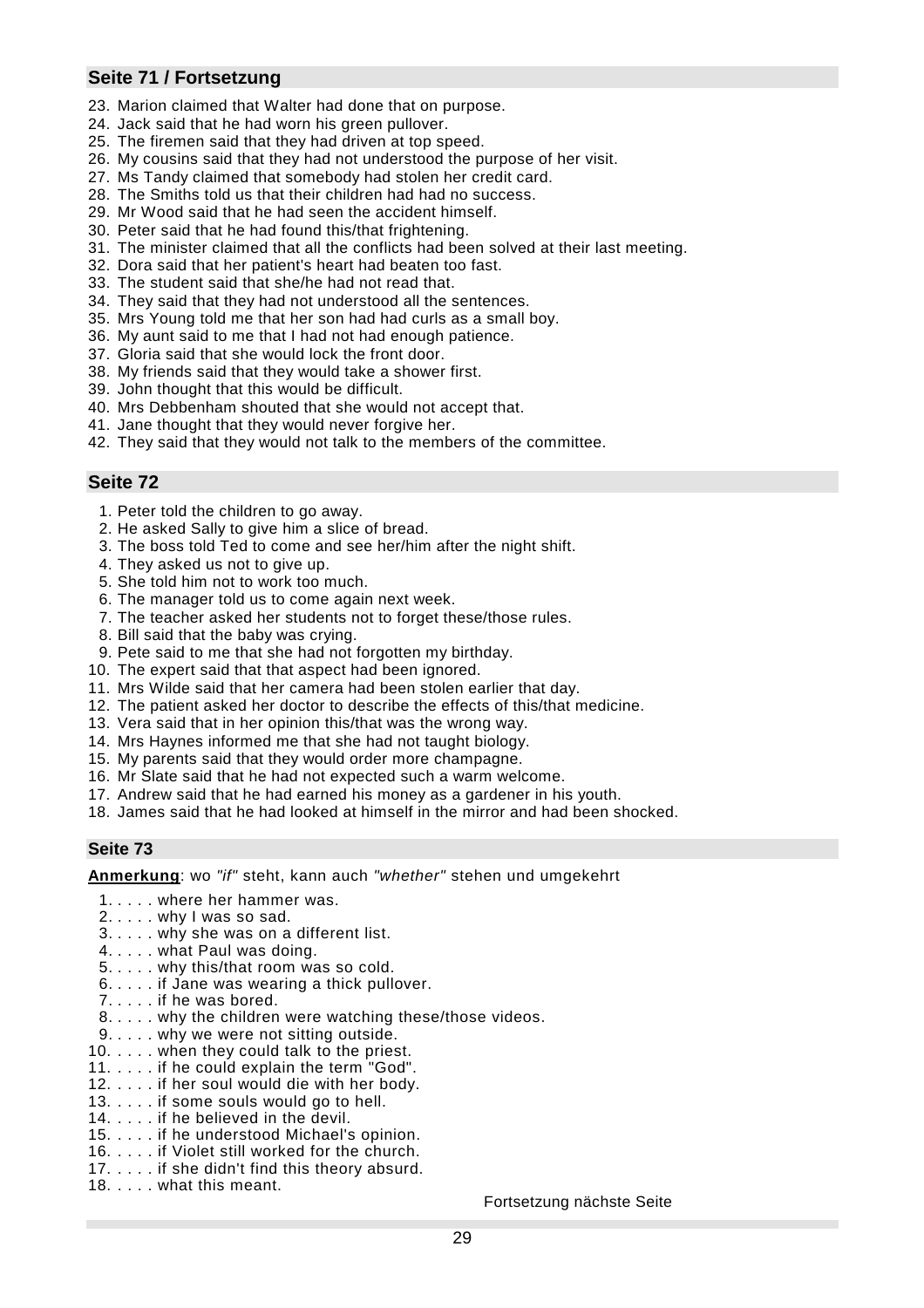# **Seite 73 / Fortsetzung**

- 19. . . . . where the members of the club met.
- 20. . . . . if Mr and Mrs Abbott wanted to see the books.
- 21. . . . . if women still fought for their rights.
- 22. . . . . what the fifth chapter dealt with.
- 23. . . . . why the author had left out these important aspects.
- 24. . . . . what the bishop had said.
- 25. . . . . when the situation had changed so dramatically.
- 26. . . . . why the politician had told the truth.
- 27. . . . . if she (his wife) had agreed.
- 28. . . . . if she/he had solved the dilemma yet.
- 29. . . . . whether he had forgiven his ex-wife.
- 30. . . . . how long the Smiths had been divorced.
- 31. . . . . whether this politician had ever told them the truth.
- 32. . . . . why she had never answered my questions.
- 33. . . . . if she hadn't been treated politely
- 34. . . . . if I had tried this/that recipe

- 1. . . . . what she/he had done for single mothers.
- 2. . . . . if her/his party would support the workers.
- 3. . . . . whether she/he had talked to the minister herself/himself.
- 4. . . . . if she/he could explain her/his political aims.
- 5. . . . . if she/he had read the letter they had sent her/him.
- 6. . . . . if she/he had ever supported older people.
- 7. . . . . what he could expect of this party.
- 8. . . . . if I would defend feminist positions.
- 9. . . . . how many members of this party would agree to a change.
- 10. . . . . if these politicians would be successful.
- 11. . . . . why she was trying to change the party program.
- 12. . . . . how long she/he had been divorced.
- 13. . . . . if they would support their traditional ideas of family life.
- 14. . . . . who the minister was talking to.
- 15. . . . . if he had ever heard of the generation conflict.
- 16. . . . . if they would get my party's support for their aims.
- 17. . . . . where the minister's assistant was.
- 18. . . . . whether they would mention that old scandal.
- 19. . . . . whether they wanted to talk to my secretary.
- 20. . . . . if the ministers had arrived.
- 21. . . . . if she would work for children's rights.
- 22. . . . . when Mrs O'Neil would talk to the chairwoman.
- 23. . . . . if their method had been more successful than I had expected.
- 24. . . . . if they had consulted an expert.
- 25. . . . . if things weren't worse than before.
- 26. . . . . what we expected.
- 27. . . . . why she/he hadn't answered their questions.
- 28. . . . . if that/this wasn't the worst situation he had ever been in.
- 29. . . . . why she hadn't consulted an architect.
- 30. . . . . if this/that meeting would never end.
	- 1. You will have to be more polite.
	- 2. Will you be able to solve these problems?
	- 3. Heather didn't have to worry.
	- 4. Enid won't have to agree.
- 5. Vicky has been able to play the banjo for a long time.
- 6. We had to repair our heating system in the autumn.
- 7. Did you have to mention all the disadvantages?
- 8. You won't be allowed to stay in bed all day.
- 9. I haven't been able to decide between these two yet.
- 10. You would not be allowed to take your dog into the classroom (if . . . . )
- 11. Mrs Porter hasn't been able to move since her accident.
- 12. I would have to do the dishes  $(ii ... )$
- 13. Dorothy could not even fry an egg / was not even able to fry an egg.
- 14. Why did they have to eat lots of carrots?
- 15. The students should be allowed to use a dictionary.
- 16. We would not have had to repeat all the details (if . .) *(wir hätten die Einzelheiten nicht wiederholen müssen)*
- 17. We will have to buy some more knives, forks, and spoons.
- 18. Children must be able to help themselves.
- 19. Were Ernest and Cindy allowed to use Kate's computer?
- 20. Our butcher did not have to bring the sausages himself.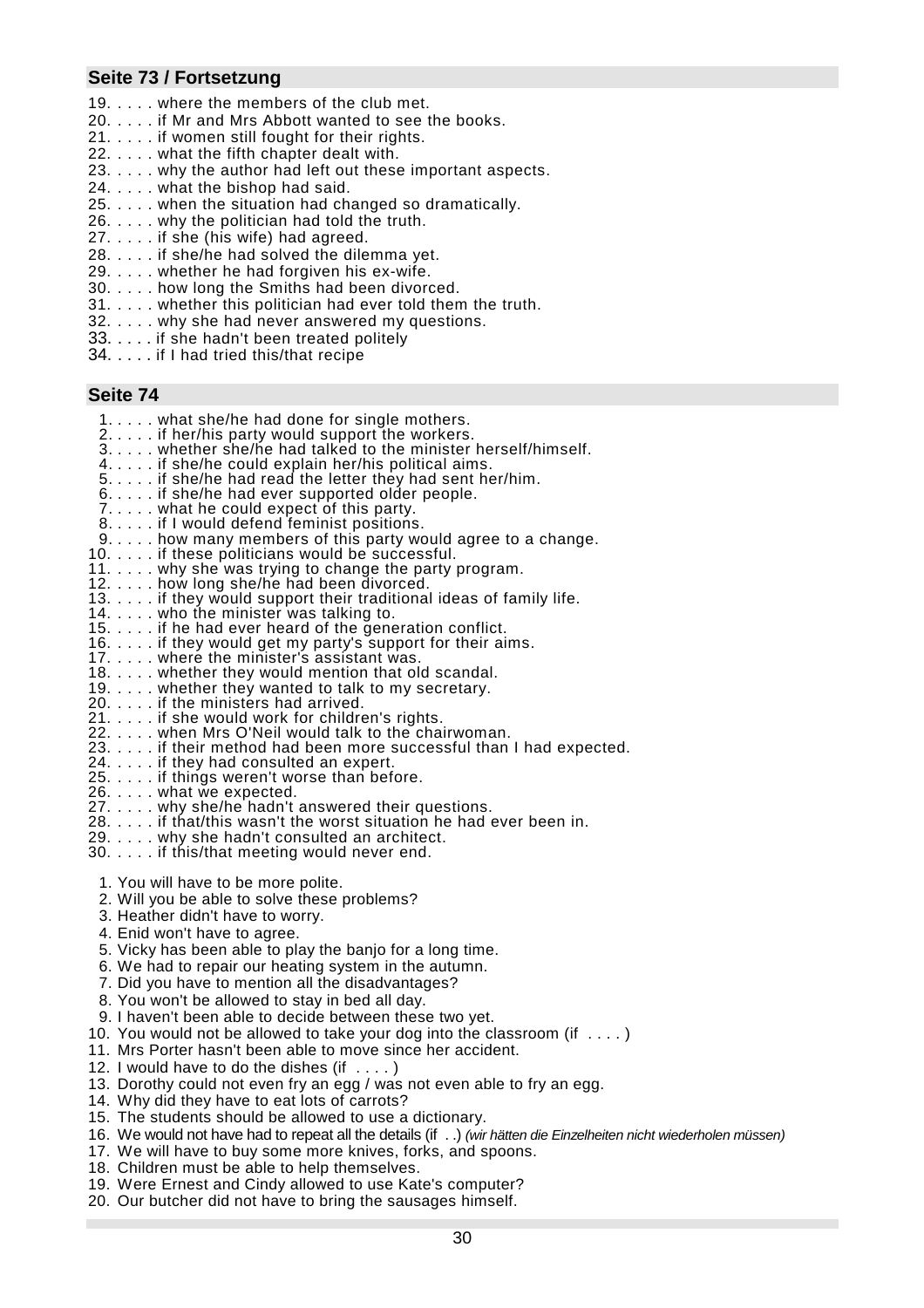- 
- 
- 
- 
- 
- 
- 
- 
- 
- 
- 
- 
- 
- 1. these feet 8. those tomatoes 15. several policewomen
- 2. every child 9. these lice 16. all these handkerchiefs
- 3. several women 10. many teeth 17. several leaves of this tree
- 4. those people 11. those geese 18. a cat has (got) nine lives
- 5. every proof 12. so many knives 19. each of these mice
- 6. several calves 13. we saw it ourselves 20. each of these children
- 7. these roofs 14. these photos 21. each of these heroes

# **Seite 76**

- 1. The door opened slowly.
- 2. Are you looking forward to the holidays?
- 3. Don't worry! (Be happy)
- 4. I must lie down for a moment.
- 5. I wonder if this is true.
- 6. Can't you hurry (up) a bit?
- 7. These toasters have sold very well so far.
- 8. Can you imagine, how impatient Mr McCullers was?
- 9. Imagine, I've won two hundred pounds.
- 10. Imagine that!
- 11. Please sit down.
- 12. Nothing has changed.
- 13. We can't remember.
- 14. Will Eve be able to remember?
- 15. We can rely on Janet.
- 16. Don't rely on that!
- 17. Please get ready, the concert starts at seven thirty.
- 18. Will these people change?
- 19. Will Thomas be able to change?
- 20. Hasn't Harriet apologized yet?
- 21. She will have to apologize.
- 22. We will have to hurry (up).
- 23. I can't remember what he said.
- 24. Yesterday I suddenly remembered a long forgotten poem.
- 25. I approached the crocodile very carefully.
- 26. Relax!

- 1. –– / (themselves) 11. myself
- 
- 
- 
- 5. themselves 15. myself
- 
- $7. -1$  (himself) 17. –
- 
- 
- 10. vourselves 20. themselves
- 
- 2. yourself, yourselves 12. –– / (yourself, yourselves)
- 3. herself 13. themselves
- 4. –– 14. themselves
	-
- 6. –– 16. (herself) / herself
	-
- 8. ourselves 18. themselves
	- 19.  $-$  / (himself)
	-
- 

- **unten:**
	- 1. Jane and Ed looked at each other.
	- 2. We kissed each other.
	- 3. We'll help each other.
	- 4. Don't quarrel!
	- 5. These idiots hate each other.
	- 6. We often send each other fax letters.
	- 7. We met in the park.
	- 8. We smiled at each other.
	- 9. Do you love each other?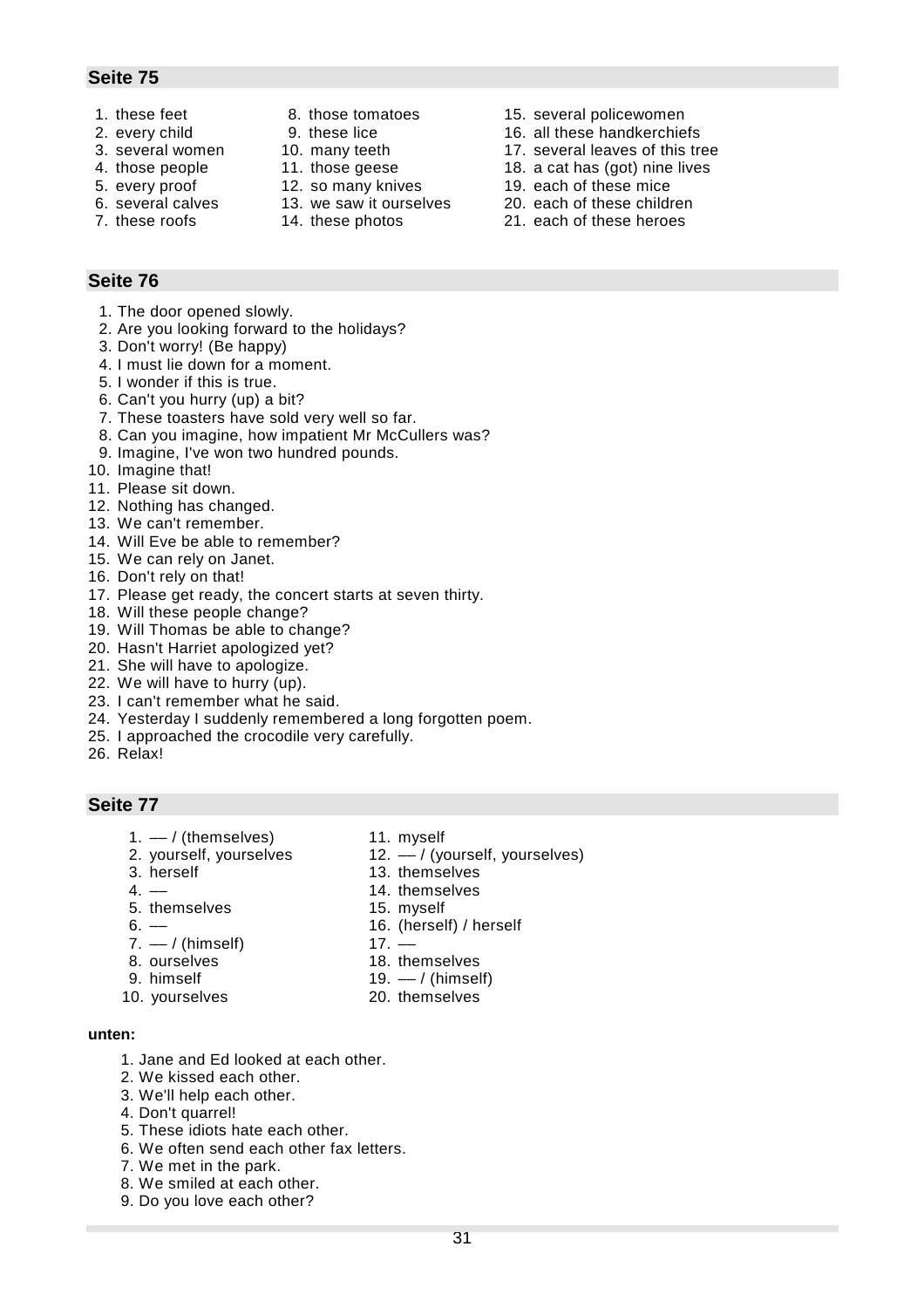#### **a)**

- 1 She is a cousin of ours.
- 2 She is a colleague of his.
- 3 She is a classmate of mine.
- 4 He is a nephew of mine.
- 5 Isn't he a neighbour of yours?
- 6 He is a brother of hers.
- 7 He is a fellow-student of hers.
- 8 She is a niece of mine.
- 9 She is a sister of hers.
- 10 She is a friend of ours.

- 1. and I'll tell you mine.
- 2. and Mary has hers.
- 3. a good friend of ours.
- 4. with that neighbour of yours?
- 5. and she gave me hers.
- 6. I can solve yours.
- 7. the voice on the telephone was not his.
- 8. the Blacks let us use theirs.
- 9. a friend of mine.
- 10. lower than yours.
- 11. a fellow-student of my son's.
- 12. a colleague of yours?
- 13. a niece of my husband's.
- 14. an aunt of yours?
- 15. larger than ours.
- 16. a flatmate of Bert's.
- 17. bigger than mine.
- 18. take ours.
- 19. we looked after theirs.
- 20. a walk in yours.
- 21. even worse than theirs.
- 22. the wooden toys of your nephew's?
	- 1. Two nieces of ours have opened a shop.
	- 2. Give Mrs Robson your copy, she has forgotten hers.
	- 3. Is Vicky a cousin of yours?
	- 4. This woman is no colleague of ours.
	- 5. Mary is an aunt of my wife's.
	- 6. Is this one of Mrs Spencer's silver spoons? No, this is mine.
	- 7. My results are not worse than yours.
	- 8. Where is Susan's coat? Is this hers?
- 9. Don't mention my name, and I won't mention yours.
- 10. Moira is a flatmate of our daughter's, and Carlos is a friend of hers.
- 11. Here is a classmate/fellow-student of yours who wants to talk to you.
- 12. The woman we (have) just met is a teacher of ours.
- 1. No, they are mine.
- 2. Yes, they are yours.
- 3. Yes, it is his.
- 4. No, it is hers.
- 5. Yes, they are ours.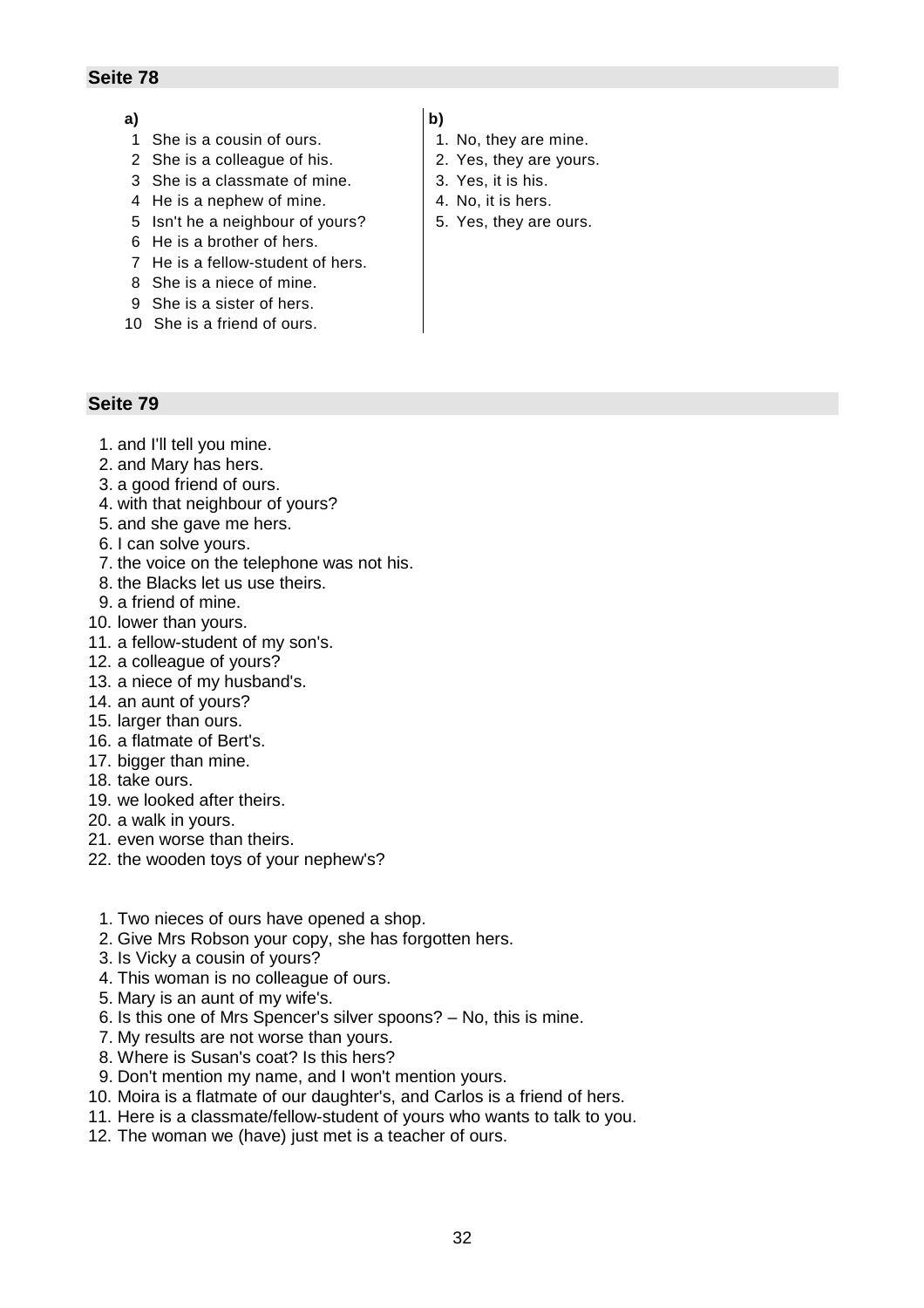# **Anne Tucker, Grundlagen der englischen Grammatik - Band 2 -**

# **Lösungen Teil D**

| Zeit / Aktiv     |             |        |             |                                   |
|------------------|-------------|--------|-------------|-----------------------------------|
| zB: einf. Perf.  | they        | catch  | that fish   | have they caught that fish?       |
| einfache Gegw.   | she         | live   | here        | does she live here?               |
| einfache Gegw.   | they        | work   | hard        | do they work hard?                |
| einfache Gegw.   | you         | be     | tired       | are you tired?                    |
| einfache Vergh.  | it          | rain   | a lot       | díd ít raín a lot?                |
| einfache Vergh.  | they        | play   | chess       | did they play chess?              |
| einfache Vergh.  | you         | be     | drunk       | were you drunk?                   |
| Gegw. Verlauf.   | you         | watch  | <b>TV</b>   | are you watching TV?              |
| Gegw. Verlauf.   | Fred        | have   | trouble     | is Fred having trouble?           |
| Gegw. Verlauf.   | the girls   | read   |             | are the girls reading?            |
| Verg. Verlauf.   | Amy         | talk   | to him      | was Amy talking to him?           |
| Verg. Verlauf.   | the babies  | cry    |             | were the babies crying?           |
| einf. Perfekt    | Adam        | forget | that        | has Adam forgotten that?          |
| einf. Perfekt    | Tim and Ed  | miss   | the bus     | have Tim and Ed missed the bus?   |
| einf. Perfekt    | Ruth        | be     | ill         | has Ruth been <i>ill?</i>         |
| einf. Perfekt    | she         | have   | enough      | has she had enough?               |
| Perfekt Verlauf. | Jody        | wait   | for us      | has Jody been waiting for us?     |
| Perfekt Verlauf. | you         | listen |             | have you been listening?          |
| Perfekt Verlauf. | Ben         | smoke  |             | has Ben been smoking?             |
| einf. Plusquam.  | it          | be     | wet         | had it been wet?                  |
| einf. Plusquam.  | her son     | take   | the pills   | had her son taken the pills?      |
| einf. Futur 1    | Cindy       | behave | well        | will Cindy behave well?           |
| einf. Futur 1    | your dogs   | eat    | that        | will your dogs eat that?          |
| einf. Futur 1    | it          | be     | too cold?   | will it be too cold?              |
| einf. Kond. 1    | you         | lend   | me a car    | would you lend me a car?          |
| einf. Kond. 1    | Alan        | see    | the danger  | would Alan see the danger?        |
| einf. Kond. 2    | you         | attack | them        | would you have attacked them?     |
| einf. Kond. 2    | <b>Dick</b> | have   | more time   | would Dick have had more time?    |
| einf. Kond. 2    | Dora        | be     | on the list | would Dora have been on the list? |
|                  |             |        |             |                                   |

| <b>Zeit / Passiv</b> |             |          |            |                                   |
|----------------------|-------------|----------|------------|-----------------------------------|
| einf. Gegenw.        | Ms Shaw     | treat    | by Dr Dale | is Ms Shaw treated by Dr Dale?    |
| einf. Futur 1        | the stove   | repair   | soon       | will the stove be repaired soon?  |
| einf. Perfekt        | the beds    | make     |            | have the beds been made?          |
| einf. Perfekt        | Laura       | give     | the copies | has Laura been given the copies?  |
| Verght. Verlauf.     | the town    | attack   |            | was the town being attacked?      |
| einf. Verganght.     | the student | register | there      | was the student registered there? |
|                      |             |          |            |                                   |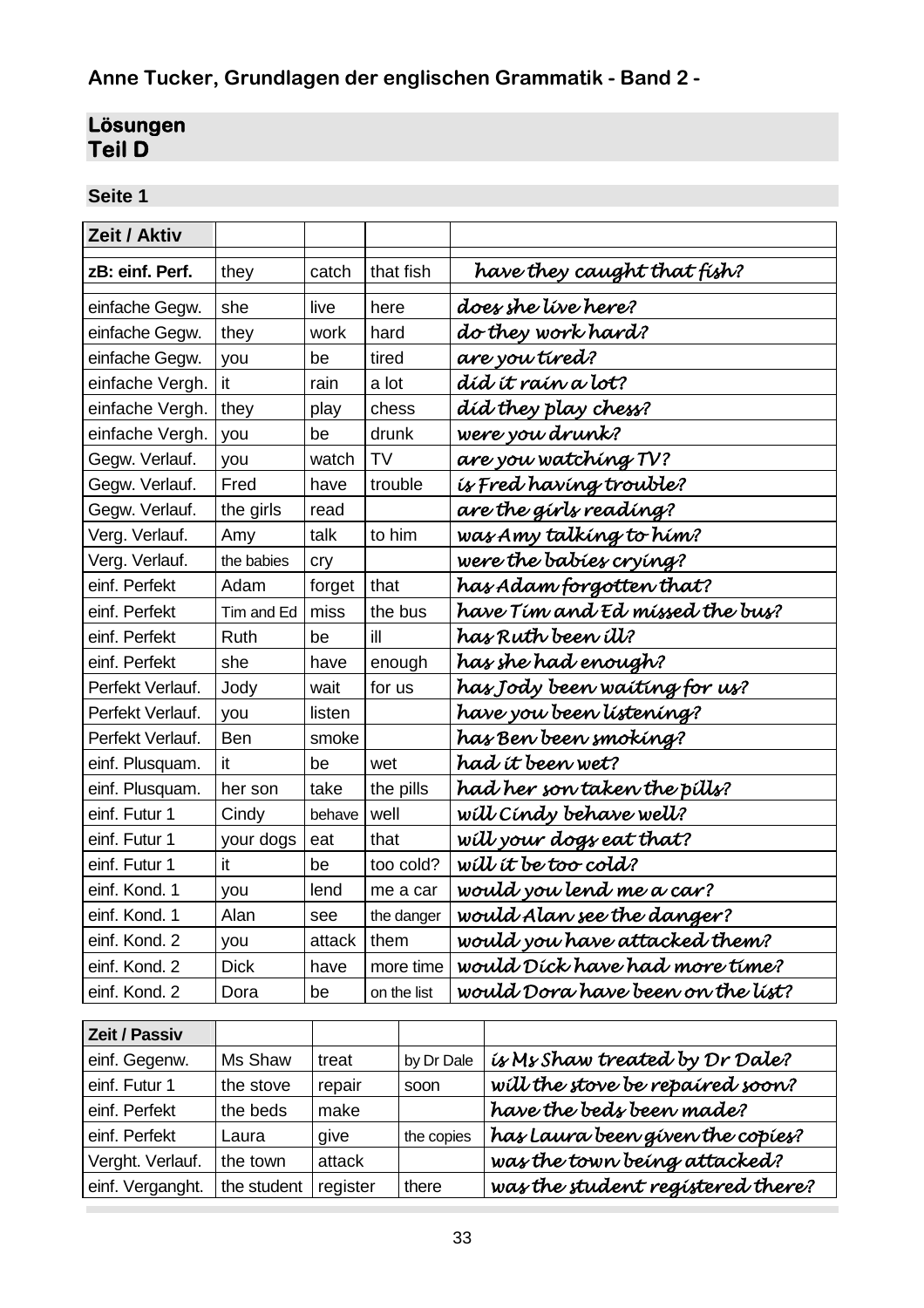# **A**

- 1. If I were rich, I would eat in a restaurant every day.
- 2. If we had a credit card, we would buy more than we need.
- 3. If I were in the shopping centre every day, I would have less free time.
- 4. If I had more free time, I would read more books.
- 5. If I read more books, I would know more.
- 6. If I knew more, I would have better chances.

# **B**

- 1. If Phil had been here last week, Janet would not have gone to the meeting.
- 2. If she had not gone to the meeting, she would not have heard about/of the project.
- 3. If we had not heard about the plan, we would not have started this/that protest march.
- 4. If we had not protested, the politicians would not have reacted.
- 5. If the politicians had not changed the plan, we would have consulted our lawyer.
- 6. If our lawyer had been consulted, she would have sent us a bill.

# **C**

- 1. If you were here, I would be glad.
- 2. If Mr Silverman had been here yesterday, we would have been glad.
- 3. If I had a recipe, I would bake some cookies now.
- 4. If Brian had had the recipe last Monday, he would have made a potato salad.
- 5. If Peggy had a freezer, she would always have some icecream in the house.
- 6. If my grandmother had had a freezer, she would have had more free time.
- 7. If the road were not so narrow, we would have more sunlight.
- 8. If the road had not been so narrow, I would not have caused that accident.
- 9. If I had not caused that accident, I would have driven Uncle Rex home.
- 10. If you drove Aunt Marian home, she would be grateful.
- 11. If that had been published, Dagmar would have been angry.
- 12. If you published the photo, I would never forgive you.
- 13. If Mr Henley went to evening classes, he would have better chances.
- 14. If he had better chances, he would not complain.
- 15. If you changed the tire, I would be glad.
- 16. If Emily had changed the tire, we would not have fetched the mechanic.
- 17. This case would not be so difficult, if the police had a witness.
- 18. I would change a lot, if I were in such a condition.
- 19. Our company/firm would have bought the building, if the committee had agreed.
- 20. The committee would have agreed, if the price had not been too low.
- 21. The child would not have drunk this liquid, if it had not been alone.
- 22. The adults/grown-ups would have called a doctor, if the liquid had been dangerous.
- 23. If we had no/hadn't got any liquid soap in the house, I would not miss it.
- 24. Bruce would have helped me, if he had not been abroad.
- 25. I would have at least two hours a day for myself, if you helped me more often.
- 26. If she had done that on purpose, she would not have apologized.
- 27. If the bill had not been paid, you would have had a problem.
- 28. I would have been informed, if he had had no success.
- 29. The problem would have been solved, if we had talked about it sooner.
- 30. If the wood were not exported, they would not have so much profit.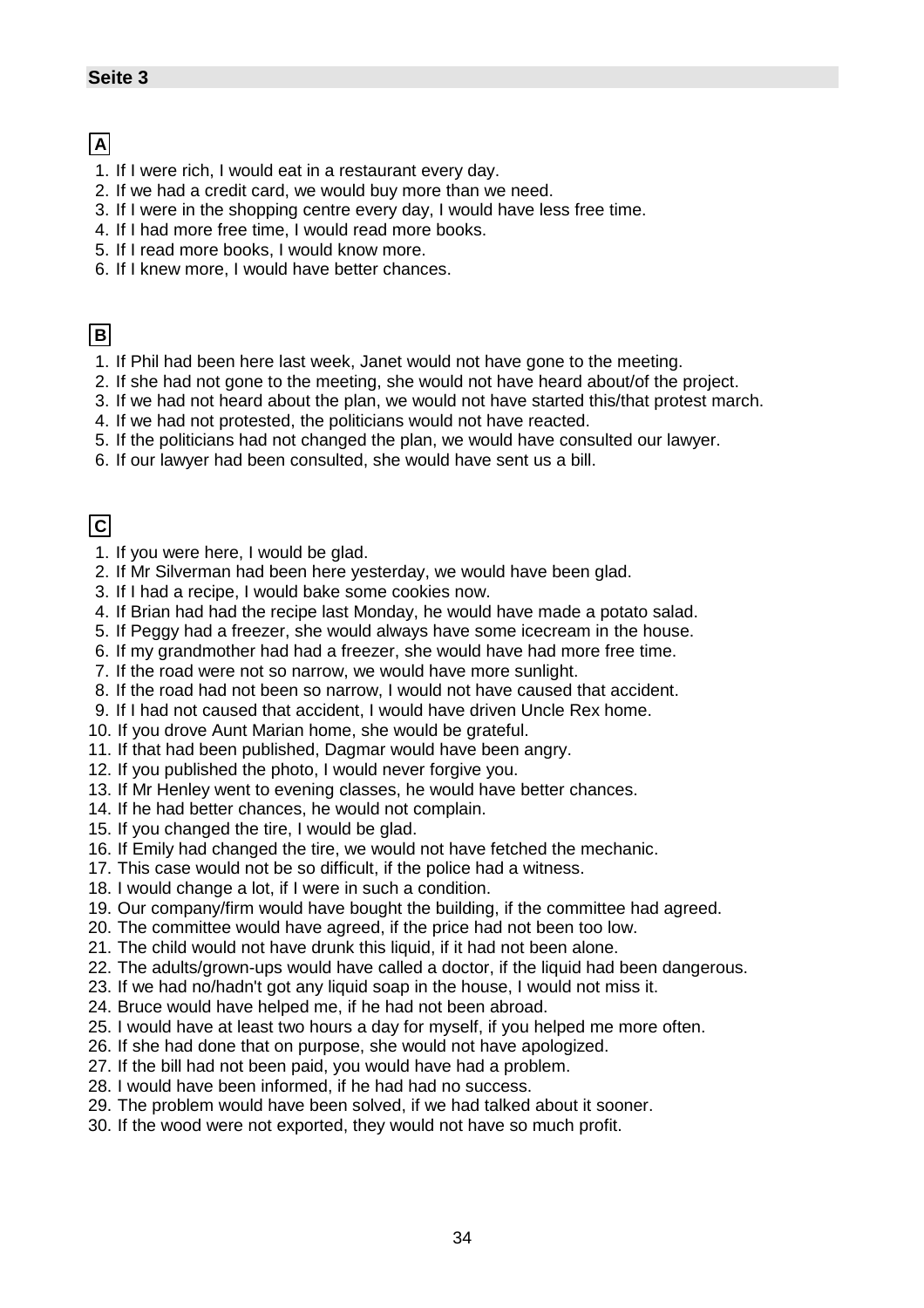# **indirekte Rede:**

- 1. . . . . that she didn't like the sun.
- 2. . . . . that Lionel would change his behaviour.
- 3. . . . . that Lucy had known about her weak points.
- 4. . . . . if he could explain his rude behaviour.
- 5. . . . . how long Mrs Marlowe had had these/those pains.
- 6. . . . . if Walt hadn't reacted too aggressively.
- 7. . . . . what she would offer her quests.
- 8. . . . . if there wasn't a hole in his sleeve.
- 9. . . . . if she had mentioned his name.
- 10. . . . . that this/that cucumber tasted bitter.
- 11. . . . . if he had told her the truth.
- 12. . . . . that the boy had been treated badly.
- 13. . . . . why Sharon had made such a noise.
- 14. . . . . what she would do after her exam.
- 15. . . . . what Kate was doing.
- 16. . . . . that there had been no plane in the sky.
- 17. . . . . who had given them the key.
- 18. . . . . how well they knew their neighbours.
- 19. . . . . how many patients she had seen that day/today.
- 20. . . . . what was wrong with our heating system.
- 21. . . . . if he knew the pope personally.
- 22. . . . . that this so-called hero was rather stupid.
- 23. . . . . if she would marry her boyfriend.
- 24. . . . . if the doctor hadn't explained all the effects of that pill.
- 25. . . . . why Joe didn't wear a suit more often.
- 26. . . . . if Mrs Callow would become chairwoman of their club.
- 27. . . . . that that had been a frightening experience.
- 28. . . . . that her/his heart was beating too fast.
- 29. . . . . what that liquid was.
- 30. . . . . that her/his coffee had been rather weak.

# **Konditionalsätze:**

- 1. If we had published this text, many people would have been angry.
- 2. Mrs White would not mention that, if it were not so important.
- 3. I would not have mentioned these details, if they had not been so important.
- 4. These facts would not have been mentioned, if all the people had known them.
- 5. Jenny would have bought the flat, if she had had more money.
- 6. Would you buy (yourself) a condo, if you got a loan?
- 7. If I were you, I would not ignore these aspects.
- 8. If Martha had known these facts, she would have reacted more quickly / faster.
- 9. Would you react aggressively, if the children played in the back yard?
- 10. Would Bruce give up his career, if he and Helen got a child?
- 11. Ed would have seen the villa and its beautiful park, if he had not been so tired.
- 12. If Olga had not gone abroad, she would not have started the export business.
- 13. If you had read the last chapter carefully, you would not have asked this question.
- 14. I would not be surprised, if Veronica came, too.
- 15. If the author gave more examples, we would understand his text better.
- 16. If Mr Stoke were not so arrogant, he would have more friends.
- 17. Would Sophie change her opinion, if she knew these facts?
- 18. If I did not trust you, I would not tell you the results.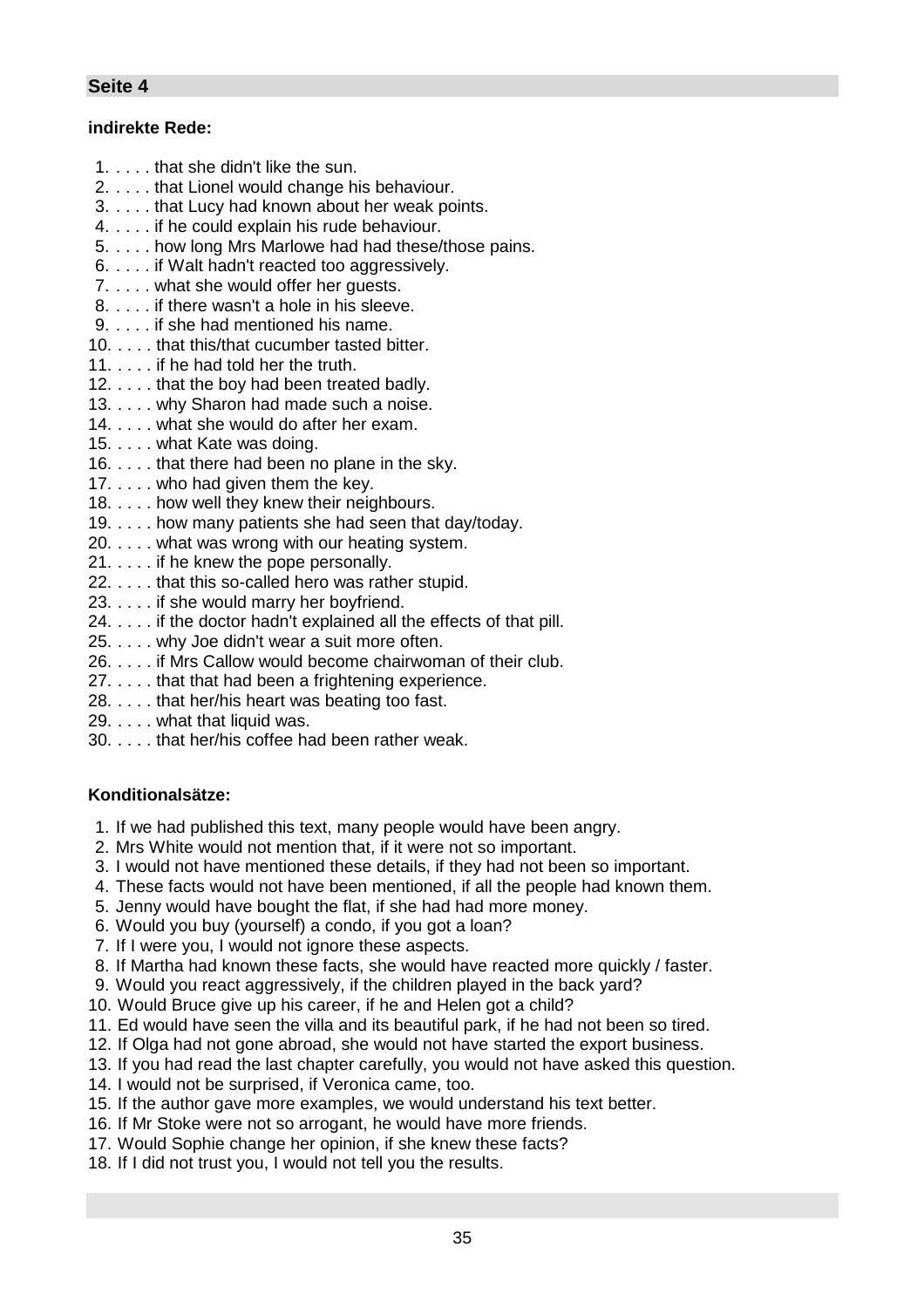1. dangerous 6. impressive 11. delicious 2. low 2. carefully, wet 3. quickly, unpleasant 8. intensively 13. heavily, slippery 4. regularly, cheap 9. impressive 14. guilty, illegally 5. well 10. slowly

#### **unten:**

- 
- 
- 
- 
- 
- 
- 
- 5. surprisingly successful 10. absolutely delicious
- 1. awfully shy 6. unusually quiet 11. completely new
- 2. extremely bad 7. really fantastic 12. pleasantly surprised
- 3. absolutely stupid 8. perfectly clean 13. incredibly expensive
- 4. unusually easy 9. perfectly calm 14. strangely passive

#### **Seite 7**

- 1. Seeing Mrs Martin at the party I went over and said hello.
- 2. Needing a rest Alice went on a holiday.
- 3. Accepting the job in Brighton, Sue left her baby with her mother. Leaving her baby... Sue accepted....
- 4. Not knowing what to do I phoned Lucy.
- 5. Seeing that Hank was ill we sent for a doctor.
- 6. Leaving her car the minister was interviewed by a reporter.
- 7. Being drunk Martha was unable to drive.
- 8. Having to earn her own money Pam accepted the job.
- 9. Knowing you and myself I don't think we should work together.
- 10. Feeling sick I stopped at a hotel.

- 1. Watching the parade the children enjoyed themselves. Enjoying themselves the children ...
- 2. Seeing that Bert was drunk we did not let him drive.
- 3. Washing the dishes I broke a cup.
- 4. Living near the motorway Mr Carpenter usually sleeps very badly.
- 5. Working for a lawyer Eve knows all the difficulties of this case.
- 6. Being in a hurry she left her purse behind.
- 7. Reading the book carefully you will be able to explain all the details.
- 8. Being a cook you must know a recipe for chicken soup.
- 9. Looking at my watch I saw that it was ten thirty.
- 10. Entering the room Jean shut the door behind her.
- 11. Being afraid of the dark Maud did not go out after eight.
- 12. Being an expert you must know what this means.
- 13. Knowing the documents the headmistress decided to act quickly.
- 14. Being too excited we did not react very wisely.
- 15. Watching the boat race Henrietta got very excited.
- 16. Being blind old Mr O'Brian cannot see you.
- 17. Noticing it was seven I woke up Roy.
- 18. Coming out of the clinic Mrs Fisher felt very weak.
- 19. Having a weakness for sweets I buy lots of chocolates and ices.
- 20. Being my friend Carol knows about my weak points.
- 21. Emptying the letter-box we did not register the brown envelope.
- 22. Being away from home very often Colin never knows what's going on.
- 23. Catching the six-o'clock bus he managed to get to the station in time.
- 24. Meeting clients in a bar Mrs Moore always invites them for a drink.
- 25. Crossing the Channel we were all seasick.
- 26. Not speaking any Spanish Sid will be unable to talk to Mr Gonzales.

| 1. uncomfortably hot    | 6. unnecessarily rude    | 11. critically ill     |
|-------------------------|--------------------------|------------------------|
| 2. extremely good       | 7. strangely excited     | 12. ridiculously small |
| 3. remarkably clever    | 8. extremely low         | 13. unnaturally sweet  |
| 4. terribly complicated | 9. absolutely wonderful  | 14. completely deaf    |
| 5. mildly surprised     | 10. dangerously slippery |                        |

- -
- 
-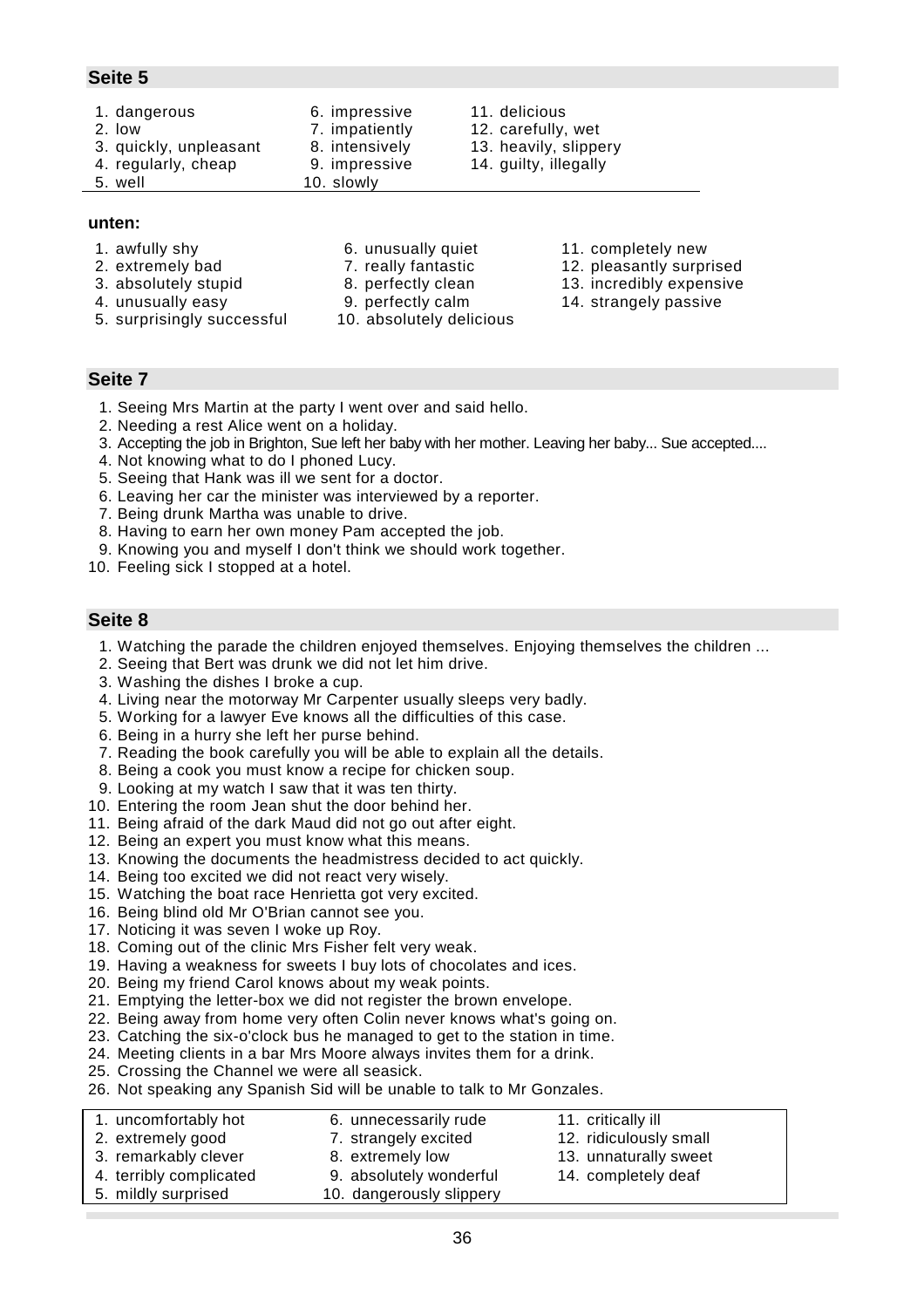- 1. Sophie would have rented a car, if you had not lent her yours.
- 2. If Mike had not peeled the onions, Ed would not have tried the recipe.
- 3. I would refuse to eat that, if you didn't eat it, too.
- 4. What would happen, if we refused to do that?
- 5. If this medicine were not effective, Steve would not take it.
- 6. Would Steve have to die, if he did not take this medicine?
- 7. If these pills had had no effect, Mr Webb would have died.
- 8. Kate would be stupid, if she gave up her flat and moved in with Brian.
- 9. If I were you, I would not take so many risks.
- 10. What would Ms Plevin have won, if she had taken that risk?
- 11. If you had not expected so much, you would not have been so disappointed.
- 12. We would not have forgotten so much, if we had practiced regularly.
- 13. If we had not been so flexible, we would have had no success.
- 14. The situation would be worse now, if we had to give up that project.
- 15. He would not get the result of the tennis match, if he did not have this radio.
- 16. The bar would open the garden for its guests, if Mr Lee did not complain.
- 17. Who would help you, if I didn't do it?
- 18. If this container were empty, we would use it.
- 19. These shirts would not be ordered so often, if their price were not so low.
- 20. If the central heating had not been repaired, I would have stayed in bed.

# **Seite 12**

- 1. (When) going through a department store Stan always buys some useless things.
- 2. Though earning a lot of money he always borrows enormous sums.
- 3. (While) trying to solve the problem they were always interrupted.
- 4. Though living in a big city we don't go out very often.
- 5. (When) entering the museum Bill noticed the strange smell again.
- 6. Though seeing the advantages of the plan Karen did not say yes.
- 7. (When) flying over the Alps you'll see the snow-covered mountain tops.
- 1. Bob has come to fetch the books belonging to his wife.
- 2. Customers wishing to make a complaint were asked to talk to Ms Miller.
- 3. Tourists complaining about the flight should go to desk B.
- 4. The man sitting at Mrs Brown's desk was her husband.
- 5. Is there any hope for people living in the slums?
- 6. People living in an unhappy marriage should try to change something.
- 7. Journalists writing about Prince Charles all comment on his marriage.
- 8. People commenting on the dirt were all given the same explanation.
- 9. All the people discussing the event seem to forget one aspect.
- 10. The train now leaving from platform seven goes to Chester.
- 11. The girl standing near the entrance looked depressed.
- 12. Reporters talking to the prime minister got no proper explanation.
- 13. Articles dealing with this conflict should not ignore the financial aspect.
- 14. Students wanting to book tickets for the event can go to desk 20.

- 1. Having slept badly they looked awfully tired.
- 2. Not having paid her rent for months my neighbour has a problem with our landlord.
- 3. After booking a table in a restaurant she went to meet her guests. Having booked ....
- 4. After talking to Tessa we consulted a lawyer. Having talked ...
- 5. After repairing the car the mechanic can start the job on the motorbike. Having repaired the car...
- 1. All hotels having closed down we slept in the park.
- 2. His daughter being ill, James took a day off.
- 3. His wife having left him, Joe looked for another flat.
- 4. The weather being bad, we played chess nearly every day.
- 5. They went to a pub, the TV program being boring.
- 6. The day being fine we decided to have a picnic in the garden.
- 7. The door being locked we could not leave the house.
- 8. The music having finished, the dancers stopped and went to their tables.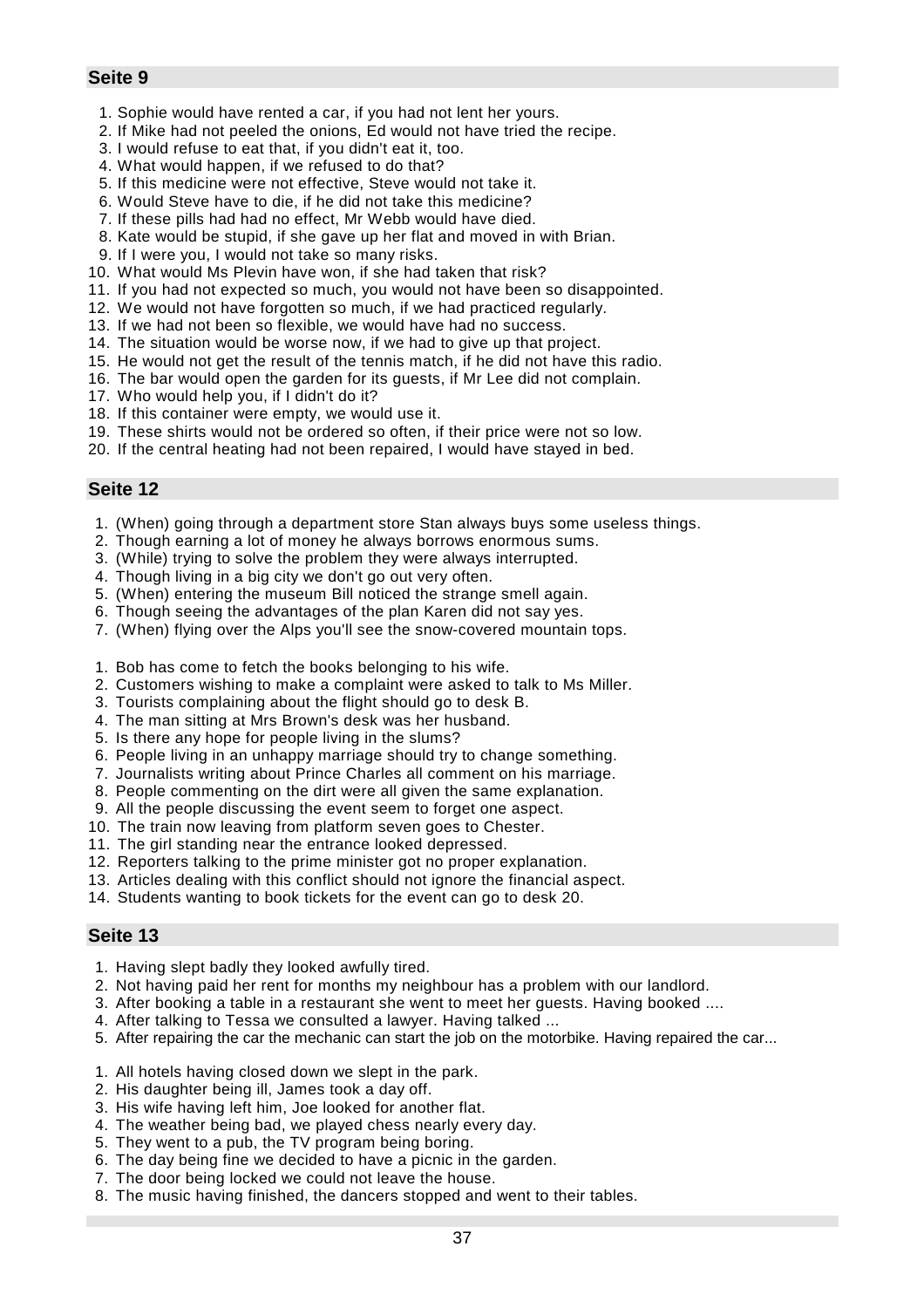- 1. somebody, someone 5. everything 9. something
- 2. anybody, anyone 6. anything 10. anybody/one
- 3. nothing (aber: was**n't** anything) 7. everybody/one 11. nowhere
- 
- 
- 
- 
- 4. anywhere 12. nobody/one 8. something 12. nobody/one
- 
- 
- 

**Seite 15**

Anmerkung: für *"body"* kann auch jeweils *"one"* stehen (vgl. D 14):

- 1. everybody / everything 10. somewhere 19. somewhere
- 2. everybody, somebody 11. nobody 20. anything
- 3. anybody 12. everybody 21. anybody
- 
- 
- 6. somewhere 15. nothing 24. anybody
- 7. anybody 16. anything 25. everything
- 
- 9. somebody 18. everything

# **Seite 16**

- 1. Andrew wants to dance.
- 2. I don't want to talk to him.
- 3. Do you want to help her?
- 4. Why does your niece want to have that?
- 5. Why didn't he want to book this course?
- 6. He has always wanted to go/travel to Rome.
- 7. She won't want to try that.
- 8. Do you want to mention all the details?

- 1. We want him to go.
- 2. I want you to dance with me.
- 3. My neighbour wants me to be there at seven.
- 4. I don't want you to be sad.
- 5. My parents don't want me to help them.
- 6. Mrs Baxter doesn't want me to repair the stove/cooker.
- 7. Do you want us to book a table there?
- 8. Does she want the students to translate the text?
- 9. Why do you want us to peel the cucumbers?
- 10. We wanted her to book the flight for us.
- 11. Caroline didn't want him to pay for the taxi.
- 12. Why didn't your nephew want us to lend him the money?
- 13. Peggy didn't want her children to go/travel to Mexico.
- 14. Dolly won't want you to accompany her.
- 15. Your boyfriend won't want you to compare him to/with Robert Redford.
- 16. We want the facade to be painted soon.
- 17. I want the roof to be repaired soon.
- 18. The boss wants the fax to be sent tomorrow.
- 19. Sometimes I want these events to be forgotten.
- 20. The guests wanted the terrace of the restaurant to be opened.
- 1. We want to go. / We want him to go.
- 2. Jane wants to wait for me. / Jane wants us to wait for her.
- 3. Do you want to discuss that? / Do you want us to discuss that?
- 4. I don't want to change. / Why do you want me to change? / Why do you want to change me?
- 5. He wants to talk to her. / He wants you to talk to her.
- 6. The Whites wanted to have a loan. / They wanted the bank to give them a loan.
- 7. I don't want to tell this to anybody. / I don't want you to tell this to anybody.
- 
- 
- 
- 4. anybody 13. something 22. somewhere
- 5. nobody 14. anything 23. anything, somebody
	-
	-
- 8. anybody 17. anything, everything 26. everywhere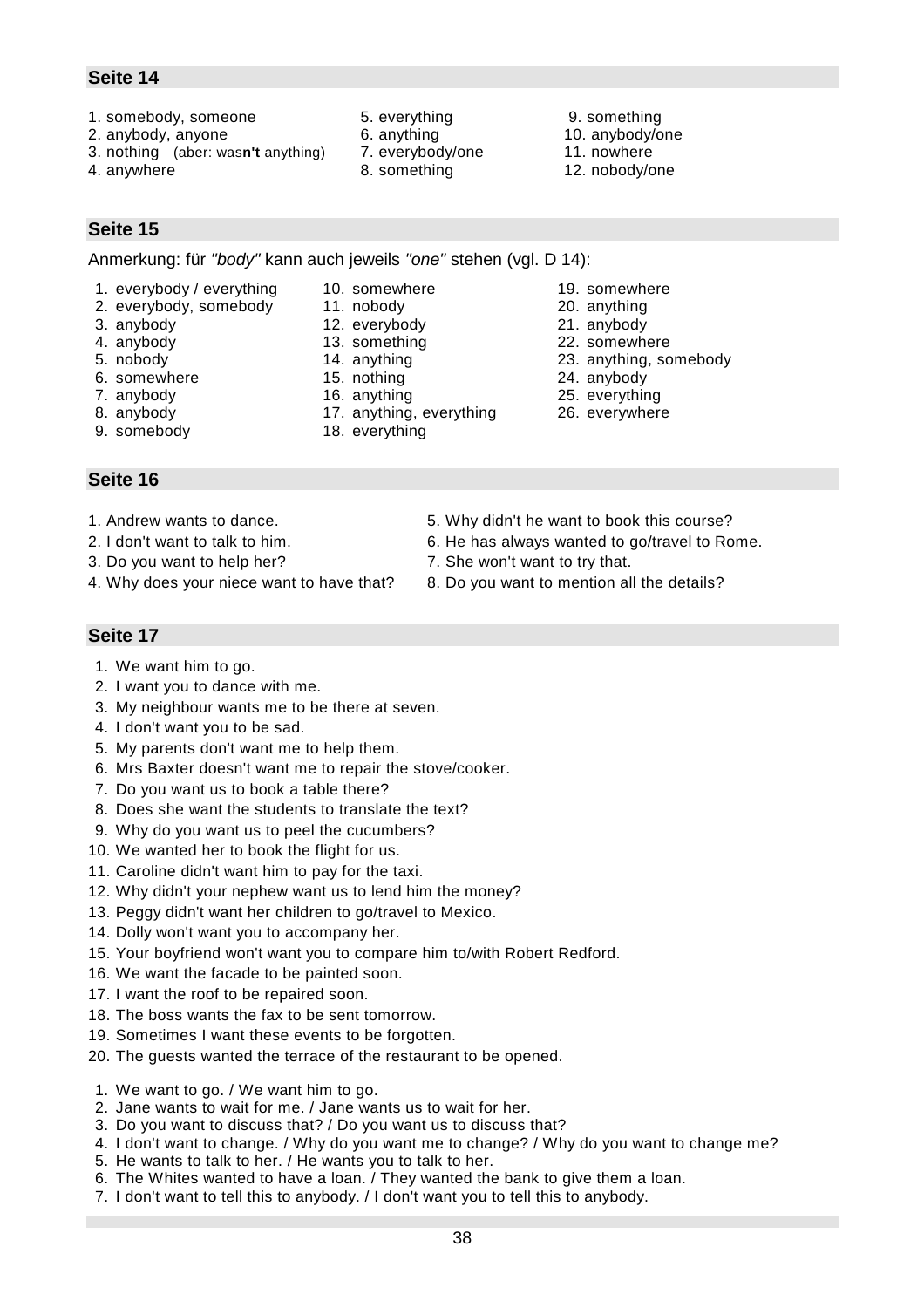- 1. Mrs West wants you to help her.
- 2. We want the museum to open earlier.
- 3. The students want us to repeat the second lesson.
- 4. We always want our customers to be satisfied.
- 5. Mrs Noonan doesn't want me to mention her name in the article.
- 6. She wants to help me but she doesn't want me to help her.
- 7. Do you want me to reduce the costs?
- 8. I expect him to express his opinion clearly (Adverb!).
- 9. He does not want you to work so hard.
- 10. Do you want us to change the date on the bill?
- 11. Do you want us to make/prepare breakfast?
- 12. Do you want us to explain these rules once more / once again/ one more time?
- 13. Why don't you want me to plant some roses here?
- 14. Why don't you want me to do that for you?
- 15. Everybody expects (mit "s"!) us to do our duty.
- 16. Nobody expects you to be in the office on Sundays (groß schreiben).
- 17. We expect you to tidy up your rooms yourselves (-ves!).
- 18. Does he expect me to believe that?
- 19. Don't expect us to be punctual / on time.
- 20. Don't expect me to forget these events.
- 21. Do you want us to hoover the carpet?
- 22. Do you want me to call a vet?
- 23. Does Mrs Abbot want us to write these texts, or does she want to write them herself?
- 24. Why doesn't Henry want his wife to type these letters?
- 25. Why doesn't Susan want her husband to repair the fridge?
- 26. Do you want us to paint the living-room?
- 27. Who expects us to remember all the details?
- 28. Why does your son-in-law not want us to organize a family reunion?
- 29. Does your daughter-in-law expect you to look after the children / to take care of the ch./ to babysit?
- 30. Don't expect me to tidy up your desk!
- 31. Gordon wanted his granddaughter to call a taxi.
- 32. Mrs Hearst wanted her grandson to get a good job.
- 33. Nigel expected his mother-in-law to tell him the truth.
- 34. My parents did not want us to move to Birmingham.
- 35. Why didn't you want your niece to go abroad?
- 36. Cliff wanted his mother to pay the bill for him.
- 37. Harry's mother wanted him to work carefully (Adverb!).
- 38. I did not want Aunt Paula to feel guilty because of the delay / guilty about the delay.
- 39. I expect the bill to be paid at once.
- 40. I don't want the financial aspects to be ignored.
- 41. She wants you to be accepted by (!) everybody.
- 42. Mrs Steen wanted the pictures to be taken to a museum.
- 43. She expected her son to be treated at once.
- 44. Sheila won't want these articles to be published.

- 1. unusually patiently 11. incredibly fast
- 
- 
- 4. extremely politely 14. quite well
- 5. really unusually carefully (3x Doppel "l" !!) 15. really hard
- 
- 
- 8. really terribly slowly example that the 18. remarkably badly
- 
- 
- 
- 2. remarkably well 12. surprisingly well
- 3. awfully aggressively 13. absolutely brilliantly
	-
	-
- 6. surprisingly quickly 16. strangely nervously
- 7. perfectly well 17. unexpectedly peacefully
	-
- 9. quite brutally 19. completely tactfully
- 10. awfully noisily 20. rather intensively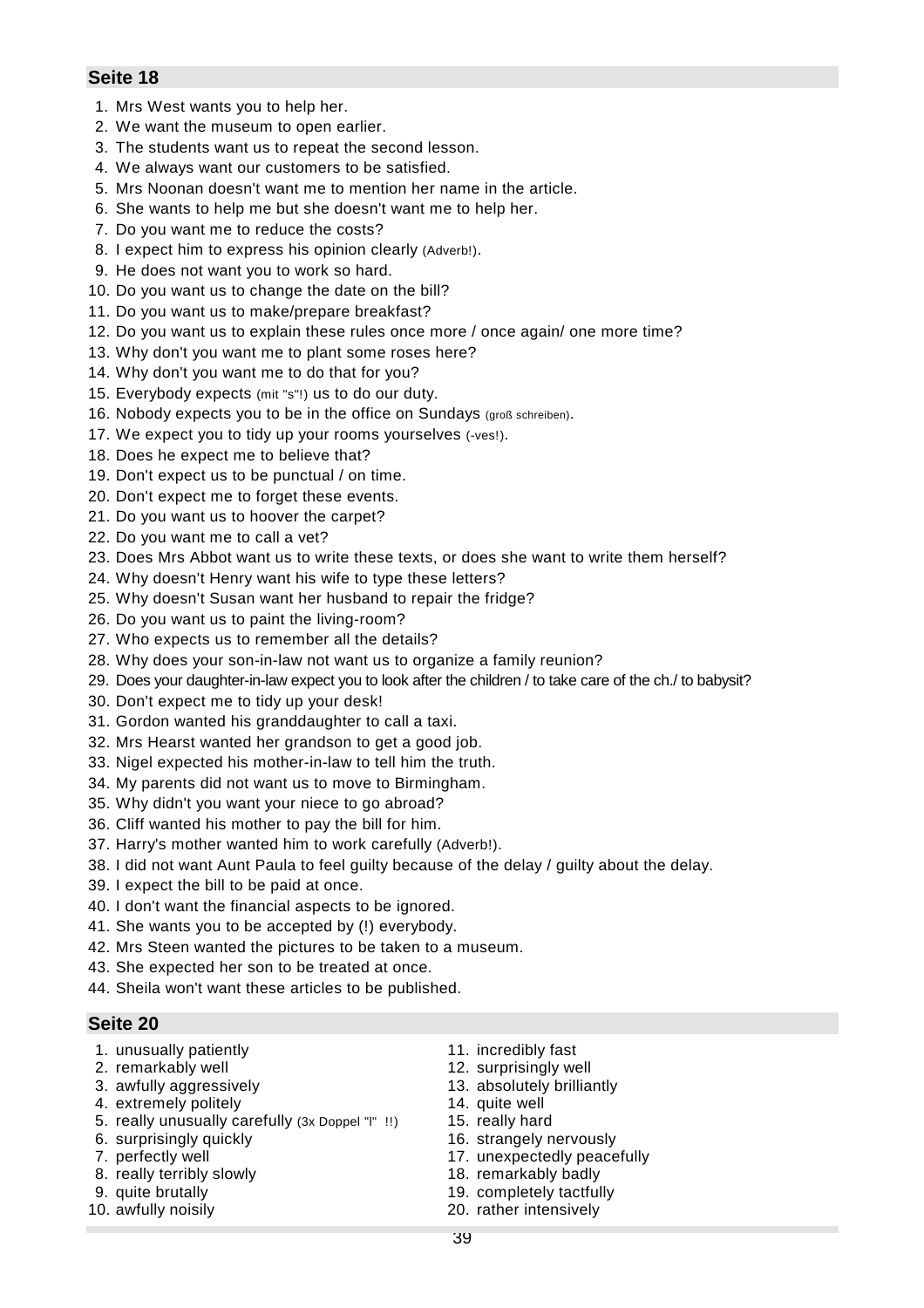- 1. It started to snow yesterday evening.
- 2. It has been snowing since yesterday evening.
- 3. Last Wednesday Mrs Miller's dog ran away. / oder Zeitbestimmung am Satzende
- 4. Since last Wednesday Mrs Miller has been looking for her dog everywhere in the neighbourhood./ oder Zeitbestimmung am Satzende
- 5. Mrs Miller has been unhappy since her dog ran away.
- 6. We first met Ruth in Aberdeen three years ago.
- 7. We have known Ruth for three years.
- 8. Mrs Jones went into the cellar some hours ago.
- 9. Mrs Jones has been in the cellar for hours
- 10. We were in Greece last autumn.
- 11. We have not seen Erica since she has been living in Greece.
- 12. We have not seen Marco since he moved back to Italy.
- 13. Where were you last Tuesday? We missed you at our meeting.
- 14. When did your brother-in-law go abroad?
- 15. How long has your sister-in-law been abroad?
- 1. The book I am talking about has become a bestseller.
- 2. I like the women I am working with.
- 3. Who are the politicians these articles deal with?
- 4. The catalogues you have been waiting for have arrived.
- 5. Where are the Japanese we are waiting for?
- 6. This is the doctor Bert was treated by.
- 7. The pencils you are looking for are on my desk.
- 8. I have got a good mark in the test I told you about.
- 9. The means we have to work with are not very effective.
- 10. The train you are waiting for is delayed.

- 1. Finding a job is not easy.
- 2. Being unemployed / out of work / is a problem.
- 3. Flossie has invited Nick without asking me.
- 4. Why did you leave the shop yesterday without paying?
- 5. Can't you stop smoking?
- 6. Do you like eating in restaurants?
- 7. Why does Jenny avoid looking at me?
- 8. We insisted on copying the documents.
- 9. I am sick and tired of explaining everything twice.
- 10. Gary was not used to working on (the) night shift.
- 11. My granddaughter does not feel like helping me in the garden today.
- 12. I don't feel like doing this exercise.
- 13. Stop making such a noise!
- 14. Has Eddie stopped drinking?
- 15. Don't stop moving.
- 16. Why doesn't the dog stop barking?
- 17. I could not help crying bitterly.
- 18. We are looking forward / we look forward/ to meeting the famous author.
- 19. Are you looking forward / do you look forward / to swimming in the sea every day?
- 20. Debbie is used to doing everything herself.
- 21. Would you mind closing the window?
- 22. I don't mind typing these letters.
- 23. What about / how about / ordering a pizza now?
- 24. What about / how about / giving her another chance / one more chance?
- 25. Was there no possibility of leaving the country?
- 26. I see no possibility of solving this conflict.
- 27. Have I got / Do I have / a chance of getting a job?
- 28. Patricia is not used to having such an impolite / rude boss. (*chef* = Küchenchef, Restaurantkoch!)
- 29. I am tired of listening to all these old stories.
- 30. It's no use translating this chapter.
- 31. For fear of saying the wrong thing Trevor didn't say anything / said nothing.
- 32. Mrs Mulligan told me about the project without giving me the details.
- 33. Enid talked about your case without mentioning your name.
- 34. Instead of eating so many cookies you should eat some apples.
- 35. Instead of publishing all these figures the author should describe the situation itself / himself.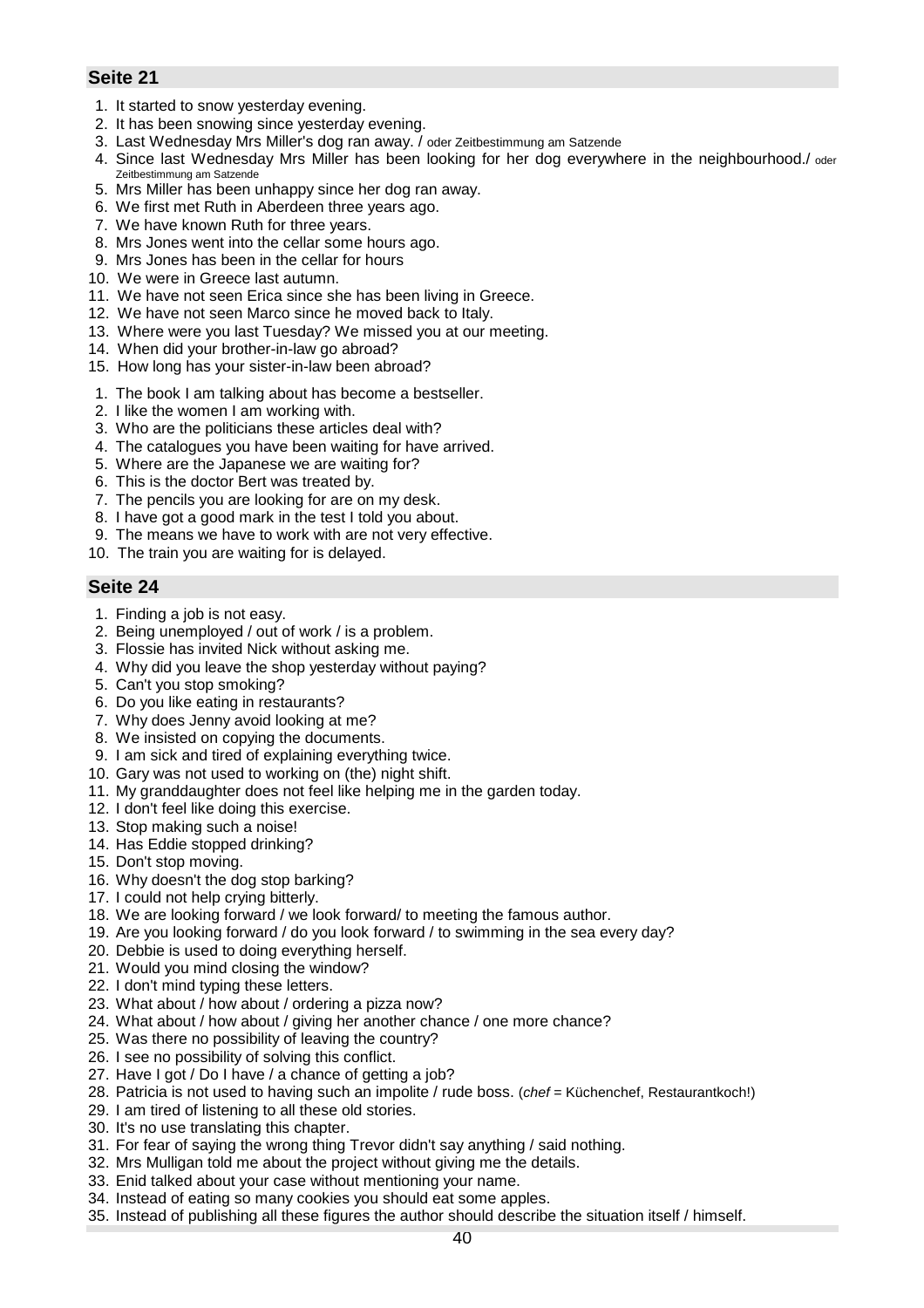- 1. I talked to the headmistress / headteacher last Tuesday (groß schreiben).
- 2. Did you talk to Maud yesterday?
- 3. Fabian gave me this ring yesterday.
- 4. Did you go to the theatre yesterday?
- 5. I went to Glasgow last week.
- 6. I was in Cardiff the day before yesterday.
- 7. Where were you last winter?
- 8. We have been discusssing this project for weeks.
- 9. The telephone has been ringing for hours.
- 10. We have had these difficulties for months.
- 11. How long has Moira had these pains?
- 12. How long have you been here?
- 13. When did you arrive here?
- 14. Some months ago I did not know anything about it.
- 15. Since Robert moved to the seaside, he has been feeling better.
- 16. Since I have been going to evening classes/school / night school / I haven't had much time for myself.
- 1. Let me do that.
- 2. I let Cindy drive my car.
- 3. We don't let people smoke in our flat.
- 4. Let us go into a disco.
- 5. We won't let the child drink any beer.
- 6. They let us cry / weep till we felt better.
- 7. She let the children play in her garden.
- 8. For weeks our neighbours have not let us swim in their pool any more.
- 1. We left the passports in the hotel.
- 2. Leave me alone! (**ein** "l")
- 3. I left the bag where it was.
- 4. Mr Finchley left his daughter a small fortune.
- 5. Where did you leave the car?
- 6. We won't leave the dog alone for more than a few hours.
- 7. Don't leave the window open, there are too many insects outside.
- 8. Marriage or no marriage –– I'll leave that to chance.

### **Seite 26**

- 1. **Das** Frühstück wurde von 730 bis 1000 serviert.
- 2. **Das** Leben ist so kurz.
- 3. Planst du, auf **die** Universität zu gehen?
- 4. Daphne unterrichtet an **der** Kölner Universität.
- 5. **Die** meisten Leute reden nicht gerne über **den** Tod.
- 6. Nach **der** Kirche trafen sie sich gewöhnlich in der Dorfkneipe.
- 7. **Die** menschliche Natur ändert sich nicht, oder?
- 8. Studenten und Studentinnen **der** Philosophie sollten wissen, wer Platon war.
- 9. Herr Fisher lebt in **der** Schweiz.
- 10. Was tut **die** Gesellschaft für Senioren und Seniorinnen?
- 11. **Das** Leben kann für Drogensüchtige **die** Hölle sein.
- 12. **Die** Leute wissen wenig über Drogensucht oder Alkoholismus.
- 1. Is breakfast ready?
- 2. We had some raspberries with cream for dessert.
- 3. Technology has its advantages and its disadvantages.
- 4. What do we learn from history?
- 5. We have had too many wars in recent history.
- 6. Feminist theology offers completely new views.
- 7. Why are so many men afraid of feminism?
- 8. Has socialism failed?
- 9. We should fight (against) alcoholism more intensively.
- 10. The results of modern philosophy should be discussed.
- 
- 2. Will my soul go to heaven? 6. In most buildings you are not allowed to smoke.
- 3. We won't go by train. (keinesfalls *"drive"*! 7. She normally travels by plane.
- 1. It was hell. **1.** It was hell. **5.** People usually buy more than they need.
	-
- 4. Most animals are afraid of us.

41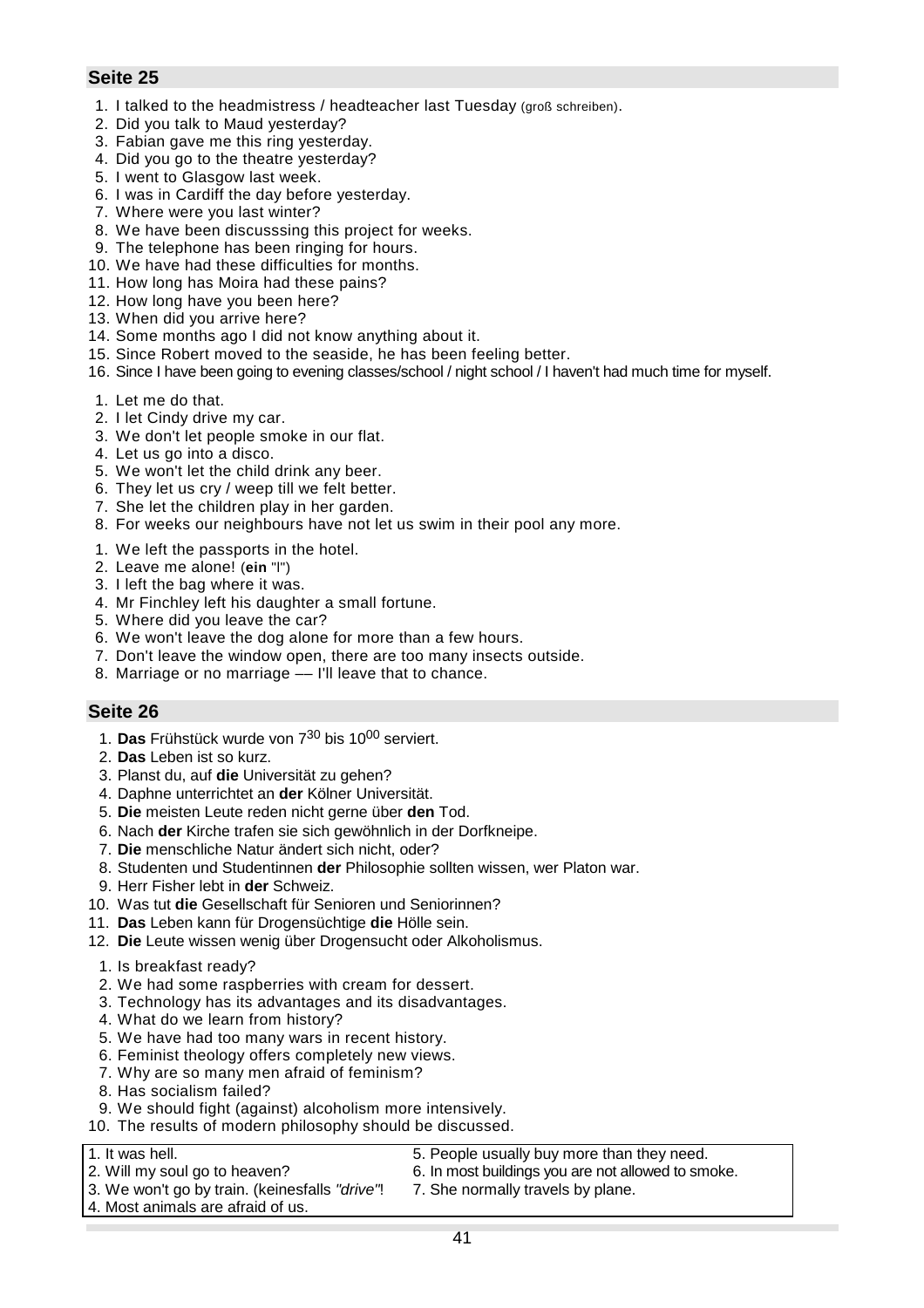- 1. Life is not easy.
- 2. We are all afraid of death.
- 3. Miriam lives in Milton Street.
- 4. How long has the author been living in Switzerland?
- 5. I am reading a book about present day England.
- 6. Society cares little about its senior citizens.
- 7. Do you believe in progress?
- 8. Our house in Lincoln Street was destroyed.
- 9. We booked a trip to Lake Michigan.
- 10. Poor Nick is terribly nervous.

#### 1. The judge sent him to prison.

- 2. What time / when does school start/begin?
- 3. These girls will go to university after their exam.
- 4. The patient has been in hospital for two weeks (now).
- 5. Do you believe in God? Do you go to church?
- 6. You will have to go to hospital.
- 7. Sharon goes to school at seven thirty every morning (Ort vor Zeit).

| $1. -$   | $9. -$    | 17. the, the | $25. -$    | $33. - -$  | 41. the       |
|----------|-----------|--------------|------------|------------|---------------|
| $2.$ the | 10. the   | $18. -, -$   | $26. -$    | $34. -$    | $42. -$       |
| $3. -$   | $11. -$   | $19. -$      | 27. the    | $35. -$    | 43. the, -    |
| 4. the   | $12. -$   | $20. -$      | $28. -$    | 36. -, the | 44. $-$ , $-$ |
| $5. -$   | $13. -$   | $21. -7 -$   | 29. the, - | 37. -, the | 45. the       |
| 6. the   | $14. -$   | $22. -$      | $30. -$    | 38. the, - | 46. $-$ , $-$ |
| $7. -$   | 15. the   | 23. the, -   | 31. the    | $39. - -$  | 47. the       |
| 8. the   | $16. - -$ | $24. -$      | 32. the    | 40. the    | $48. -$       |

# **Seite 28**

- 1. We planted this tree, when our daughter was born.
- 2. Did you see the fireworks yesterday evening?
- 3. Since that scandal Professor Fielding has been working on a new project.
- 4. I gave up this hobby several years ago.
- 5. When did your father-in-law die? How long has he been dead?
- 6. My grandmother died three years ago. She has been dead for three years.
- 7. Why did you not go to the demonstration last week?
- 8. Mrs Porter has had a hearing aid for several years.
- 9. I have liked classical music since I heard Mozart for the first time.
- 10. We were in Manchester last Tuesday.
- 11. Where did you put the files yesterday?
- 12. Where did you go yesterday evening?
- 13. Where were you yesterday morning?
- 14. Your suitcases were fetched / collected some hours ago.
- 15. These aspects have been ignored for years.
- 16. Lotty opened a new kind of clinic some weeks ago.
- 17. My friend has been in hospital for a fortnight / for two weeks.
- 18. We have been trying for years to master English grammar. Sometimes it is stronger than we (are).

| 1. badly             | 8. correct           | 15. easy       | 22. frequent           |
|----------------------|----------------------|----------------|------------------------|
| 2. nervously         | 9. correctly         | 16. furious    | 23. perfectly calm     |
| 3. really tired      | 10. extremely boring | 17. vehement   | 24. vaguely            |
| 4. surprisingly well | 11. well             | 18. vehemently | 25. sour               |
| 5. unusually careful | 12. properly         | 19. vehemently | 26. remarkably elegant |
| 6. awful             | 13. beautiful        | 20. honest     | 27. perfectly clear    |
| 7. logically         | 14. corrupt          | 21. frequently | 28. user-friendly      |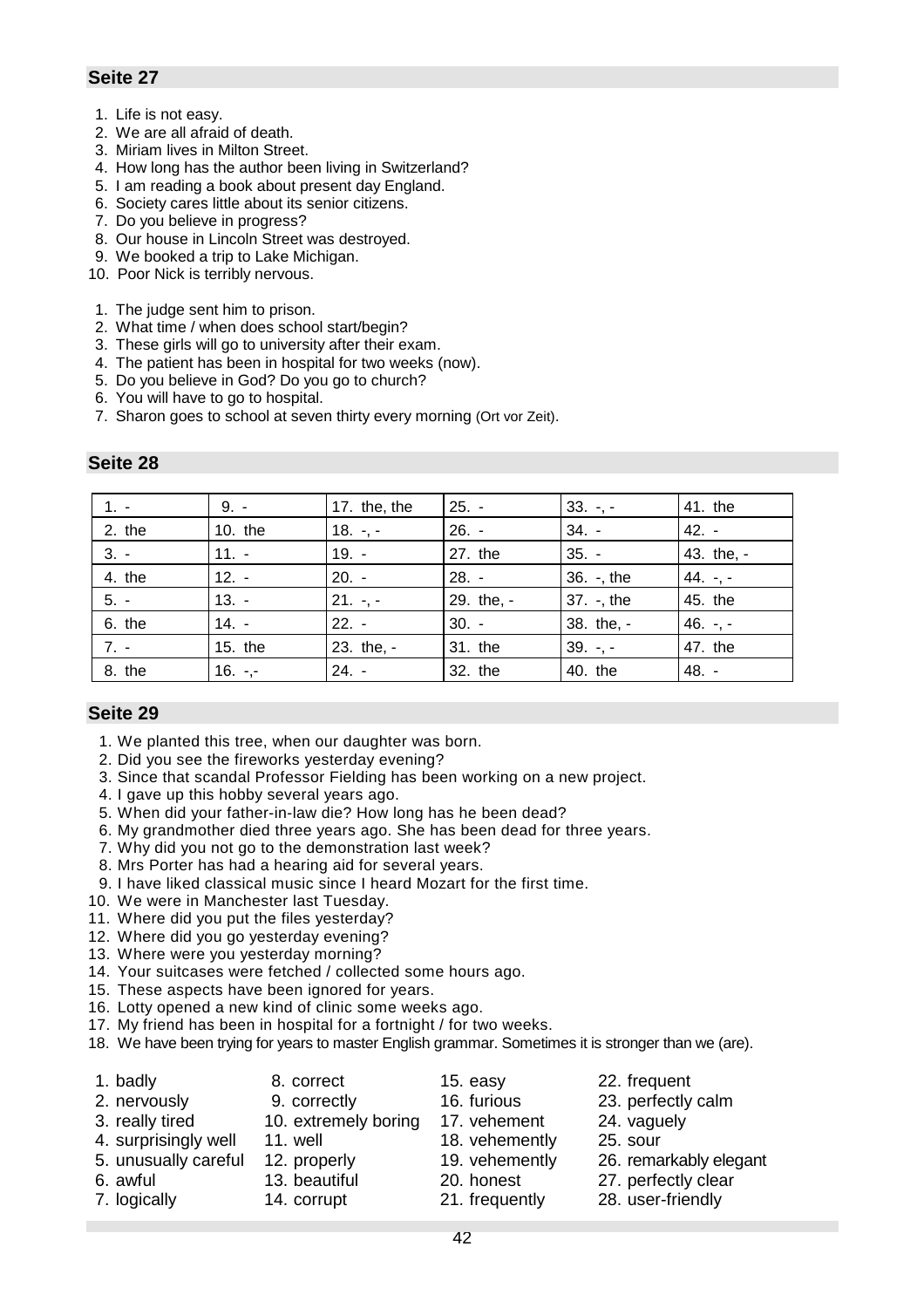- 1. I left the house without waiting for Dolly.
- 2. Instead of complaining you should do something.
- 3. By giving me a loan Hetty saved me from financial ruin.
- 4. You should plant some roses here instead of growing carrots all over the place.
- 5. We signed the document without consulting a lawyer.
- 6. After signing the contract Ms Murray moved into the house.
- 7. On noticing that the fog had gone away they left the harbour. (*then* entfällt!)
- 8. By staying at home in the holidays I saved a lot of money.
- 9. By driving onto the sidewalk I avoided a collision.
- 10. After climbing this hill you will see the village. (*then* entfällt!)

# **Seite 31**

- 1. Before travelling to a tropical country you should see a doctor.
- 2. You can best defend yourself by attacking first.
- 3. You can't interpret this text without knowing anything about its author.
- 4. He paid her a lot of compliments without impressing her. He did not impress her by paying her a lot of compliments.
- 5. Instead of wasting your time here you should find yourself a better job.
- 6. Molly won the game by reacting quickly.
- 7. After playing golf for two hours I had a quick meal at the clubhouse.
- 8. By going up to her own room she avoided a long quarrel.
- 9. Women will never have equal chances without fighting for them.
- 10. Instead of being admired I was criticized.
- 11. After being treated by Dr Morgan the patient felt better.
- 12. On being caught the thief refused to talk to the police.

| 1. the, $-$ |                   | $15. -$   | $22. -$   |
|-------------|-------------------|-----------|-----------|
| $2. -$      | 9. the            | $16. -$   | $23. -$   |
| $3 -$       | $10. -$           | $17. - -$ | 24. the   |
| 4. the, $-$ | $11. -$           | $18. -$   | 25. the   |
| $5. -$      | 12. the           | 19. the   | $26. - -$ |
| $6. -$      | $13. -$           | $20. -$   | $27. -$   |
|             | $\overline{14}$ . | $21. -$   | $28. -$   |

# **Seite 32**

- 1. intensely interested 4. extremely good 7. terribly worried 10. incredibly short
- 2. extremely ill 5. rather good 8. abruptly
- 3. totally egoistically 6. critically 9. fantastic, delicious

### **Seite 34**

- 
- 
- 
- 3. their own house 7. her own son
- 4. her own children 8. his own wife
- 1. I loved him like my own brother.
- 2. She ignored her own worries.
- 3. These people have enough scandals in their own past.
- 4. We have got enough idiots in our own family.
- 5. The president has got a lot of trouble in his own country.
- 6. You have got difficulties in your own party!
- 7. The trade unions have got difficulties with their own people.
- 8. You can do what you want in your own flat, can't you?
- 9. A cousin of ours is critically / seriously / extremely ill. She doesn't recognize her own mother any more.
- 10. Advisers often cannot solve their own problems.

1. our own son 5. their own daughter 9. your own rubber

2. his own theories 6. her/his own party 10. our own relatives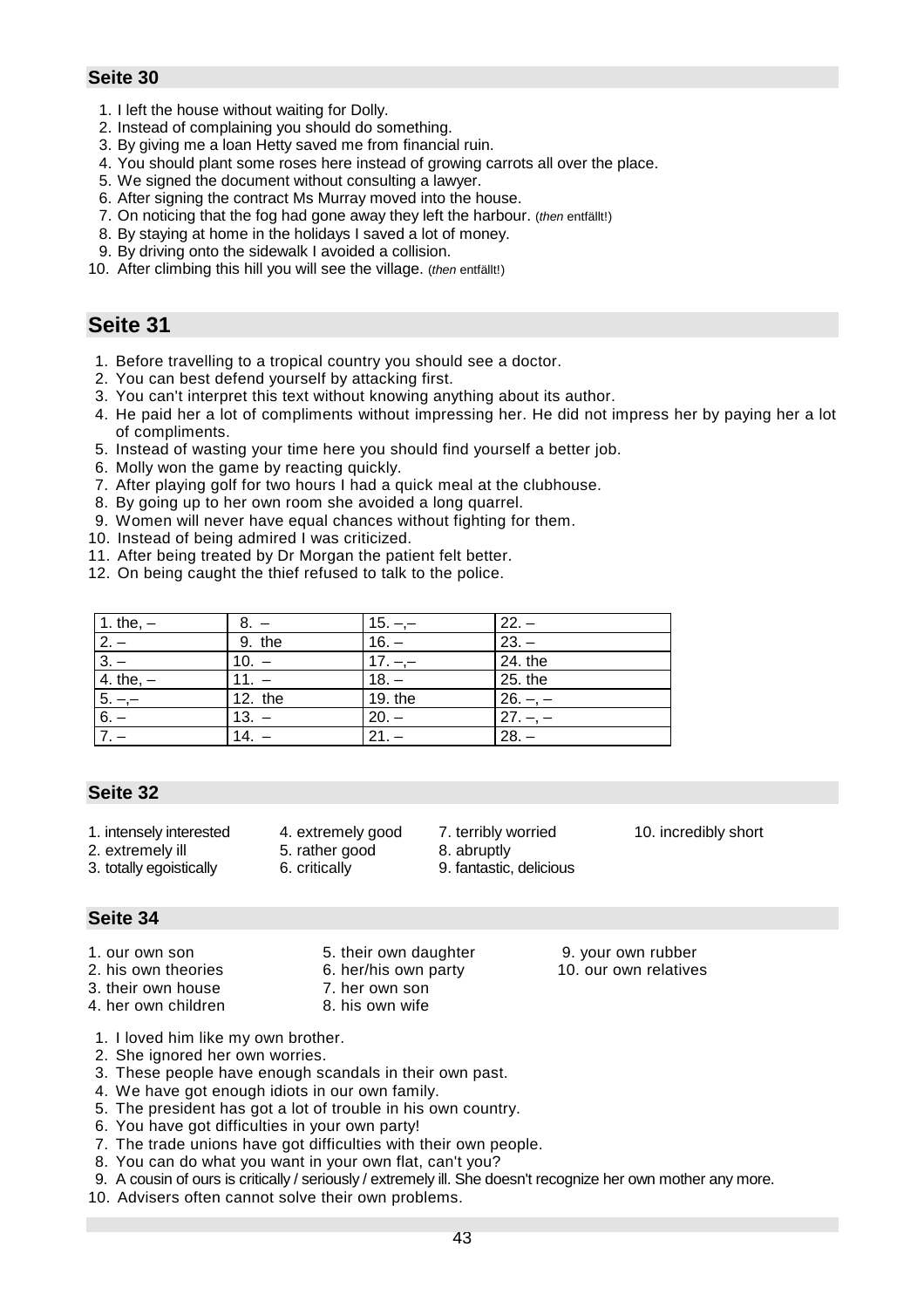- 1. a room of my own 5. of my own 9. a shop of his own
- 
- 
- 3. of his own 7. car of her own
- 4. of her own 8. of their own

2. of our own 6. children of their own 10. of our own

- 1. Ms Freeman has got enough problems of her own.
- 2. Has your daughter got a flat of her own?
- 3. I need some machines of my own.
- 4. Have you got no ideas of your own?
- 5. Mark and Martha have got many ideas of their own.
- 6. Two nephews of mine have got an office of their own now.

# **Seite 36**

| $\overline{\phantom{a}}$<br>ъ. | ີ⊓∟<br>11 I C    | -<br>J.          | <u>.</u> |  |
|--------------------------------|------------------|------------------|----------|--|
| $\sim$<br><u>z.</u>            | the<br>$\Lambda$ | c.<br>÷h∟.<br>J. |          |  |

# **Seite 37**

Artikel:

|          | 6. the   |               | l 6.    | 21<br>the<br>$\overline{\phantom{a}}$ |
|----------|----------|---------------|---------|---------------------------------------|
| $2.$ the | $.$ the  | $12.$ the,    |         | ററ                                    |
| $3.$ the | o.       | 13. alle ohne | $18. -$ |                                       |
| $4. -$   | 9. the   | 14.           | ۱9.     |                                       |
| . 5. -   | 10.<br>- | 15.<br>-      | $20. -$ |                                       |

#### Adverb / Adjektiv:

- 
- 
- 1. sweet 5. awfully aggressively 9. certain
	-
	-
	-

#### Passiv:

- 1. The cellar is painted regularly.
- 2. These ashtrays must be emptied.
- 3. Can allergies be caused by cigarette ash?
- 4. Everything was put in the brown cupboard.
- 5. His behaviour cannot be tolerated any longer.
- 6. How often was that basket filled?
- 7. Those mushrooms were not eaten at once.
- 8. The bucket has been cleaned.
- 9. I was offered a cup of tea wherever I went.
- 10. Why could those misunderstandings not be avoided?

- 1. Ich hasse es, zu spät zu kommen. Ich hasse es, wenn die Leute zu spät kommen.
- 2. Ich kann mir nicht vorstellen, das Rauchen aufzugeben. Ich kann mir nicht vorstellen, daß Sarah das Rauchen aufgibt.
- 3. Was nützt es, dorthin zu gehen? Was nützt es, wenn wir dorthin gehen?
- 4. Gibt es eine Chance, eine Wohnung zu finden? Gibt es eine Chance, daß mein Neffe eine Wohnung findet?
- 5. Es ist nicht sinnvoll, im Nebel herumzufahren. Es ist nicht sinnvoll, daß du im Nebel herumfährst.
- 6. Ich freue mich darauf, nach Wales zu ziehen. Ich freue mich, wenn sie nach Wales ziehen.
- 7. Ich habe keinen Einwand dagegen, dort wieder hinzugehen. Ich habe keinen Einwand, wenn sie dort wieder hingeht.
- 8. Aus Angst, das Spiel zu verlieren, schlief ich schlecht. Mein/e Trainer/in schlief schlecht aus Angst, ich könnte verlieren.
- 
- 2. remarkably fast 6. clearly, well 10. unnecessarily rude
- 3. angrily 7. respectfully 11. usually, good-looking
- 4. obviously 8. ordinary 12. unusually successful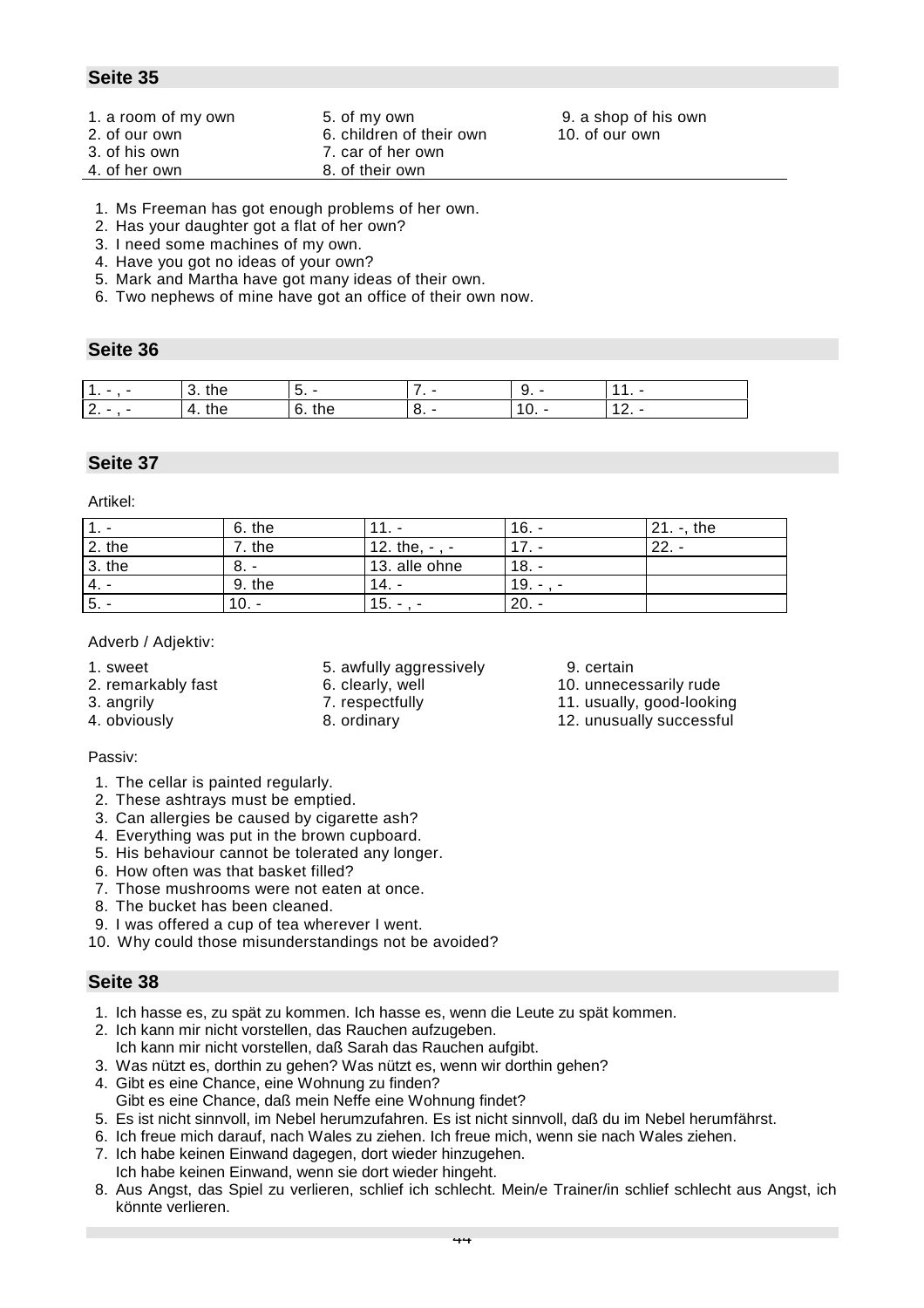- 1. Mr Blake does not mind his students eating in class.
- 2. I hate him/his calling me "sugarlips".
- 3. It's no use our/us discussing these things with Dave.
- 4. I remember her turning into Milton Street.
- 5. His neighbour does not mind his playing the trumpet every day.
- 6. The weather can't stop me going for a walk.
- 7. Your teacher won't like you/your being late for school.

# **Seite 39**

#### Gerundium:

- 1. They insist on me/my going again next week.
- 2. My doctor does not object to me/my drinking a glass of wine now and then.
- 3. I can't imagine them/their refusing to pay.
- 4. There's no chance of Julia/ Julia's passing the exam.
- 5. We have no objections to our daughters moving out.
- 6. My boss didn't mind me/my ignoring the regulations.
- 7. She is used to him/his driving too fast.
- 8. It's no good you/ your trying to be brave.
- 9. I'm looking forward to my niece coming to see me next week.
- 10. I don't like Kate walking around alone in the dark.

#### Passiv:

- 1. In my opinion too many aspects have been left out.
- 2. Would your house not be sold if you couldn't pay your mortgage?
- 3. The contract has been signed.
- 4. How often are the carpets hoovered?
- 5. Why was the bishop not invited?
- 6. The tires have not (yet) been checked (yet).
- 7. He was criticized for his rude behaviour.
- 8. Is the chancellor admired by everybody?
- 9. She is admired for her brilliant brain.
- 10. Meals are served in the canteen from  $11^{30}$  to  $1^{30}$ .
- 11. The cooker must be repaired.
- 12. We were sometimes stopped by the police for an alcohol test.
- 13. This theory has been discussed for a long time.
- 14. The eggs were fried without any fat.
- 15. Will we be given more information? (vgl C 26)
- 16. Harry's boots have not been cleaned for a long time.
- 17. I was shown the original manuscripts.
- 18. The title of the story should be analyzed.
- 19. Can this story be interpreted without any knowledge of its author?
- 20. An interesting new aspect is introduced in the fourth paragraph.

#### Konditionalsätze:

- 1. I would find a solution, if I had enough time.
- 2. If he were more amusing, he would be invited more often.
- 3. If you knew me, you would believe me.
- 4. If the author had given more examples, I would have understood the text better.
- 5. I would have understood the foreigner, if he had not talked so fast.
- 6. If you didn't talk so fast, people would understand you better.
- 7. Emma would certainly have come, if we had informed her.
- 8. Would he have accepted the offer, if we had behaved differently?
- 9. If there were a beer without calories, I would drink it.
- 10. We could go out more often, if you didn't watch so much TV.
- 11. Steve would have gone (in)to the cinema, if it had not rained.
- 12. If you had been more reasonable, this wouldn't have happened.
- 13. What would you say, if I bought a dog?
- 14. What would you have said, if I had bought a cat?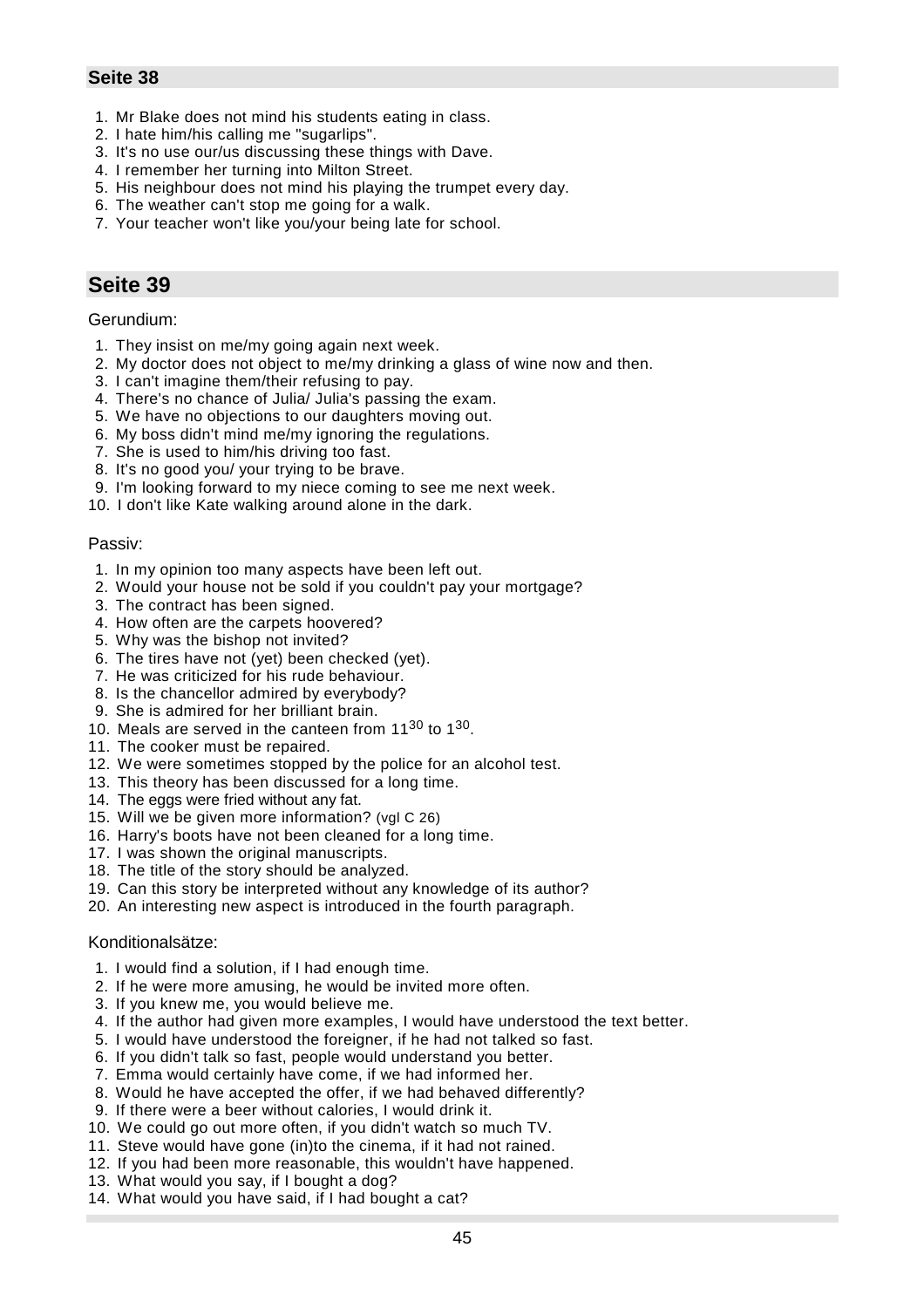- 1. If Uncle Herbert had left me his house, I would live there now.
- 2. I would not be so hungry, if the Jeffersons had given me something to eat.
- 3. Eric would not have this complex, if he had passed his exam.
- 4. If he had driven more carefully, he would not be in hospital now.
- 5. If we had not given him the job, his family would still be very poor.
- 6. If I had not broken my arm, I would help you now.
- 7. If Henry had not died, his wife would not look for a job now.
- 8. If you had not called the doctor, Aunt Eve would be dead now.
- 9. If Andy had smoked these cigars, he would be sick now.
- 10. You would be dead now, if you had eaten this mushroom.
- 11. Desmond would kiss Tina, if she had not eaten so much garlic.
- 12. I would not be so tired, if I had not worked so hard.
- 1. If you knew me better, you would not have said that.
- 2. We would have invited Ellen, if she lived near by.
- 3. If he did not always tell so many lies, I would have believed this story.
- 4. He would have married Kate long ago, if she were not a Catholic.
- 5. I would have brought you a pizza, if you were not ill.
- 6. We would have sent her a parcel, if we knew her address.
- 7. If he lived near by, we would have visited him long ago.
- 8. If my memory were not so bad, I would not have forgotten your birthday.

#### **Seite 41**

- 1. He would have found a solution, if he had had more time.
- 2. If he still loved her, he would have reacted differently.
- 3. If you had helped me, I would not be out of work now.
- 4. If Linda came to my party, she would eat all the olives.
- 5. If we had had more patience, we would have had more success.
- 6. If I had a dog, I would go for a walk every day.
- 7. If I lived near the motorway, I would not be happy.
- 8. I would not give Toby the key, if I did not trust him.
- 9. Mrs Frazer would have died, if you had not called her doctor.
- 10. Mrs Frazer would be dead now, if her doctor had not been called.
- 11. Gloria would have danced with Bill, if they had played a tango.
- 12. We would have come earlier, if we had caught the last train.
- 13. I would not have forgotten the key, if you had put it on the table.
- 14. If Patrick were not a Catholic, he would not have bought the photo of the pope.
- 15. Would he drive more carefully, if his children were in the car?
- 16. If Uncle Jason had left us his money, we would have a house of our own now.
- 17. If somebody had used the bath, it would not be dry now.
- 18. The adults would be glad, if the children were less noisy.
- 19. If my niece did not insist, I would not drive Ron home.
- 20. Would you dance on the table, if I asked you to?
- 21. The freezer would have been repaired long ago, if we had the tools.
- 22. If I were you, I would drive more slowly.
- 23. These problems would be solved more quickly, if we concentrated on one point.
- 24. Emma would not leave the house, if she were still ill.
- 25. If he did not cry sometimes, he would feel worse.
- 26. If you had talked to the people concerned, the conflict would have been solved.
- 27. If you had left me a message, I would have called back.
- 28. The atmosphere would be better, if some of the colleagues were not so egoistic.
- 29. If the ashtrays had not been emptied, the room would smell awful.
- 30. We would find the way, if we had a map.
- 31. Would Sandra be at home more often, if Janet did not always play the piano?
- 32. Steve would look really good, if he shaved occasionally.
- 33. I would be rather pessimistic, if Dr Sears did not treat me.
- 34. Would you have felt better, if you had been treated by an expert?
- 35. If I had not been treated by an expert, I would certainly not yet be well (healthy) again.
- 36. Would John give up smoking, if he had lung cancer?

#### Fortsetzung nächste Seite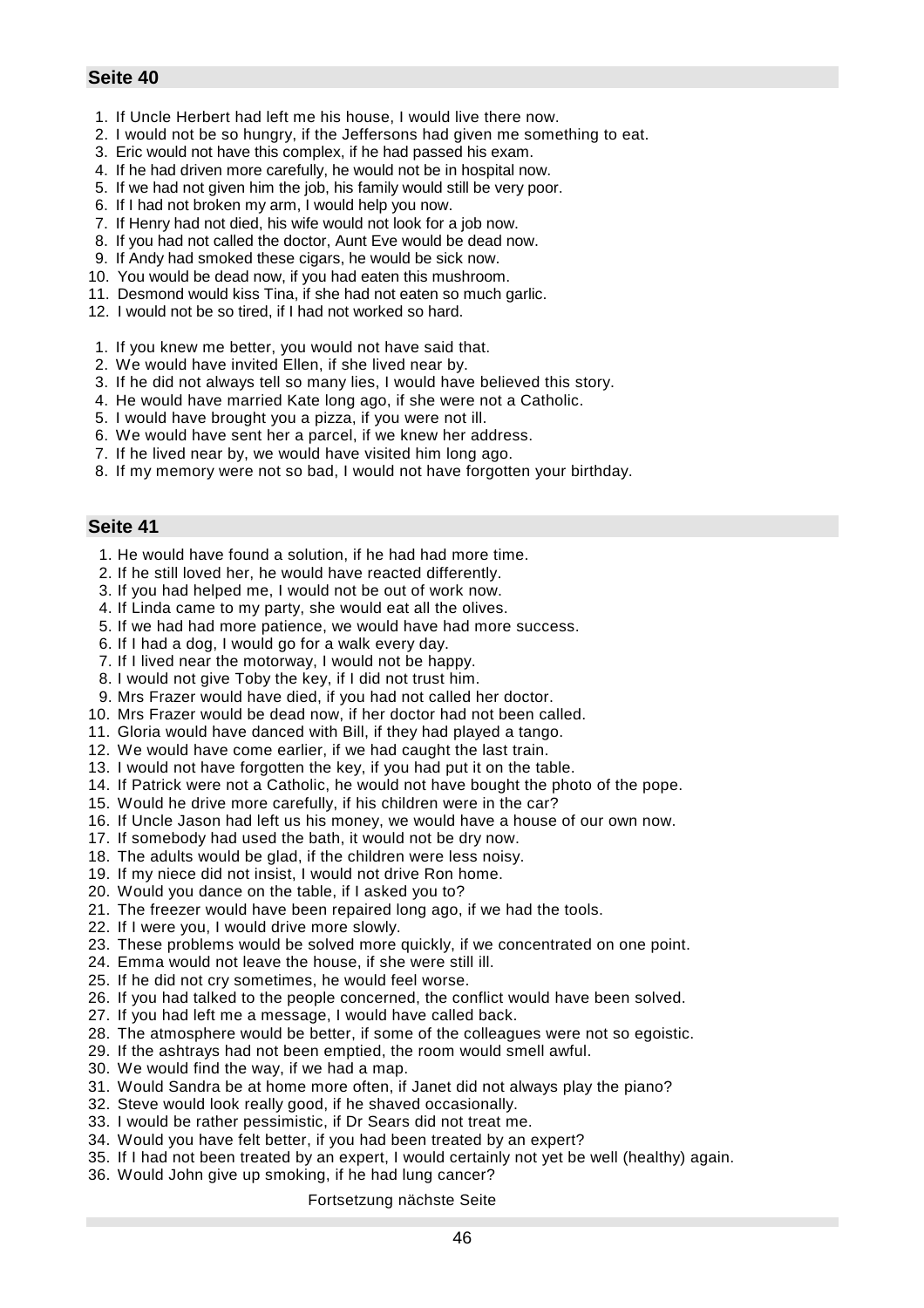# **Seite 41 / (Fortsetzung)**

- 37. I would find it frightening, if I had cancer.
- 38. If the clinic had been closed, the staff would look for new jobs now.
- 39. If we did not approve of the project, we would not have agreed.
- 40. The Taylors would write their letters themselves, if they were not half blind.
- 41. Would Alice have informed you, if she had changed her opinion?
- 42. If you explained it to me, I would perhaps understand it.
- 43. If the description were not precise, it would be useless.
- 44. I would not have to peel these cucumbers, if Jeff did not have (had not got) an allergy.
- 45. I would have visited Mick, if he did not have this chimpanzee in the house.
- 46. If I were he, I would take the chimpanzee to the zoo.
- 47. If I were the chimpanzee, I would have run away long ago.
- 48. I would be glad, if my sentences were less idiotic.

# **Seite 43**

- 1. will have finished 9. we will have learned
- 
- 
- 4. will have been copied 12. will have fallen
- 
- 6. will you have packed 14. will have left
- 7. I will not yet have read 15. will have told
- 8. will not have lived

#### **Passiv:**

- 1. Has he been faxed this photo yet?
- 2. These details are not ignored.
- 3. These lines should be interpreted carefully.
- 4. These complaints will be dealt with.
- 5. Nancy can be relied on.
- 6. I have been promised a rise.
- 7. Everything was repeated twice.
- 8. The baby must be looked after.
- 9. Wasn't this point mentioned on the conference?
- 10. The bank was robbed yesterday.
- 11. The chairperson wasn't asked.
- 12. His brain was analyzed.
- 13. Old Mr Tipton has been murdered.
- 14. A priest would have been fetched.
- 15. A lot of questions will be asked.
- 16. Pigs are killed for food.
- 17. The meat was served with rice.
- 18. They would not be used in the kitchen.

- 1. sie wird ohnehin an einem Briefkasten vorbeikommen, wird für selbstverständlich gehalten
- 2. es gibt schon Anzeichen dafür, er steht unmittelbar bevor
- 3. Frage, ob die Party geplant und vorbereitet ist
- 4. Vermutung, allgemeine Vorhersage
- 5. Fahrplan existiert
- 6. fest geplant und vorbereitet, gilt als sicher
- 7. allgemeine Vorhersage, Vermutung
- 8. fest beabsichtigt
- 9. man stellt sich vor, daß diese Handlung laufen wird, wenn man kommt
- 10. Frage nach fester Planung
- 
- 2. will have started 10. Will the Shephards have moved
- 3. will have worked 11. will have disappeared
	-
- 5. will have passed 13. Will they have finished
	-
- 
-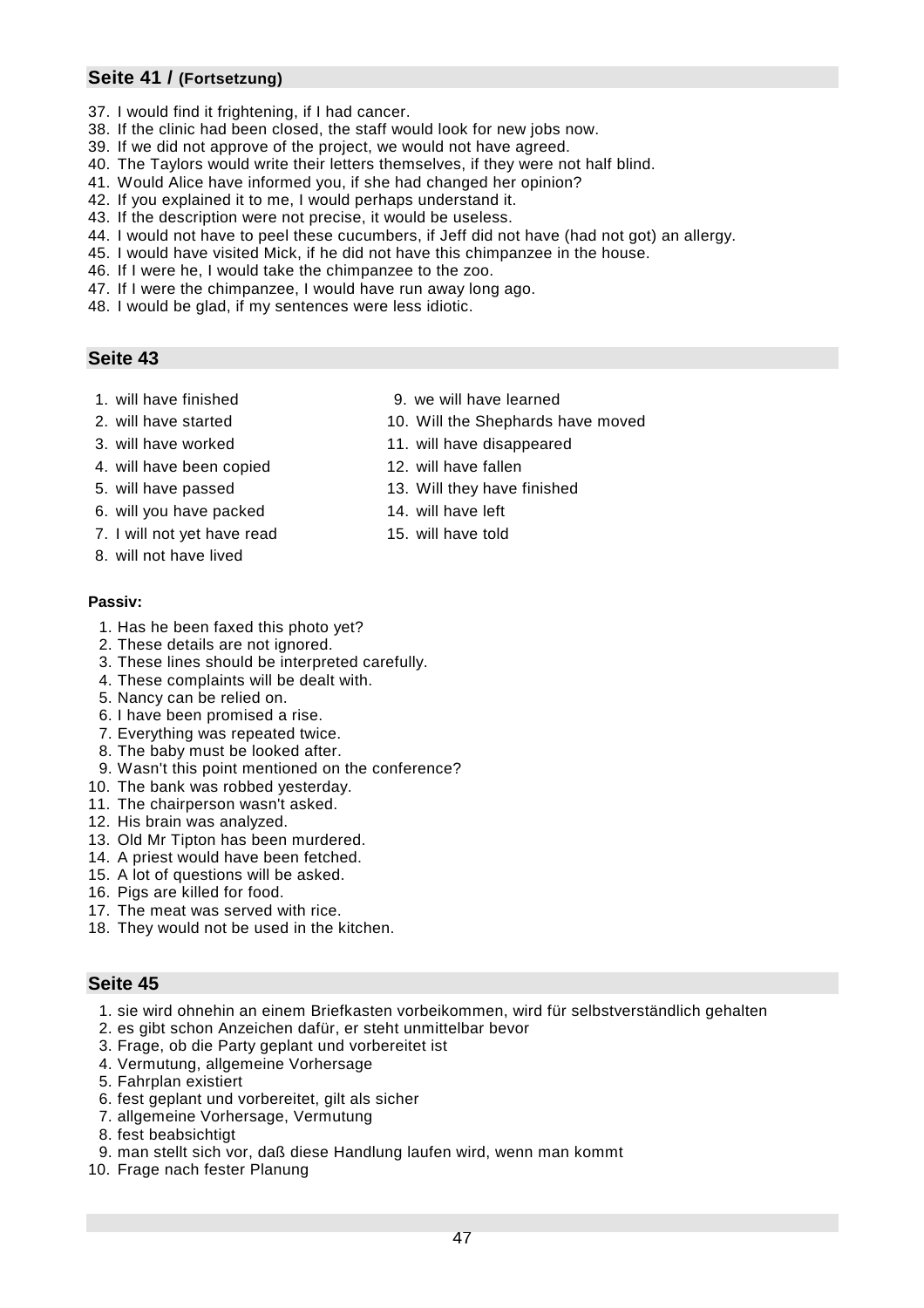- 1. May I use this towel?
- 2. Daisy won't be allowed to keep these animals.
- 3. I was not allowed to wear my jeans there.
- 4. Will the patient be allowed to eat these cookies?
- 5. May I smoke here? Am I allowed to smoke here?
- 6. You mustn't speak about that. You are not allowed to speak about that.
- 7. Children should be allowed to eat the things they like.
- 8. I had to empty all the ashtrays.
- 9. Why did I have to wait so long?
- 10. You needn't translate that. You don't have to translate that.
- 11. Be reasonable you will have to find a compromise.
- 12. He did not have to suffer long.

### **Seite 46**

- 1. He makes / is making good progress.
- 2. This furniture is very expensive.
- 3. Ask Dorothy, if you need more information.
- 4. I don't want to hear your advice.
- 5. I can only give you the information I got from the headmistress/headteacher.
- 6. Tina's knowledge of Spanish is impressive.
- 7. We need more information, where can we get it?
- 8. May I give you a good piece of advice?
- 9. The furniture we bought three years ago is already out of fashion.
- 10. Are you making progress in mathematics?
- 11. One should not pass on such information.
- 12. If you need more information, call the architect.
- 13. Your knowledge of English is unusually good.
- 14. We bought some new furniture last week.

### **Seite 47**

- 1. Where are Linda's trousers / pants? They are in the bathroom.
- 2. The surroundings of Oxford are very attractive.
- 3. Are my pyjamas in the wash?
- 4. These sun glasses are too large / big for me.
- 5. Where are your scissors? I can't find them.
- 6. There is a stain on your jeans –– why don't you wash them?
- 7. Here the animals live in their natural surroundings.
- 8. I have two pairs of scissors on my desk.
- 9. I would like to have a pair of blue tights.
- 10. Were your glasses expensive?
- 1. And here is the news (now).
- 2. The USA does not accept this plan.
- 3. The USA has got a new president.
- 4. Mathematics has never been easy for me.
- 5. This is good news.

| 1. whom  | 7. which  |
|----------|-----------|
| 2. which | 8. whom   |
| 3. whom  | 9. which  |
| 4. which | 10. which |
| 5. which | 11. who   |
| 6. whom  | $12.$ who |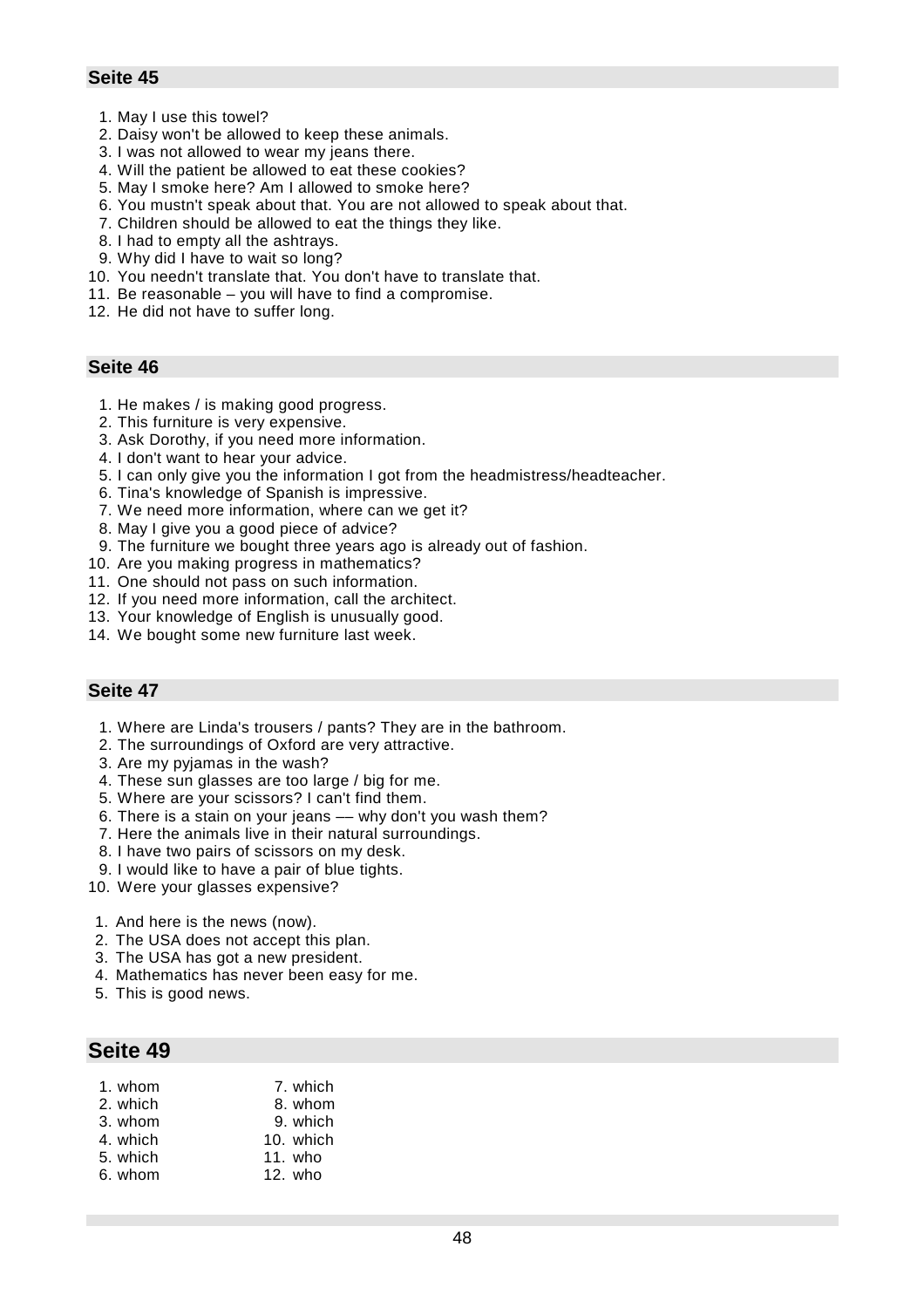- 1. Jane had to invite her boss.
- 2. We had to wear uniforms.
- 3. Didn't you have to open your suitcases?
- 4. You will have to accept that.
- 5. You needn't eat that, if you don't want to.
- 6. I have had to wear glasses for many years. (Perfekt wegen "seit"!)
- 7. Ellen has not been able to drive since her accident.
- 8. Daisy won't be able to carry this basket.
- 9. Will you be able to understand Spanish (groß schreiben) texts at the end of the course?
- 10. You will not be allowed to use the boat.
- 11. Sally was not allowed to go abroad.
- 12. You mustn't expect too much.
- 13. You will have to clean these boots.
- 14. You needn't repeat that.
- 15. Would Rose and Bert be able to understand that, if I explained it to them? (kein would nach "if")
- 16. Will we be able to inform the staff in time?
- 17. We had to go home at nine.
- 18. You must try at least one of these recipes!
- 19. Will we be able to avoid misunderstandings?
- 20. Are you allowed to do that?
- 21. I can do everything.
- 22. She can ignore that. I will soon be able to ignore (*oder*: do) that, too.
- 23. You mustn't forget that.
- 24. You must have more patience.
- 25. You needn't wait for me.
- 26. Old Mr Hogwood has not been able to leave his bed for two weeks.
- 27. Did you have to talk to the manager yesterday?
- 28. They mustn't see us together.
- 29. Will we be able to deal with all these aspects?
- 30. We had to analyze the liquid.
- 31. Why did Roger and Ina have to sell their house?
- 32. You needn't worry.

### **Seite 51**

- 1. We had the gardener plant some rose bushes.
- 2. The manager made me wait.
- 3. We will have our parents pay the bill.
- 4. Why do you make the students translate these sentences?
- 5. The red hat made Brian look silly.
- 6. Why don't you make him explain that again?
- 7. What made you call the police?
- 8. They made me feel that I was an outsider.

#### **Seite 52**

1. We had our lunch brought up to our rooms. 2. We must get the washing machine fixed. 3. Get these rings insured! 5. Our grandparents had fifty invitation cards printed. 6. Dave had a new tap fitted. 7. Have you got / had the house painted yet?

8. I'll get the tires changed.

- 4. Can I get these photos published?
	- 1. Have Mona copy the letters.
	- 2. Our teacher made us translate all these sentences.
	- 3. We had the facade painted.
	- 4. Get your hair cut.
	- 5. I had the jeans cleaned.
	- 6. Why do you make me repeat that?
	- 7. Get these texts published.
	- 8. The inspector had the tea analyzed.
	- 9. Yesterday we had the carpets cleaned. / Vergangenheit!
	- 10. Have / Make the people come here.
	- 11. Mrs McCann had a catalogue sent to this address.
	- 12. Why do you make your customers pay in advance?
	- 13. I will get / have my shop insured.
	- 14. Make/ Have your colleagues sign this petition.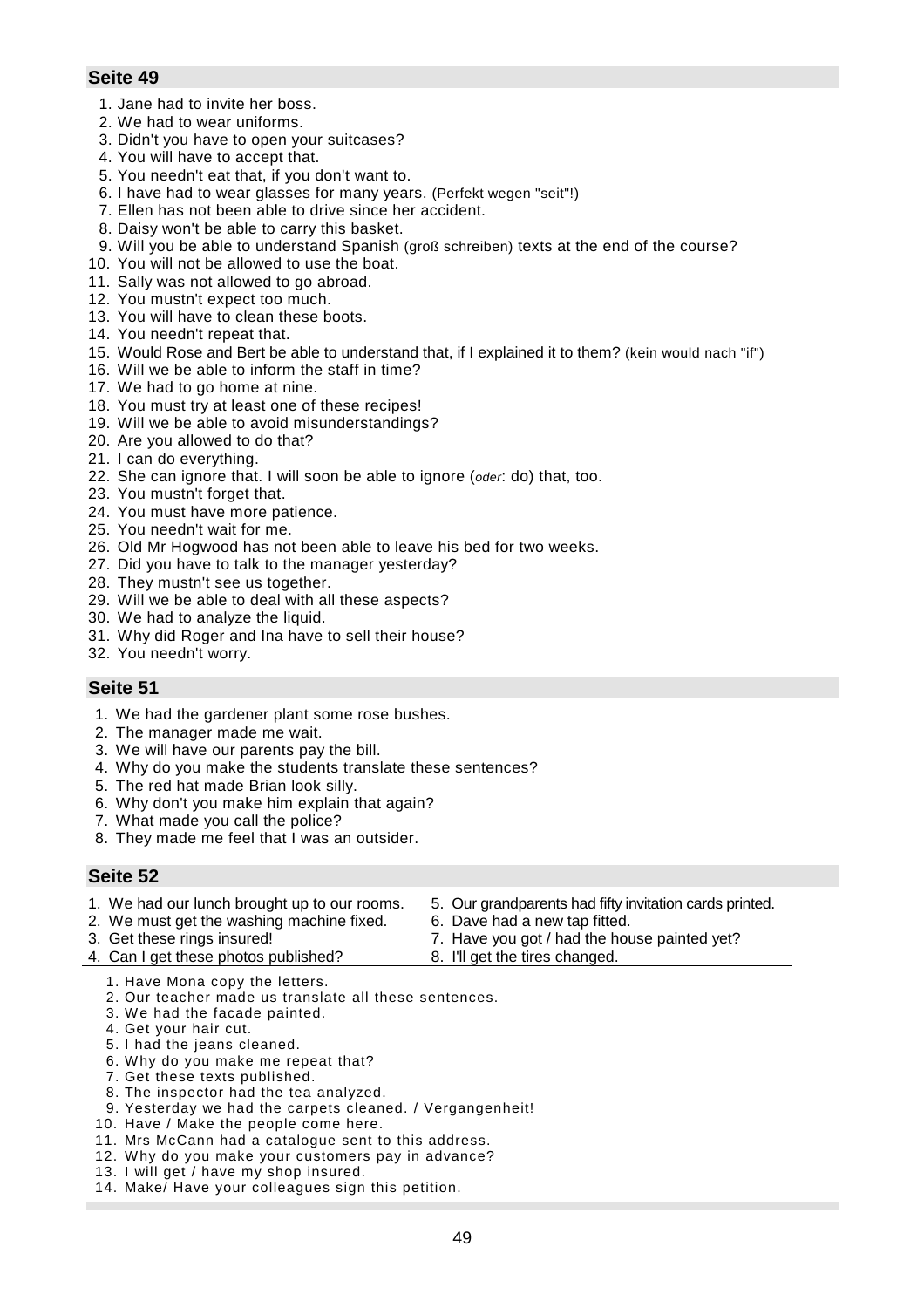- 1. Let me try.
- 2. Don't let your dog play in the garden, please.
- 3. Do you let your cat sleep in your bed?
- 4. I let Elsa wear my yellow dress.
- 5. Aunt Vera always lets the children watch TV till midnight.
- 6. Let us dance.
- 7. Let me ask you something.
- 1. I will leave the key with my neighbour.
- 2. Did you leave the towels in the sauna?
- 3. Leave these windows open.
- 4. We will leave a message for you.
- 5. Can you leave these documents with me?
- 6. Don't leave the pears in the fridge.
- 7. Leave that to me!
- 8. Leave the light on.
- 9. Why don't you leave me alone?
- 10. We always left the key in the lock.
- 11. Has Ms Wilson left a message for me?
- 12. I left my purse in the office.
- 13. The children always leave their toys in the garden.
- 14. She left all her property to her grandchildren.
- 15. He did not leave me any instructions.

- 1. (Having been) warned by the police we did not leave the house.
- 2. Smiled at by nearly everybody, Jason still carried out his plan.
- 3. (Having been) registered in a special computer program, the stolen car was soon found again.
- 4. Taught to play the piano at a very early age, Kitty plays beautifully now.
- 5. Damaged by the fire, the carpet could not be used again.
- 6. Repeated again and again, the political slogans were finally believed.
- 7. (When) polished regularly, furniture looks beautiful.
- 8. Followed by many of his countrymen, Gandhi went on a protest march.
- 9. Weakened by pollution, many trees will have to be cut.
- 10. Wounded in the war, my grandfather came home shortly before the winter of 1943.
- 11. Opened in June, the restaurant attracted many holidaymakers.
- 12. Covered by snow, the body was not found at once.
- 13. Shocked by the news, Mr Bull did not say anything.
- 14. Having been offered a good job in Bristol, we decided to move there.
- 15. Published by the yellow press, the photo caused quite a scandal.
- 16. (When) cooked in wine, fish tastes best.
- 1. The cookies offered to us were quite delicious.
- 2. This area, well known for its tulip fields, attracts many visitors.
- 3. We listened to a sonata played by a Japanese pianist.
- 4. All the aspects implied in the text will be discussed.
- 5. The computers presented at the industrial fair last year sell very well.
- 6. Make a copy of all the documents dealt with in our department.
- 7. The problem presented in the fourth chapter has been dealt with by many authors.
- 8. The jobs offered to her were unacceptable.
- 9. Children's clothes sold in second-hand-shops are not too expensive.
- 10. My nephew, confused by these unexpected events, reacted quite helplessly.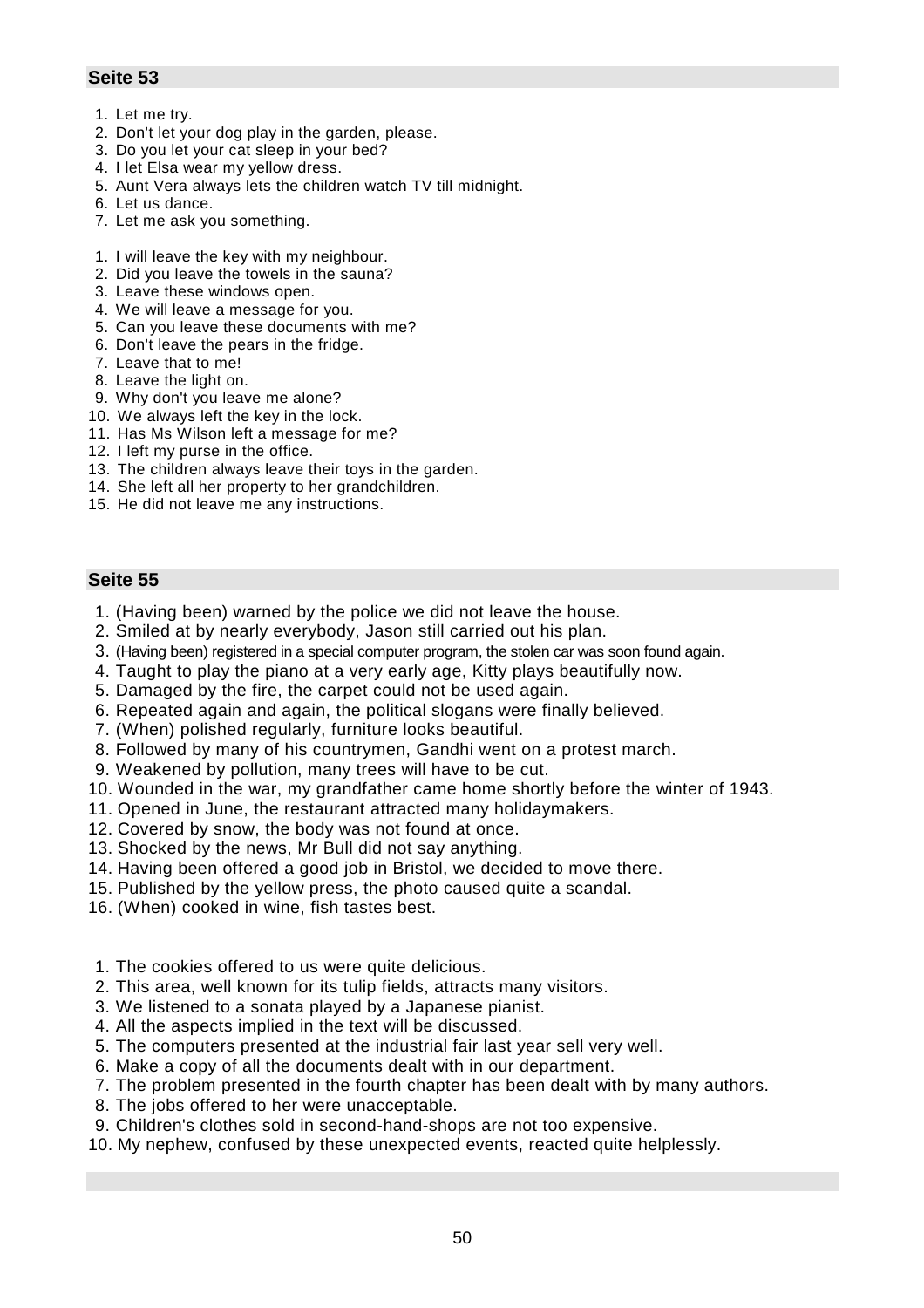- 1. Sharon fragte ihre Anwältin/ihren Anwalt, was sie tun sollte.
- 2. Sie fragten sich, wie sie sich schützen könnten.
- 3. Ich habe keine Ahnung, welche Straße ich nehmen soll.
- 4. Sie hat nie gelernt, wie man sich elegant kleidet.
- 5. Ich kann mich nicht entschließen, ob ich mein Motorrad verkaufen soll oder nicht.
- 6. Wir waren nicht sicher, ob wir die Rechnung zahlen sollten oder nicht.
- 7. Wir haben die Frage diskutiert, wie man reagieren soll.

# **Übung 2**

- 1. I showed Alice how to solve her problem.
- 2. Donald wanted to know how to fry a chop.
- 3. We told Jeff who to name as a witness.
- 4. Please tell me where to put this parcel.
- 5. I wondered how to open that tin.
- 6. Can you tell us how to fight crime?
- 7. They did not know where to invest their money.
- 8. Can you tell me what to do with this old sofa?
- 9. Explain to them when to press this button.
- 10. Don't you know where to spend your holidays?
- 11. Sarah wondered which address to write to.
- 12. You need not tell me what to do in such a case.

# **Seite 57**

# **Infinitivkonstruktion:**

- 1. I never really know which wine to order with my food.
- 2. Many parents wonder which school to send their children to.
- 3. Can you explain to me how to treat such an arrogant person?
- 4. Have you forgotten where to leave the bus?
- 5. I have forgotten which tram to take.
- 6. Mr Pike taught us how to build our own boats.
- 7. We wondered whether or not to leave the party.
- 8. When confronted with strangers I rarely know what to say.
- 9. A worried pupil wondered whether or not to talk to the headteacher.
- 10. Many teachers wonder how to motivate their pupils.
- 11. Andrew never knows how to answer such a question.
- 12. I asked myself who to discuss this matter with.
- 13. I find it so difficult to decide what to do.
- 14. Does Keith never know when to keep his stupid mouth shut?
- 15. Most people don't know what to do in a crisis.
- 16. Many people wanted to know how to fight pollution.
- 17. Louise asked herself who to go to with this question.
- 18. I have never understood how to operate this machine.
- 19. Julia learned how to change a tire on her car.
- 20. I told Emma which of the splendid pictures to buy.
- 21. They had no idea where to spend the night.
- 22. Did Mr McGee forget which lock to put the key in?
- 23. Cliff does not know how to open the safe.
- 24. I honestly don't know where to start.
- 25. They wondered how to reach an agreement.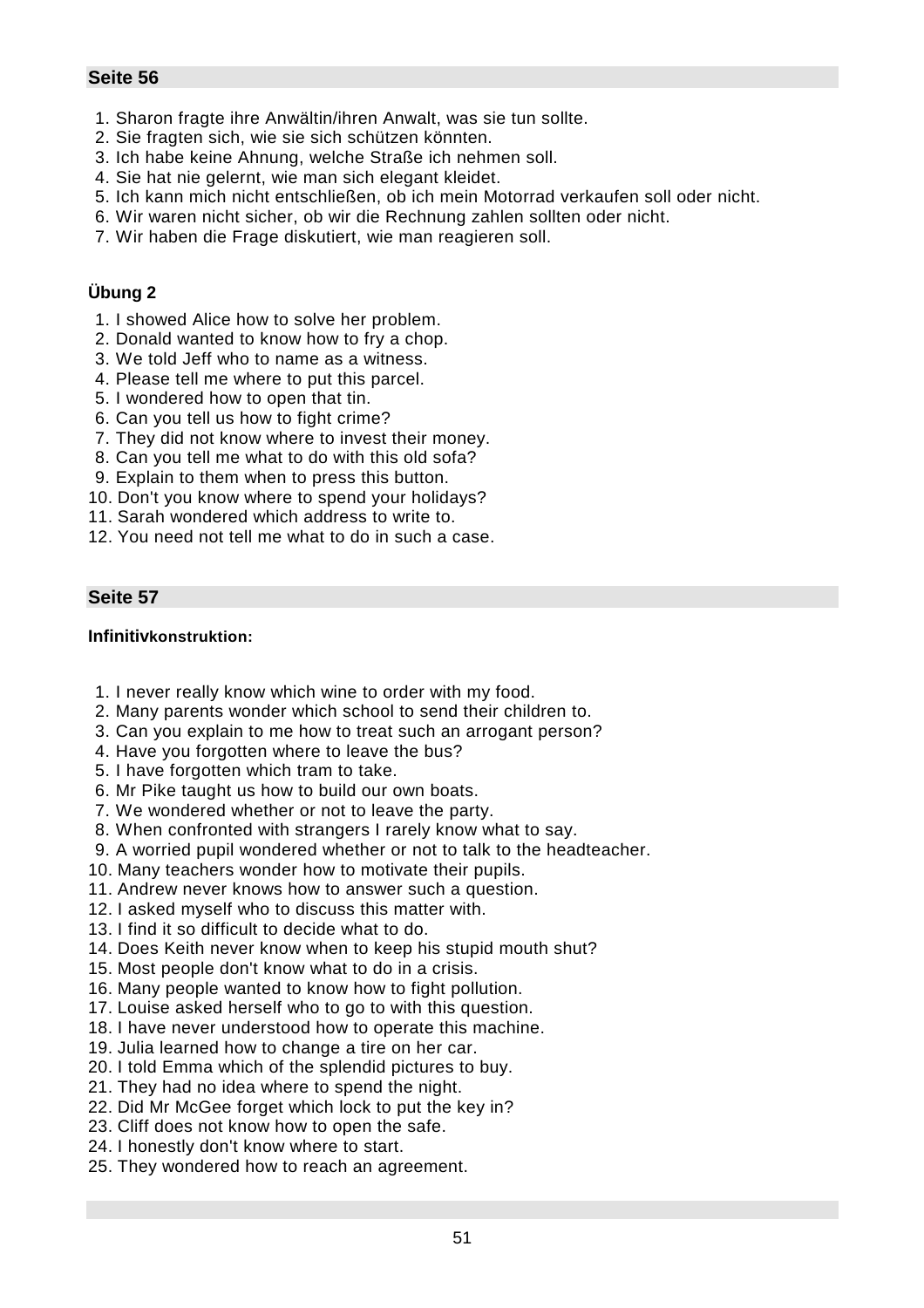#### **Partizip Perfekt:**

- 1. Silvia was a woman used to making her own decisions.
- 2. Having been washed too often that pullover looked unattractive and faded.
- 3. Used to living alone, Mr Powell gets nervous when confronted with many people.
- 4. Stuck at home all the time she is not happy.
- 5. The visitors, preoccupied with their own thoughts, did not listen.
- 6. (When) presented in this light, the facts must obviously be seen differently.
- 7. (When) cut and dried, the grass in this field is used to feed the animals.
- 8. Having been attacked by a bull we crossed the river.
- 9. They crossed a bridge built of massive stones and turned into a field.
- 10. Having been asked to wait for us, Mr Starr was still in the hotel lobby.
- 11. Hurt by these words I started to cry.
- 12. Let's go to one of the hotels recommended in our guide.
- 13. Amused by their reaction I started to enjoy the game.
- 14. Caught in a foxhole the dog could not free itself.

#### **Seite 58**

- 1. Der erste Engländer, der die Welt umsegelt hat, war Sir Francis Drake.
- 2. Mary kommt immer als letzte an (ist immer die, die als letzte eintrifft).
- 3. Aber sie ist nicht die einzige, die unpünktlich ist.
- 1. Liz was the first in our family to buy a motorbike.
- 2. Bill was the last to leave the party.
- 3. Alice was the only student to pass all three parts of the exam.
- 4. I am always the first to see another chance, if there is one.
- 5. Neil Armstrong was the first man to walk on the moon.
- 6. The captain should always be the last to leave a sinking ship.
- 7. Lucy was the first to arrive at the station.
- 8. The opposition leaders were the first to accept the money.
- 9. The chairman was the last to join our club dance.
- 10. Eve is always the first to help you with a problem.
- 11. Tricia and her family were not the only ones to give me a warm welcome.
- 12. She is the youngest person ever to win an international chess competition.
- 13. That was the cleverest thing to be done in such a case.
- 14. Those workers were the last to be hired and the first to be fired.
- 1. I would buy this, if I had more money.
- 2. I would have bought this, if I had had more money.
- 3. I would have bought this long ago, if I had more money.
- 4. If he had loved you, he would have told you.
- 5. If he loved you, he would tell you.
- 6. If he had loved you, he would tell you now.
- 7. If he loved you, he would have told you long ago.
- 8. She would die, if she did not have this medicine.
- 9. She would have died, if she had not had this medicine.
- 10. She would have died long ago, if she did not have this medicine.
- 11. If I had won the money, I would be rich now.
- 12. If I had won the money, I would have been rich.
- 13. If I won the money, I would be rich.
- 14. We would know more, if he told us the truth.
- 15. We would know more now, if he had told us the truth.
- 16. We would have known more, if he had told us the truth.

Forts. nächste Seite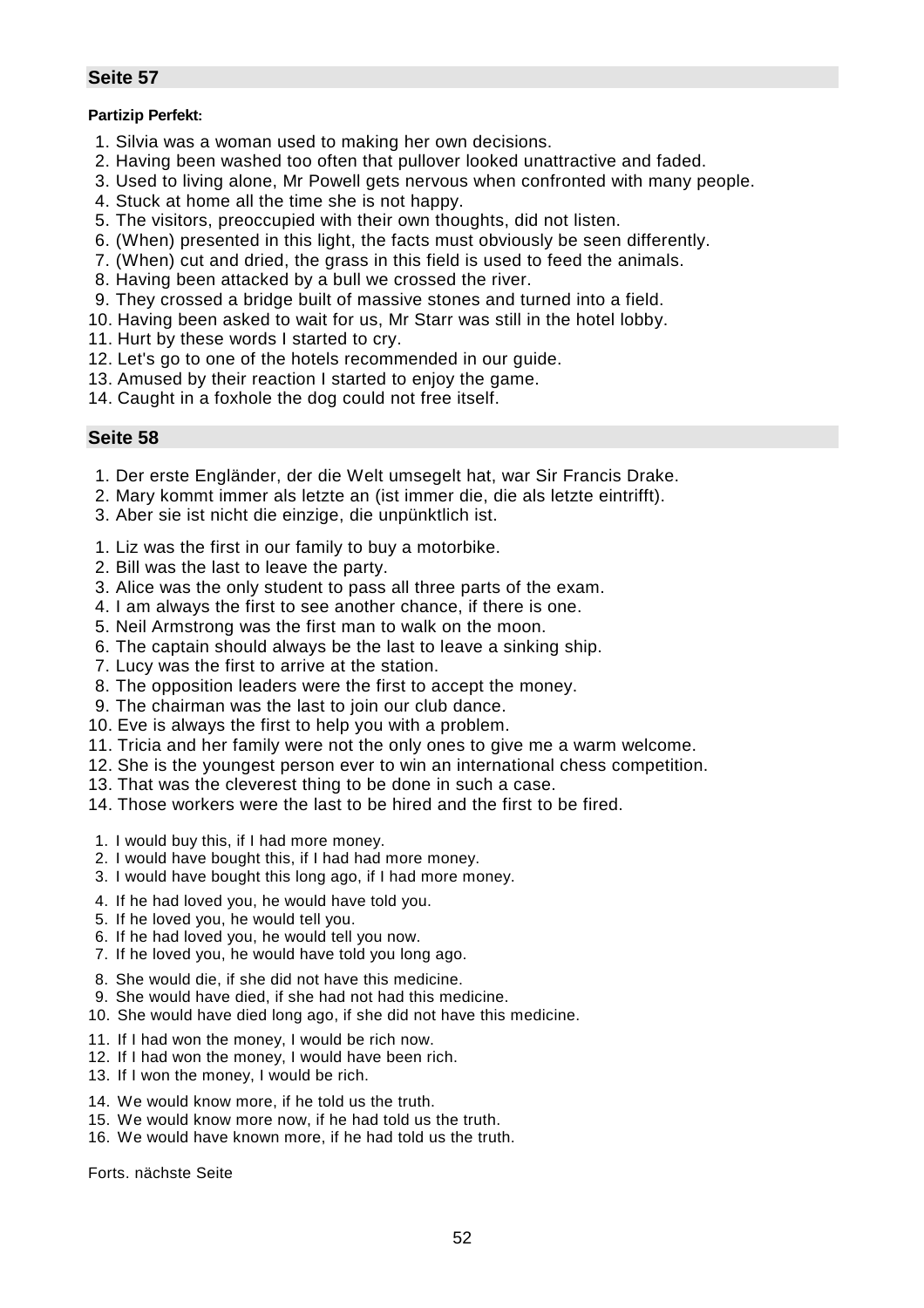### **Seite 58 Fortsetzung**

- 17. She would still talk to him, if he had been more polite.
- 18. She would talk to him, if he were more polite.
- 19. She would have talked to him long ago, if he were more polite.
- 20. She would have talked to him, if he had been more polite.
- 21. We would have invited him, if we had had his address.
- 22. We would invite him, if we had his address.
- 23. We would have invited him long ago, if we had his address.
- 24. We would invite him now, if he had given us his address.
- 25. If English were easy, we would speak it perfectly.
- 26. If English were easy, we would not have made so many mistakes.
- 27. If we were not so intelligent, we would not have made any progress. / nur Singular (D46)

### **Seite 59**

- 1. I do not get enough information.
- 2. The police are often criticized.
- 3. The feet and teeth of mice look nice.
- 4. Here is rice for the mice and cheese for the geese.
- 5. Have the police found the money?
- 6. All the women, men, and children are looking for the scissors. Where are they?
- 7. The thieves' wives fried some potatoes for the policewomen.
- 8. The police were informed at once.
- 9. These sheep belong to our neighbours.
- 10. A group of Japanese visited (Vergangenheit!) the factory yesterday.

# **Seite 63**

| 1. to fall, falling | 15. signing, informing | 29. repeat                   | 43. cry              |
|---------------------|------------------------|------------------------------|----------------------|
| 2. to be            | 16. seeing             | 30. to think                 | 44. to give          |
| 3. to take          | 17. to answer          | 31. translating              | 45. having           |
| 4. consulting       | 18. firing             | 32. to change, signing       | 46. give, think      |
| 5. being            | 19. going              | 33. dismissing               | 47. to stop solving  |
| 6. playing          | 20. getting, to get    | 34. be                       | 48. wearing, to wear |
| 7. to discuss       | 21. mention            | 35. to count, counting       | 49. sail             |
| 8. to keep          | 22. running            | 36. standing                 | 50. walking, to walk |
| 9. find, to find    | 23. singing            | 37. listening                | 51. working          |
| 10. to walk         | 24. driving            | 38. to go, go                | 52. to stay, staying |
| 11. to turn         | 25. to interrupt       | 39. to read                  | 53. to make, change  |
| 12. talking         | 26. drinking           | 40. staring, to stare        | 54. swallow          |
| 13. buying          | 27. think              | 41. continue meeting/to meet |                      |
| 14. jump, get       | 28. drive              | 42. to watch                 |                      |

- 1. We must help the poor.
- 2. The naked and the dead.
- 3. There is a dead woman in Uncle Hugo's bed!
- 4. The picture/painting shows a naked woman among some fully dressed men.
- 5. What does society (ohne Artikel!) do for the disabled?
- 6. The blind man is visited by his sister every day. / "von" im Passiv: immer *by*
- 7. The problems of the old / the elderly are often ignored by the young.
- 8. Give food to the hungry!
- 9. Only the very naive believe what politicians say.
- 10. The disabled woman next door gets meals-on-wheels.
- 11. The disabled persons were sitting near the entrance.
- 12. Who was the redhaired woman I saw you with last night?